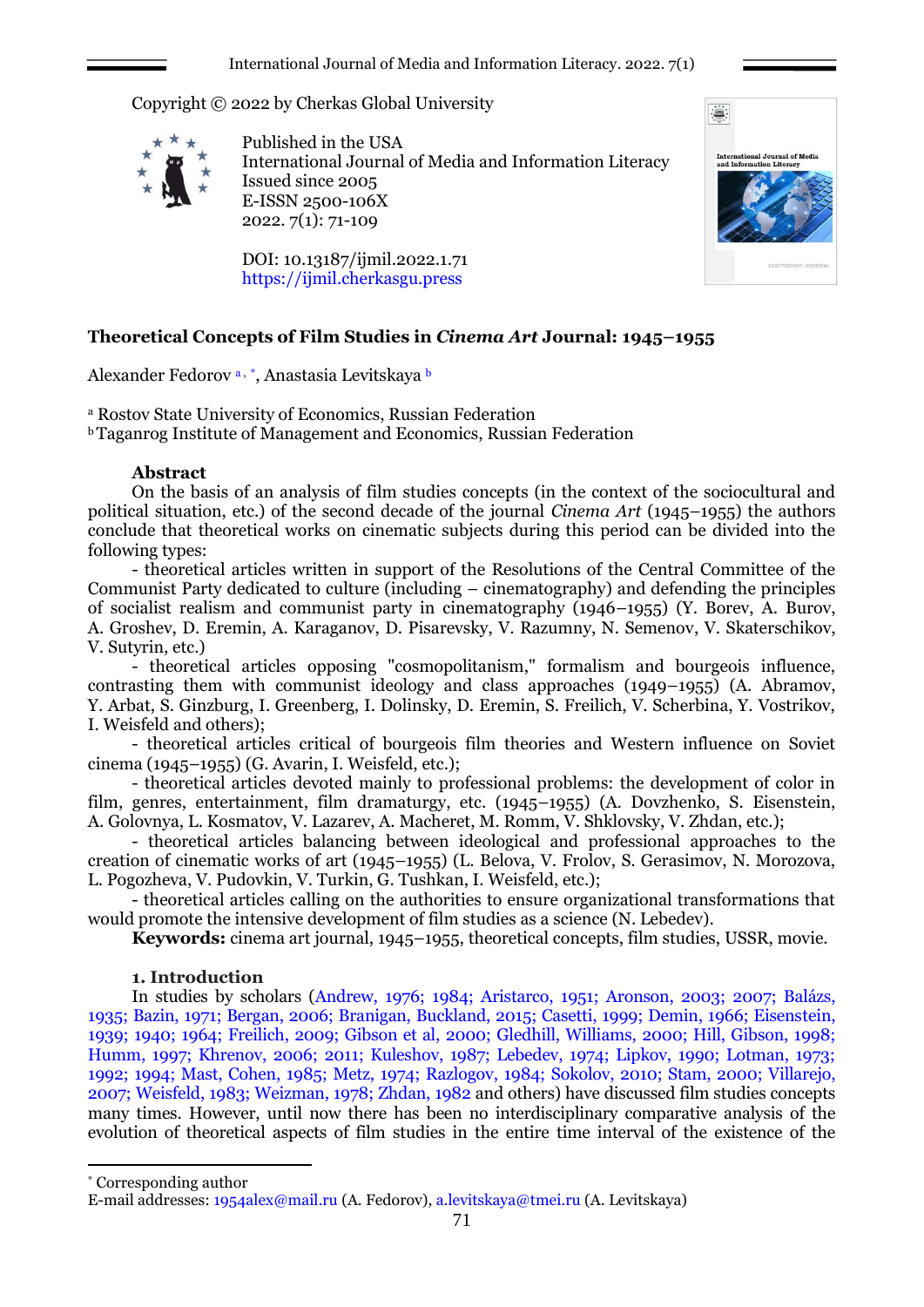*Cinema Art* journal (from 1931 to the present) in world science.

It is well known that theoretical concepts in film studies are fluid and often subject to fluctuating courses of political regimes. Hence it is understandable that the Soviet film studies literature (Lebedev, 1974; Weisfeld, 1983; Weizman, 1978; Zhdan, 1982, etc.) tended to exhibit communist-oriented ideological approaches. As for foreign scholars (Kenez, 1992; Lawton, 2004; Shaw, Youngblood, 2010; Shlapentokh, 1993; Strada, Troper, 1997; etc.), their works on Soviet and Russian cinema focused mainly on the political and artistic aspects of cinema and rarely touched on the theoretical aspects of cinema in the USSR and Russia (one of the few exceptions: Hill, 1960).

In the article "Theoretical concepts of film studies in the *Cinema Art* journal in the first decade of its existence" (Fedorov and Levitskaya, 2022) we investigated the period of the 1930s and early 1940s. In this article we analyze the theoretical concepts of film studies in the *Cinema Art* journal during the second decade of its existence – from 1945 to 1955.

## **2. Materials and methods**

*The methodology of the research* consists of the key philosophical provisions on the connection, interdependence and integrity of the phenomena of reality, the unity of the historical and social in knowledge; scientific, cinematological, sociocultural, cultural, hermeneutic, semiotic approaches, proposed in the works of leading scientists (Aristarco, 1951; Aronson, 2003; 2007; Bakhtin, 1996; Balázs, 1935; Bazin, 1971; Bessonov, 2012; Bibler, 1990; Buldakov, 2014; Casetti, 1999; Demin, 1966; Eco, 1975; 1976; Eisenstein, 1939; 1940; 1964; Gledhill, Williams, 2000; Hess, 1997; Hill, Gibson, 1998; Khrenov, 2006; 2011; Kuleshov, 1987; Lotman, 1973; 1992; 1994; Mast, Cohen, 1985; Metz, 1974; Razlogov, 1984; Sokolov, 2010; Stam, 2000; Villarejo, 2007 and others).

The project is based on the research content approach (identifying the content of the process under study taking into account the totality of its elements, the interaction between them, their nature, appeal to the facts, analysis and synthesis of theoretical conclusions, etc.), on the historical approach – consideration of the specific and historical development of the declared topic of the project.

*Research methods:* complex content analysis, comparative interdisciplinary analysis, theoretical research methods: classification, comparison, analogy, induction and deduction, abstraction and concretization, theoretical analysis and synthesis, generalization; empirical research methods: collection of information related to the project topic, comparative-historical and hermeneutical methods.

### **3. Discussion and results**

We will dwell on the analysis of film theory concepts in *Cinema Art* journal during the second decade (1945–1955) of its existence, when its editors-in-chief were Ivan Pyryev (1945–1946), Nikolai Semionov (1947), Nikolai Lebedev (1947–1948), V. Grachev (1948), Dmitry Eremin (1949– 1951), and Vitaly Zhdan (1951–1955).

On the basis of changes in the political and sociocultural context (see main political and sociocultural events in the Appendix), this ten-year period for the *Cinema Art* journal can be divided into a period of active government intervention in the sphere of culture (including cinema) through strong ideological pressure on artists: 1945–1949; a period of relatively weaker government intervention in the cultural sphere, while maintaining strict ideological dominants and political slogans: 1950–1955.

We also indicate in Table 1 the names of the authors in charge of the journal, the length of time they were in charge of the publication, and the number of articles on the theory of cinema in each year of the journal's publication.

| Year of  | The organization    | Circulation | Periodicity of | Editor-in-chief | Number of   |
|----------|---------------------|-------------|----------------|-----------------|-------------|
| issue of | whose organ was the | (in         | the journal    |                 | articles on |
| the      | journal             | thousand    | (numbers per   |                 | film theory |
| journal  |                     | copies)     | year)          |                 |             |
|          | Committee on        |             |                |                 |             |
| 1945     | Cinematography      | 4           |                | I. Pyrev        |             |
|          | under the USSR      |             |                | $(1901 - 1968)$ |             |

| <b>Table 1.</b> Journal Cinema Art (1945–1955): statistical data |  |  |
|------------------------------------------------------------------|--|--|
|------------------------------------------------------------------|--|--|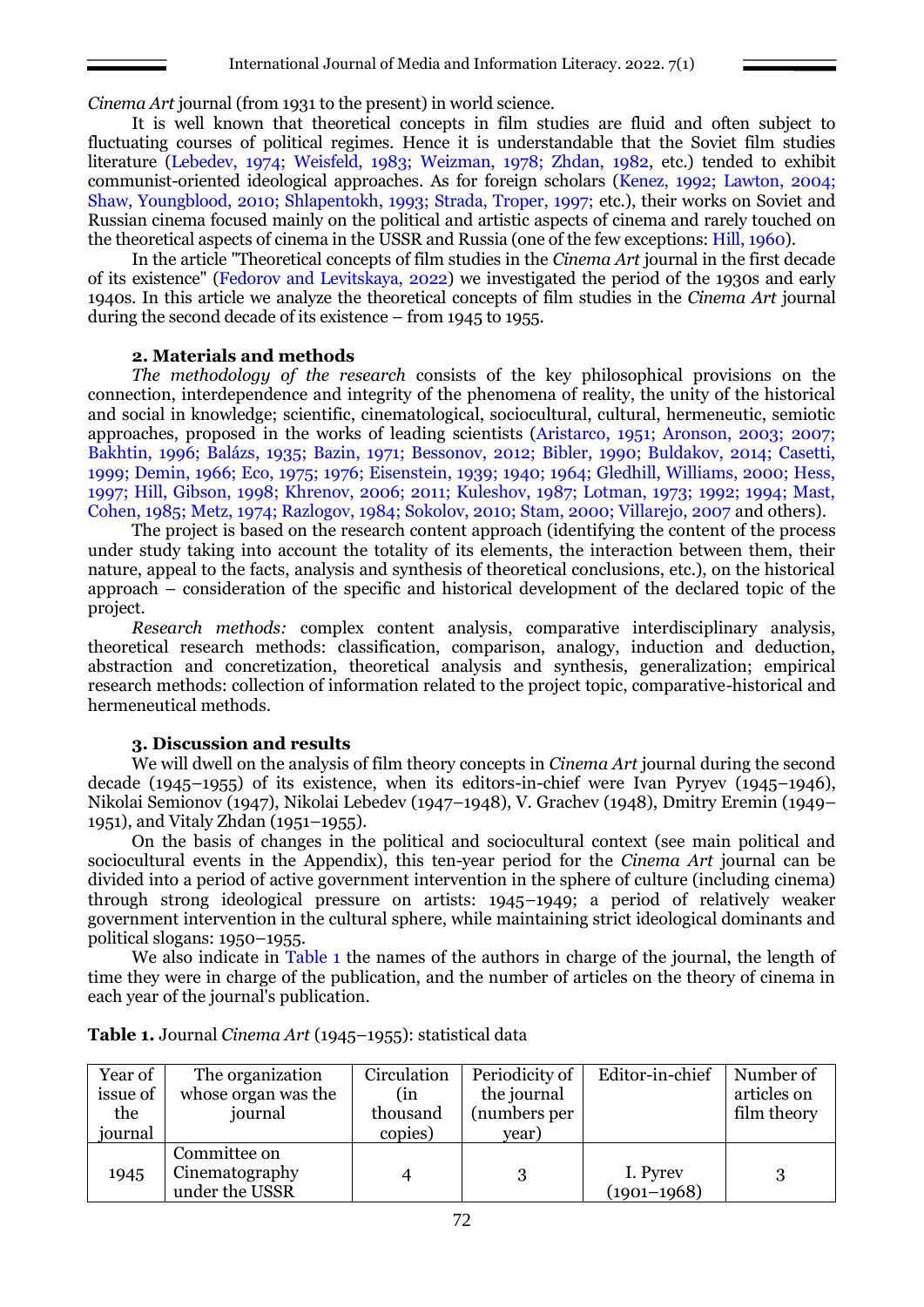|      | Council of People's<br>Commissars                                                                                                                                         |                |                |                                                                                            |                |
|------|---------------------------------------------------------------------------------------------------------------------------------------------------------------------------|----------------|----------------|--------------------------------------------------------------------------------------------|----------------|
| 1946 | Committee on<br>Cinematography<br>under the USSR<br>Council of People's<br>Commissars ( $N0$ 1)<br><b>USSR Ministry of</b><br>Cinematography<br>$(N^{\circ}N^{\circ}2-4)$ | $\overline{4}$ | $\overline{4}$ | I. Pyrev<br>$(1901 - 1968)$                                                                | $\overline{2}$ |
| 1947 | <b>USSR Ministry of</b><br>Cinematography                                                                                                                                 | $\overline{4}$ | $\overline{7}$ | N. Semionov<br>$(1902 - 1982)$<br>$(N0 1)$ .<br>N. Lebedev<br>$(1897-1978)$<br>$(N^0 2-7)$ | 8              |
| 1948 | <b>USSR Ministry of</b><br>Cinematography                                                                                                                                 | $\overline{4}$ | 6              | N. Lebedev<br>$(1897-1978)$<br>$(N0 1-3, 5-6)$<br>V. Grachev<br>$(N^0 4)$                  | 15             |
|      | <b>USSR Ministry of</b><br>Cinematography                                                                                                                                 |                | 6              | D. Eremin                                                                                  |                |
| 1949 | <b>USSR Ministry of</b>                                                                                                                                                   | $4 - 7,2$      |                | $(1904 - 1993)$<br>D. Eremin                                                               | 38             |
| 1950 | Cinematography                                                                                                                                                            | 10             | 6              | $(1904 - 1993)$                                                                            | 13             |
| 1951 | <b>USSR Ministry of</b><br>Cinematography                                                                                                                                 | $11,5 - 12,3$  | 6              | D. Eremin<br>$(1904 - 1993)$<br>$(N0 1-2).$<br>V. Zhdan<br>$(1913-1993)$<br>$(N0 3-6)$     | 14             |
| 1952 | <b>USSR Ministry of</b><br>Cinematography,<br><b>USSR</b> Union of<br>Writers                                                                                             | $7,9 - 15$     | 12             | V. Zhdan<br>$(1913 - 1993)$                                                                | 45             |
| 1953 | USSR Ministry of<br>Cinematography,<br><b>USSR</b> Union of<br>Writers                                                                                                    | $11 - 12$      | 12             | V. Zhdan<br>$(1913 - 1993)$                                                                | 28             |
| 1954 | <b>USSR Ministry of</b><br>Cinematography,<br><b>USSR</b> Union of<br>Writers                                                                                             | $11,6 - 13,6$  | 12             | V. Zhdan<br>$(1913 - 1993)$                                                                | 16             |
| 1955 | <b>USSR Ministry of</b><br>Culture,<br><b>USSR Union of</b><br>Writers                                                                                                    | $13,8 - 15$    | 12             | V. Zhdan<br>$(1913 - 1993)$                                                                | 12             |

A break in the issue of the *Cinema Art* journal amounted to four military years – from July 1941 to September 1945. Only when the USSR emerged victorious in the Great Patriotic War and the Second World War, the state considered it possible to resume the issue of the journal. The first issue of 1945 came out in October. The periodicity of the journal was originally planned to be monthly (as stated in the imprint), but in fact turned out differently: in 1945 it came out three numbers, in 1946 – four. As a result, between 1947 and 1951 the *Cinema Art* journal officially came out once every two months, and only in 1952 did it resume its monthly circulation.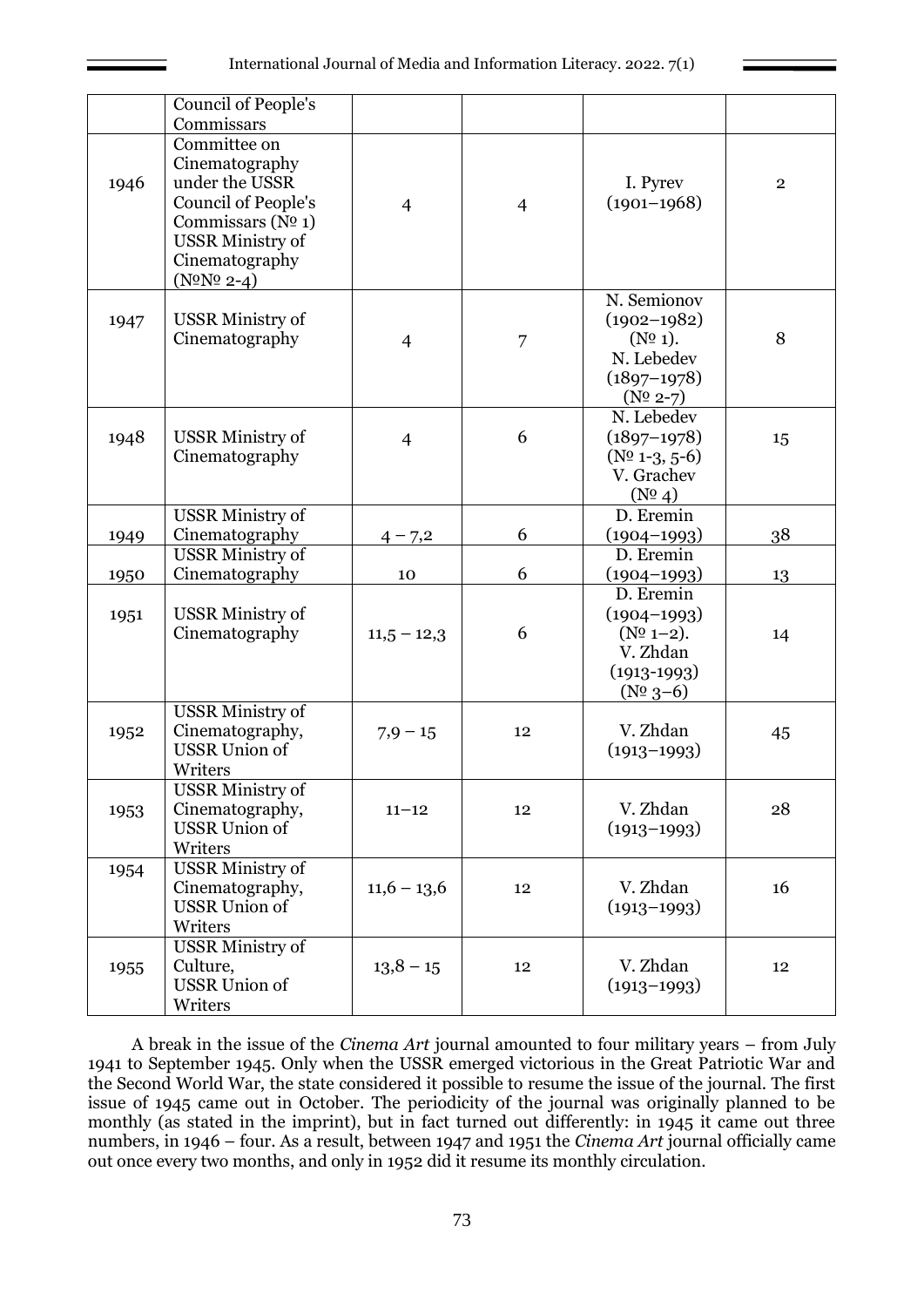The journal's circulation from 1945 to 1955 fluctuated between four and fifteen thousand copies, with a general trend of gradual increase.

Until early 1946, *Cinema Art* was still an organ of the USSR Committee on Cinematography, but then the USSR Ministry of Cinematography was founded, and this journal became its official publication. Since 1952, with the express purpose of increasing the journal's influence on improving the quality of cinematography, *Cinema Art* became an organ of the USSR Ministry of Cinematography and the USSR Union of Writers. Since that time almost half of the journal's print run was taken up by a new script, and the bulk of the theoretical articles focused on improving the quality and other problems of Soviet screenwriting. After the liquidation of the USSR Ministry of Cinematography (as it had failed to justify its hopes for a sharp increase in the efficiency of the film process) in 1955 the *Cinema Art* journal became an organ of the USSR Ministry of Culture and the USSR Union of Writers.

From October 1945 to December 1946 the editor-in-chief of *Cinema Art* was the director Ivan Pyrev (1901–1968). Only a few theoretical articles were published during that period, and this was largely due to the fact that during that period, which lasted less than a year and a half, only seven issues were published.

Film historian V. Fomin is right in that, reading the materials of the *Cinema Art* of the second half of the 1940s, "you just have a real shock and wipe your eyes for a long time, when you turn the cover, read the table of contents, and then with the materials of the main Soviet newsreel. On the one hand, one does not even have to look closely to notice the indelible stamp of that special time, the particularly diligent servility of the editors... The covers, editorials, urgent inserts in the issue and especially the review critique give away the pathological conjuncture, the highest readiness of the authors and editors to obligingly serve the Communist Party power of the time to the highest standard" (Fomin, 2001: 20). But at the same time V. Fomin rightly noted that at the same time the *Cinema Art* also published several articles by S. Eisenstein (Fomin, 2001: 21). Other curious theoretical articles on cinema were also published in the journal of this period.

A similar ideological orientation was characteristic of the *Cinema Art* in the first half of the 1950s. Film historian N. Zorkaya right: in the journal of the period a considerable number of cinematography "thing purely nominal. Replacing some repetitive words (now we call them "key": "screen", "director", "actor", "actress", "portrait") for concepts from other areas of life, such as agriculture, you get the same result - about agriculture do not learn anything. That is because the purpose of this periodical (as well as of other similar publications) is not information, not this or that "learning" (in this case – film studies), but "repetition is the mother of learning", hammering into people's brains several fundamental truths: we live in the best country in the world; the capitalist environment is rotting and becoming poor; the Soviet people toil heroically and build communism; we owe our victories to the great Stalin. ... The *Cinema Art* journal .... is a perfect example of Soviet ideological discourse. Not the point, not the sense, not the truth, but a conspiracy, hollowing out, muddling through and endlessly chewing the same things to stupefaction" (Zorkaya, 2001: 23). Though, again, there are always exceptions to every rule...

And if in the 1930s the theoretical aspect of the then technical innovation of sound cinema was a key one in the journal, the first issues of the post-war *Cinema Art* dedicated a significant part of the articles on film studies to color cinematography, its role in the future development of screen art.

Thus director A. Dovzhenko (1894–1956) was convinced that in the Soviet cinema "there will be passionate knights of color abundance, not only not tiring and not irritating the audience, but on the contrary, inspiring and delighting the richness and boldness of combinations. There will be aesthetes of faded color, gray rain and wet asphalt; there will be sun worshipers and apologists for nature; there will be opponents of nature, creators of the artificial decorative world. But everyone will decide for himself the quantity and quality of color means to their combinations in ways completely different from the ways of painting" (Dovzhenko, 1945: 7).

Unlike A. Dovzhenko, the art critic A. Fedorov-Davydov (1900-1969) was convinced that "the study of the richest world experience of painting can help cinematography in mastering color. This experience must be studied and mastered" (Fedorov-Davydov, 1945: 11).

Art historian V. Lazarev (1897–1976) emphasized that "the film director can create not only the color composition of an individual shot, but also the color composition of the entire film. In other words, he is forced to project color over time. ...The principal novelty of color cinema lies in the fact that light (much more intense than in painting) can be played in a completely new way, because the director's palette will depend entirely on this or that use of light. And when creating a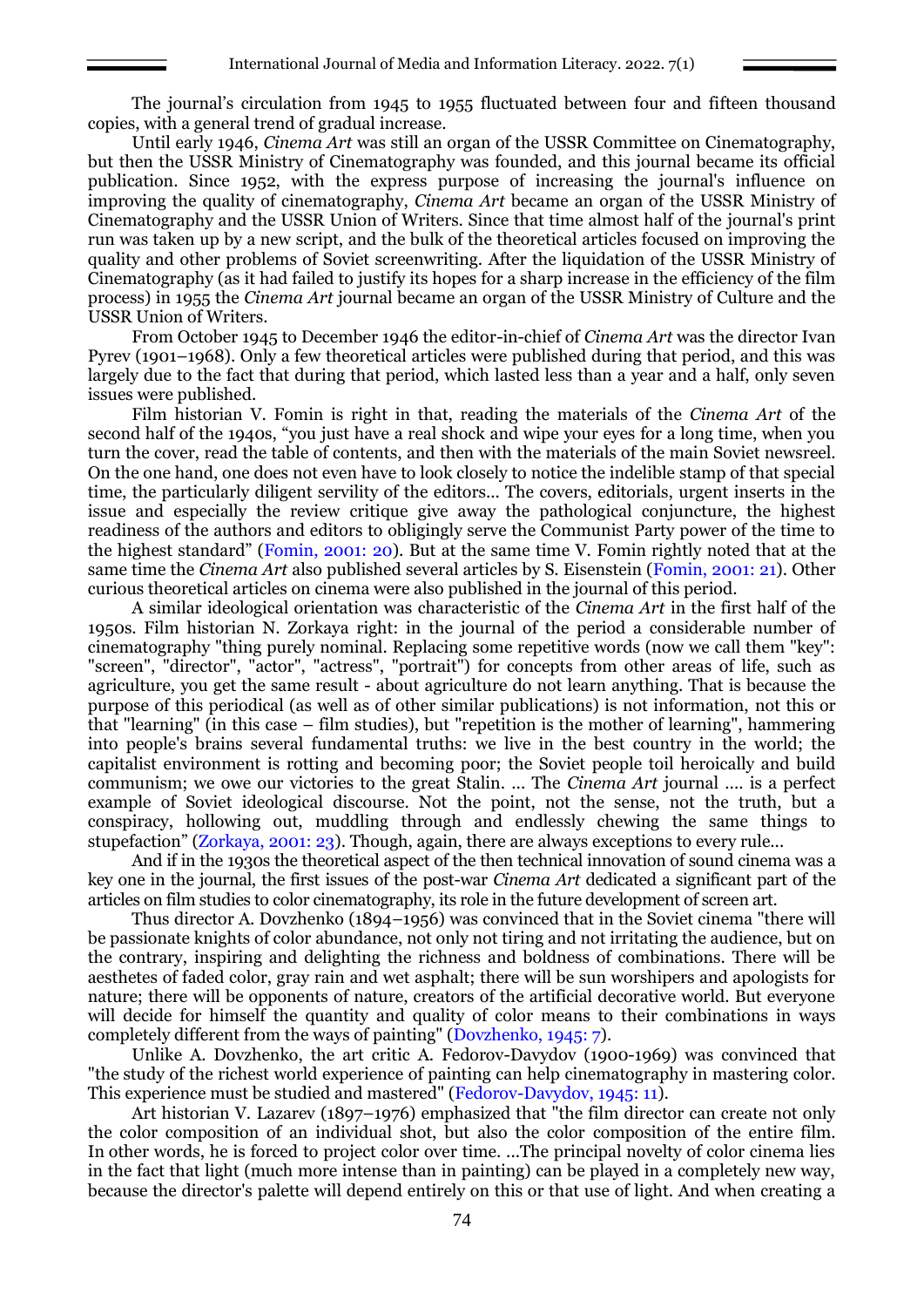color composition, he will always have to remember that it will be perceived by the viewer in time, in a dynamic alternation of shots, and that consequently his color will reach the eye in a fraction of a second, whereas in a painting or fresco the color remains in a static, unchanged state. Hence it is clear that color in cinema must be quite different from color in a painting of the time" (Lazarev, 1945: 4).

Thus, color in cinematography was considered multidimensional, great hopes were placed on its possibilities, which, as practice soon showed, were in many respects justified.

Director S. Gerasimov (1906–1985) once again turned to his favorite topic of the specifics of an actor's work in cinema: "The spectator has the right to demand from the cinematographic play those almost imperceptible details which he does not count on in the theater — he sees an actor's face as if a meter away from himself; he he hears his breath and he wants thus to see something most intimate, most secret in the spiritual world of the visible and audible hero. The search for details together with the actor, the multiplication of the sum of the director's observations by the sum of the actor's observations, the joint selection, the high demand for intonation, for mimicry, for gesture are mandatory in cinematography and many times more so than in the theater. Without understanding this, you can not count on the true success, having in his hands even the most coherent, intelligent and meaningful script. It is under such conditions that the variety of pictures can be born which will differ from one another not only in the recognition of the theme set or even the literary development of such a theme, but also in the broad difference of the entire authorial expression, enclosed both in the choice of theme and in the artistic realization of it, that is in the whole sum of the countless details which the great art of cinematography possesses" (Gerasimov, 1945: 18).

Film scholar N. Lebedev (1897–1978), worried about the development of science about cinema, wrote again about the fact that in the USSR "we have neither our own academy, nor a research institute on film art, nor our own creative union (like the unions of Soviet writers, architects, composers, artists), nor a other society. We have neither a central museum of our own, nor museums at major enterprises, nor a film library, nor a library of film literature. Not a single institution of general art history is currently working on cinema issues. The synthetic nature of cinema, the richness and diversity of its expressive tools make studying it extremely complex. A deep, scholarly research of cinema pieces should be analyzed not only from the viewpoint of their ideological, educational and pedagogical value, but also in terms of the formal and stylistic components that make them up, from the perspective of literary drama, directing, acting, acting, visual, musical, cinematographic, etc. This requires the film researcher to have a vast encyclopedic knowledge of all areas of the arts. And since this encyclopedic knowledge is extremely rare, it is necessary to organize teams of specialists from different fields of art history for a comprehensive study of film art. Unfortunately, we have not even begun such a study of film works" (Lebedev, 1946: 3-4).

Here it is worth noting that N. Lebedev showed enviable persistence in his desire to raise the status of Soviet film studies for several decades.

The *Cinema Art* journal in 1945 also published an article by the playwright, writer, and film critic V. Shklovsky (1893–1984), whose theoretical views in the same edition (and, of course, not only in it) were accused of formalism in the 1930s. Reflecting on the nature of film adaptations of literary works, Shklovsky reasonably wrote that "we cannot refuse film staging, as art cannot abandon the past, its rethinking and deepening, just as language cannot abandon its history, but the work of film staging is a philosophical-critical work — not the work of a copyist. We must overcome the imitative naturalism of film staging and move to the discovery of the internal laws of the work of art, to the analysis of that interlocking of thought, images and actions that constitute the content of art" (Shklovsky, 1945: 33-34).

But the most theoretically weighty article published in the *Cinema Art* journal in 1945–1946 was that of director S. Eisenstein (1898–1948), in which he urged film scholars to look at "film close-up: through the lens of close analysis, "taken apart by article", by the wheels, decomposed into elements and studied the way engineers and specialists in their fields of technology study a new design model. This view should be a view of the film from the perspective of a professional journal. There should be a "general" and "middle" view of the film, but it should also be viewed first and foremost as a "close-up" view  $-$  an equally close-up view of all its constituent parts. If in the "general plan" view the judgments of our public are unmistakably accurate, sometimes ruthless, but always correct, if in the field of excited and interested analysis of the events and images of the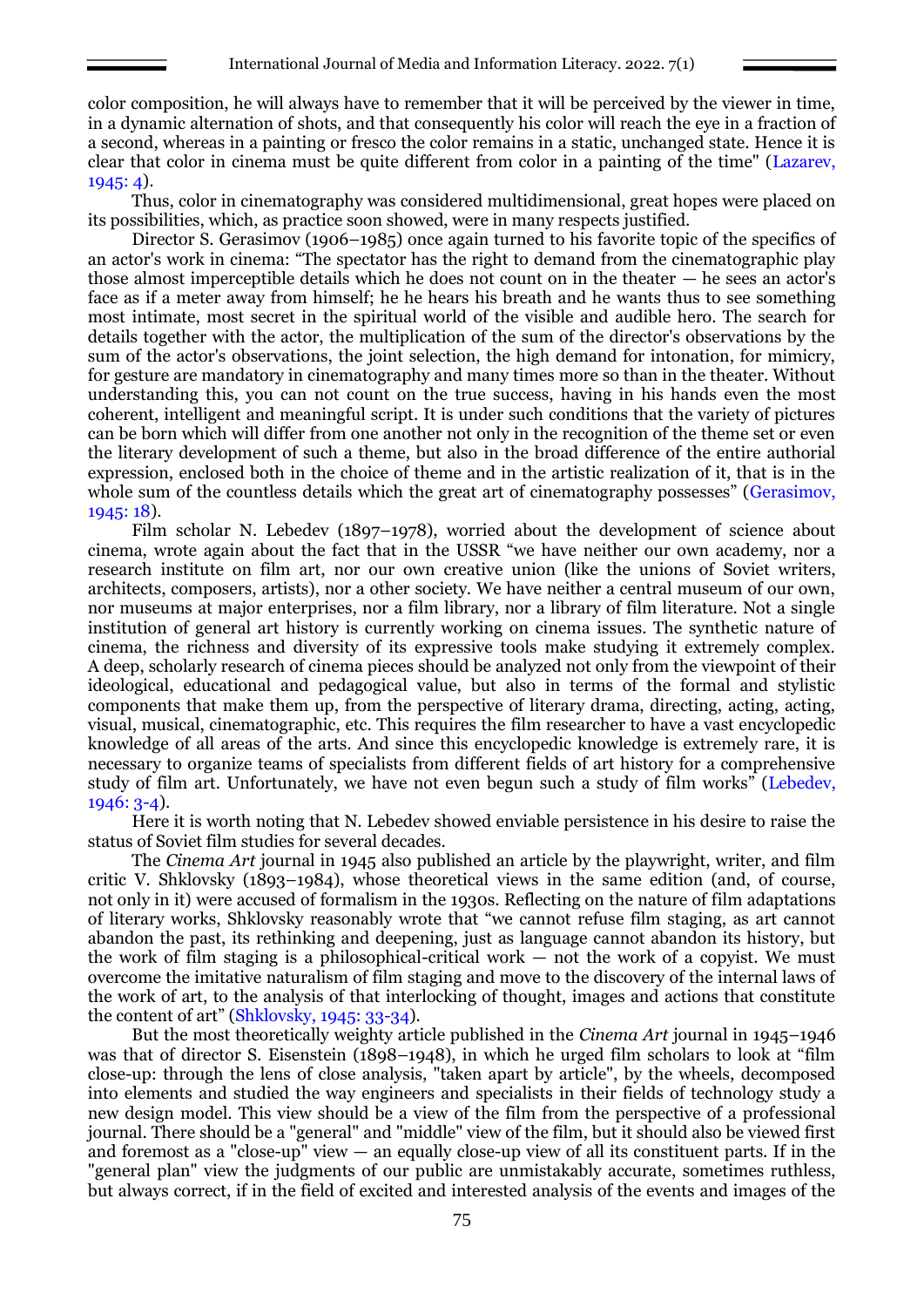film we often manage to rise above a simple, indifferent retelling, then in the field of a close professional, "drilling" look inside the merits and flaws of what is done — in terms of high requirements which we are in the nature and obliged to set before our works — we are far from shining with perfection. Without this "third critique," there can be no growth, no development, no steady rise in the general level of what we do. High public appreciation cannot serve as a shield behind which poor editing and the poor quality of the actors' delivery of those infinitely needed words that ultimately determine our approval of the film can hide with impunity. The viewer's interest in the story cannot serve as amnesty for bad photography, and the record box office of a picture that captures the viewer with an exciting theme does not absolve us of responsibility for poorly composed music, poorly recorded sound or (so often!) poor laboratory and mass print work. ...I remember another period of discussion, the declining period of Association of Revolutionary Cinematographers, when you could not speak about a picture that had gone well on the screens and say, for example, that it was photologically pale and artistically uninventive. You were accused of discrediting the leading production of Soviet cinema. And a bugaboo was waved at you with the formidable and altogether irrelevant accusation that you were denying "the unity of form and content"! Today it almost sounds like an anecdote, but it was a bad one. It dulled the sharpness of demanding the quality of the film. It cooled the passion for exactingness in art. It has numbed the sense of responsibility on the part of the filmmakers themselves. It has largely fostered indifference to the merits of individual components" (Eisenstein, 1945: 7-8).

It is worth pointing out that the bulk of articles in *Cinema Art* in 1945–1946 was characterized by a calm, analytical tone, without the emotionalism and harshness which were typical of the 1930s.

However, this situation did not last long. Soon the sphere of Soviet cinema (as well as culture in general) came under fire from the authorities, who accused cultural figures, among other things, of "worshipping the West" and "cosmopolitanism.

Of course, the new wave of struggle against bourgeois influence on Soviet culture had its reasons. The beginning of a new round of tensions between the recent allies in World War II was laid in Winston Churchill's Fulton speech at Westminster College on March 5, 1946: "From Stettin in the Baltic to Trieste in the Adriatic an iron curtain has descended across the Continent. Behind that line lie all the capitals of the ancient states of Central and Eastern Europe. Warsaw, Berlin, Prague, Vienna, Budapest, Belgrade, Bucharest and Sofia; all these famous cities and the populations around them lie in what I must call the Soviet sphere, and all are subject, in one form or another, not only to Soviet influence but to a very high and in some cases increasing measure of control from Moscow. … Except in the British Commonwealth and in the United States where Communism is in its infancy, the Communist parties or fifth columns constitute a growing challenge and peril to Christian civilization. … From what I have seen of our Russian friends and allies during the war, I am convinced that there is nothing they admire so much as strength, and there is nothing for which they have less respect than for weakness, especially military weakness. For that reason the old doctrine of a balance of power is unsound. We cannot afford, if we can help it, to work on narrow margins, offering temptations to a trial of strength" (Churchill, 1946).

As a reaction of the British propaganda apparatus to this speech of Winston Churchill, the BBC began a regular broadcast in Russian on March 26, 1946, directed against the Soviet Union and its satellites. The Cold War had begun...

As early as mid-August 1946, the authorities in the USSR reacted to the Cold War with the West with successive decrees concerning the tightening of cultural policy. One by one, in the second half of 1946, the following Resolutions of the Central Committee of the Communist Party were issued: "On *The Star* and *Leningrad* magazines" (Resolution..., 1946a), "On the repertoire of drama theaters and measures to improve it" (Resolution..., 1946b), "On the film *Great Life*" (Resolution..., 1946c), "On release and use of foreign literature" (Resolution..., 1946d), in which the harsh accusatory language, familiar to the population of the USSR from the repression era of the 1930s, reappeared.

The main aim of these Resolutions was, on the one hand, to show Soviet cultural activists who had "relaxed" in the atmosphere of Victory that the Soviets would not tolerate any artistic freedom or even minimal dissent (an indirect reminder of the repressive 1930s) and, on the other hand, would not tolerate any bourgeois influence on the Soviet public.

The Resolution "On *The Star* and *Leningrad* magazines" (Resolution..., 1946a) noted that "it is a grave mistake of *The Star* to give the literary tribune to the writer Zoshchenko, whose works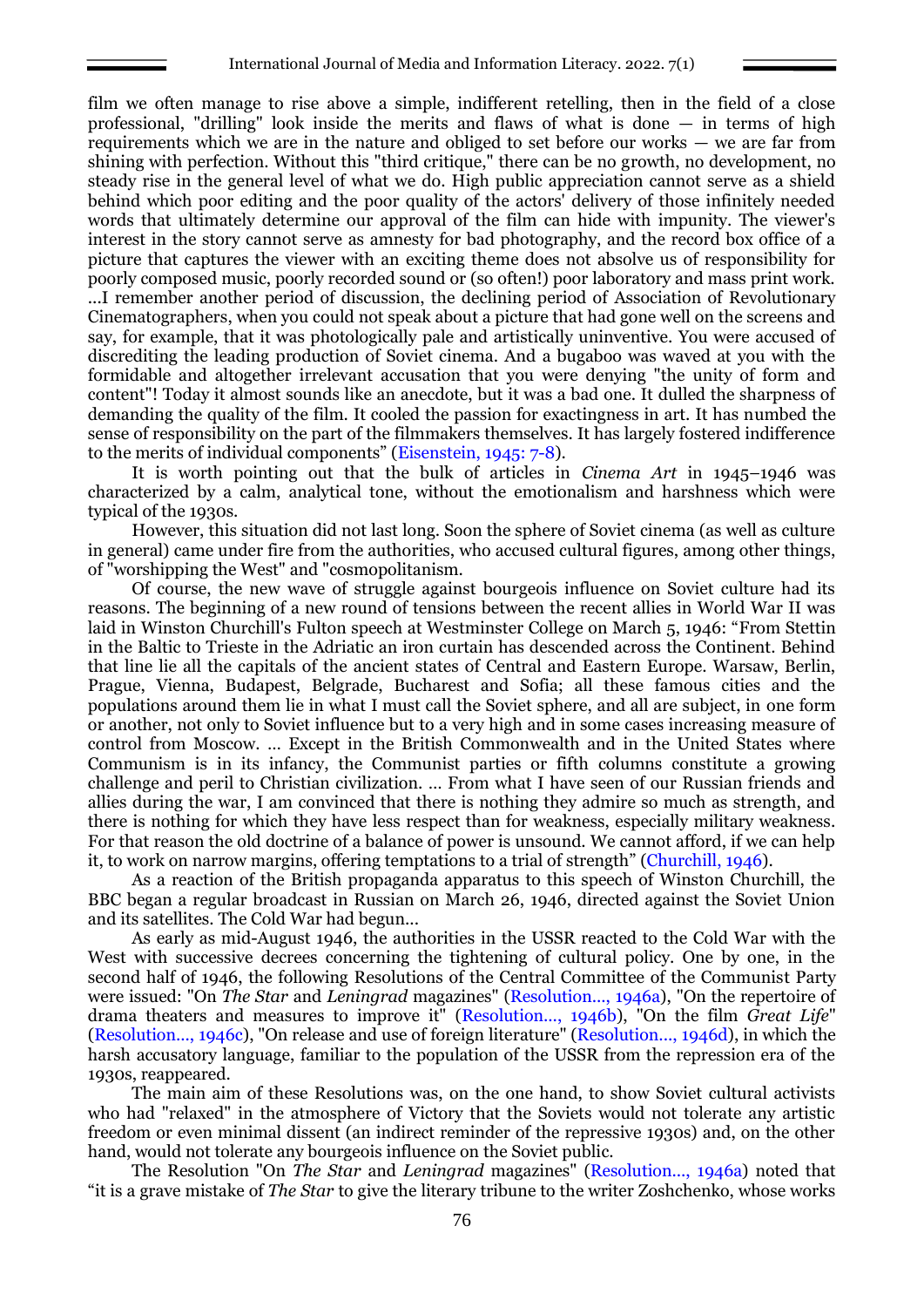are alien to Soviet literature. The editorial board of *The Star* knows that Zoshchenko has long specialized in writing empty, meaningless and vulgar things, in preaching a rotten lack of ideology, vulgarity and apoliticality, calculated to disorient our youth and poison their consciousness. ... It is all the more inadmissible to give the pages of *The Star* to such scoundrels and bastards of literature as Zoshchenko... *The Star* magazine also popularizes the works of the writer Akhmatova... Akhmatova is a typical representative of empty senseless poetry alien to our people. Her poems imbued with the spirit of pessimism and decadence, expressing the tastes of the old salon poetry, fixed on the positions of bourgeois aristocratic aesthetics and decadent, "art for art", not wanting to keep pace with its people are detrimental to the education of our youth and cannot be tolerated in the Soviet literature. ... The magazine began to produce works which cultivate a spirit of worshipping the modern bourgeois culture of the West which is not typical of Soviet people" (Resolution..., 1946a).

In the Resolution "On the repertoire of drama theaters and measures to improve it" the leading Soviet theaters were accused that in many performances the Soviet people are "depicted in ugly-caricatured form, primitive and uncultured, with philistine tastes and manners, negative characters are given brighter character traits, shown as strong, strong-willed and skillful. The events in such plays are often depicted far-fetched and deceitful, which is why these plays create a wrong, distorted picture of Soviet life. ... The Central Committee of the Communist Pary considers that the Committee on the Arts is pursuing a wrong policy, introducing the plays of bourgeois foreign playwrights into the repertoire of the theaters. ... The staging of plays by bourgeois foreign authors by the theaters was, in essence, providing the Soviet stage for the propaganda of reactionary bourgeois ideology and morality, an attempt to poison the minds of Soviet people with a worldview hostile to Soviet society, to revive the remnants of capitalism in consciousness and in life" (Resolution..., 1946b).

A direct reaction to the Cold War with the West was the Resolution "On release and use of foreign literature" (Resolution..., 1946d), which stated that "A vicious anti-state practice has developed in the purchase and use of foreign literature. ... Ministries, departments and organizations receiving foreign literature have no proper order in the storage and use of such literature and as a result a considerable amount of literature ordered from abroad is not delivered to departmental libraries for official use, but is stolen and deposited by certain individuals. ... The Central Committee of the All-Union Communist Party (Bolsheviks) notes that the current inappropriate practice of subscribing to and using foreign literature is detrimental to the interests of the state and leads to squandering of currency and dissemination of anti-Soviet propaganda contained in foreign newspapers, magazines and books among part of the population" (Resolution..., 1946d).

In order to oppose "bourgeois propaganda", the Central Committee of the All-Union Communist Party decided to reduce currency allocations for foreign literature, to reduce the list of organizations with the right of such an allocation, to prohibit individual allocation of foreign literature, giving the right of individual allocation of foreign literature by specialty only to full members of the USSR Academy of Sciences (Resolution..., 1946d).

Needless to say, these resolutions have had a major impact on the situation in Soviet cinematography and in the *Cinema Art* journal in particular.

And already cinematography directly affected the Resulution "On the film *Great Life*" (Resolution..., 1946c), which indicated that this movie "falsely portrayed party workers. The secretary of the party organization at the mine being rebuilt is shown in a deliberately ridiculous position, since his support for the workers' initiative to rebuild the mine could, allegedly, put him outside the ranks of the Communist Party, that he preaches backwardness, uncultivation and ignorance. ... The workers and engineers reconstructing Donbass are shown as backward and uncultured people, with very low moral qualities. Most of their time the heroes of the film are idle, engaged in idle chatter and drunkenness. ... The film testifies to the fact that some workers in the arts, living among Soviet people, do not notice their high ideological and moral qualities, do not know how to truly display them in works of art" (Resolution..., 1946c).

The Resolution named other "false and erroneous films": the second series of S. Eisenstein's *Ivan the Terrible,* V. Pudovkin's *Admiral Nakhimov*, and G. Kozintsev and L. Trauberg's *Ordinary People*. In particular, it was stated that "director S. Eisenstein in the second series of the film *Ivan the Terrible* found ignorance in the portrayal of historical facts, presenting the progressive army of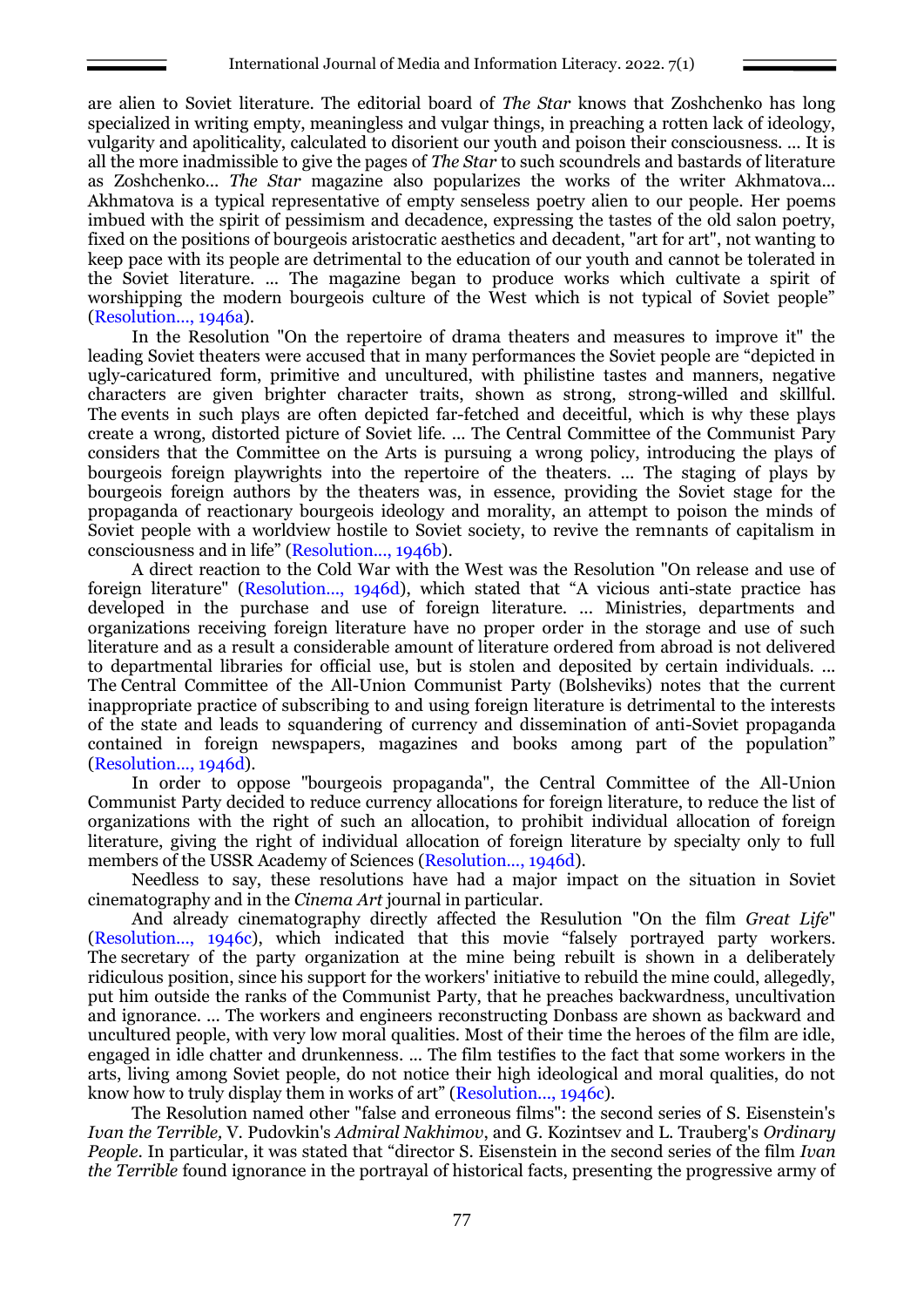oprichniks of Ivan the Terrible as a gang of degenerates, like the American Ku Klux Klan, and Ivan the Terrible, a man with a strong will and character — weak-willed" (Resolution..., 1946c).

As a result, the Resolution stated that "the Ministry of Cinematography, and above all its head, comrade Bolshakov, is poorly managed. Bolshakov, poorly manages the work of film studios, directors and screenwriters, cares little about improving the quality of films produced, and spends large sums of money in vain. The leaders of the Ministry of Cinematography are irresponsible and negligent with regard to the ideological and political content and the artistic merits of films. ... The lack of criticism in the field of cinematography, the atmosphere of nepotism among filmmakers is one of the main reasons for the production of bad films. Art workers must understand that those of them who will continue to treat their work irresponsibly and frivolously can easily be left behind in the advanced Soviet art and out of circulation, for the Soviet spectator has grown, his cultural demands and requirements have increased, and the Party and the state will continue to cultivate in the people good tastes and a high demand for works of art" (Resolution..., 1946c).

In the 1930s, similar "transgressions" by leading cadres in the cinema were punished most severely, up to and including firing squad. During a more "milder" period in the second half of the 1940s, I. Bolshakov (1902–1980), then Minister of Cinematography, even managed to keep his position.

But the threat to the very lives of the leading personnel of the Soviet film industry in the fall of 1946 was very strong, so at a promptly assembled All-Union meeting of workers in artistic cinematography on 14-15 October 1946, two official appeals were made in which the filmmakers promised to immediately correct all the errors identified by the authorities.

The first of these was to Comrade Stalin, Chairman of the USSR Council of Ministers: "Participants at the All-Union Meeting of Workers of Artistic Cinematography discussed the Resolution of the Central Committee of the Communist Party on the film *Great Life*. This Resolution deeply and comprehensively revealed the ideological, political and creative mistakes made in our work. ... Joseph Vissarionovich! We assure you, friend and teacher, that fair criticism of our work will help the workers of the Soviet cinematography – Party and non-Party Bolsheviks – to restructure their work in the shortest possible time so that they will again hear words of encouragement from the people, from the Party, from you, dear Comrade Stalin. All-Union Meeting of Workers of Artistic Cinematography" (Chairman..., 1947: 3).

The second letter was to all workers in artistic cinematography: "The All-Union Meeting of Workers of Artistic Cinematography, having discussed the resolution of the Central Committee of the Communist Party on the film *Great Life*, appeals to all workers in Soviet cinematography to mobilize all their forces to fulfill the tasks set before us by the Party. ... Many of our directors and screenwriters are lagging behind life and political events, and have sunk into the circle of narrow professional interests which they have forgotten that without a profound knowledge of Marxist-Leninist theory, contemporary life and the history of our Motherland it is impossible to become a true artist who can truthfully depict contemporary life of Soviet people and heroically fulfill the great plans of the new Stalinist Five Year Plan. ... The workers of the Soviet cinematography must respond to the historical resolution of the Central Committee of the Communist Party with their deeds" (Appeal..., 1947: 4).

An editorial in the first issue of the *Cinema Art* reacted to the Resolution "On the film *Great Life*" by accusing the pictures criticized there, stressing that "to please his own formalistic "concept" S. Eisenstein distorted the historical era, distorted the image of a major statesman who played a progressive role in the history of the Russian state, and created anti-historical and antiartistic film, unworthy of release on the Soviet screen. The director V. Pudovkin, without studying the historical material in detail, undertook to stage the film *Admiral Nakhimov* and also distorted the historical truth" (For..., 1947: 6).

However, a more important event that radically affected *Cinema Art*'s work was the struggle against so-called "cosmopolitanism" in 1949, so the rest of the 1947–1948 periodical's materials were ideologically more restrained.

For example, a review of B. Balázs's film monograph "The Art of Cinema" (Balázs, 1945) noted that "this book is instructive and as a human document. The practice of Soviet cinematography forced Balázs, who had been brought up on neo-Kantian aesthetics, to reconsider many provisions of earlier works and to come to a more faithful understanding of the nature and functions of art in public life. And although Balázs has not yet abandoned many of his old formalist views, he (judging by his latest work) is on the way to revising them. Methodologically, the book is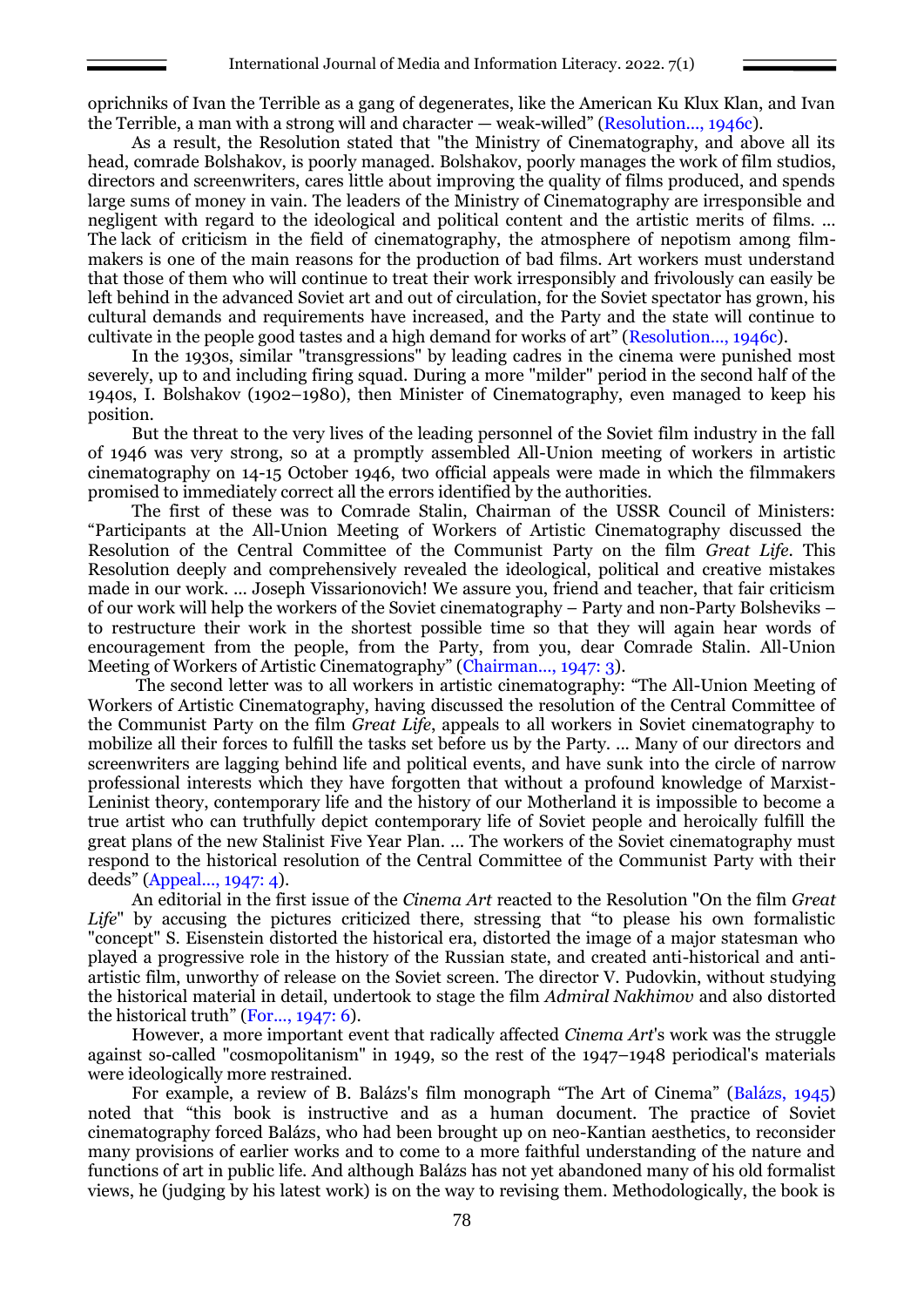extremely contradictory. Whereas its first part retells to the reader the old, almost unchanged positions of *The Visible Man* and *The Spirit of Film*, the second part, which emerged entirely during Balasz's Soviet period, grew out of his observations and practical work on Soviet cinematography, offers a number of valuable and interesting points, and to a certain extent will prove of considerable usefulness to Soviet cinematic theory" (Burov, 1947: 26).

At the beginning of 1947, director I. Pyrev was fired from his position as editor-in-chief of the *Cinema Art* journal. This decision was most likely influenced by the criticism of the *Cinema Art* in an editorial by *Pravda* with the telling title "Advertising instead of Criticism" (Advertising..., 1946). It turned out that in 1946 the *Cinema Art* mistakenly put photos (Yurenev, 2001: 28) from films criticized sharply in the Resolution (of September 4, 1946) about the film *Great Life* (in number one, besides a scene from *Great Life*, a scene from *Admiral Nakhimov* was put in number one), and in double No. 2-3 – a frame from the second series of *Ivan the Terrible*), thus failing to anticipate their subsequent party and government smashing...

The appointment of N. Lebedev (1897–1978) as editor in chief of the *Cinema Art* (he had already signed for the second issue in 1947) led to a significant increase in the number of theoretical articles in the edition. N. Lebedev, during his short time as editor-in-chief, tried to attract the attention of filmmakers to the theoretical foundations of screenwriting, since the improvement of the "social realist and Communist party" quality of scripts should, in the opinion of the authorities, lead to an unprecedented flowering of Soviet cinematography.

Thus the writer, screenwriter, and film historian D. Eremin (1904-1993) stressed that after the 1946 Resolution (Resolution..., 1946) "the leading and fundamental role of the screenplay writer in film production was realized with a new force: the quality of the script, the depth and direction of the ideas in it, the vital truthfulness and substantiality of the conflicts of events and images, of artistic definition of characters and destinies of characters, of brightness and vividness of details to a great extent depends on the quality of a future picture. The image of a positive hero in Soviet cinematography can not be created by desk research. It must grow out of a lively contact of the artist with reality in its most essential and determinative manifestations. That hero cannot be created not as an arithmetic sum of bad and good human qualities, but only as an image of a truly living Soviet man in whom the Communist Party, ideological, highly moral, life-loving, militant strong-willed principles cannot fail to be basic, for it was they who made it possible to overturn the tsarist system, to transform the face of the country, to expel and destroy brazen invaders, to lead millions to the storm of new heights" (Eremin, 1947: 3-4).

D. Eremin believed that the shortcomings "do not lie in the notorious 'specificity' of screenwriting, but are related to questions of ideology. Their nature lies not in the authors' lack of professional skills, not in the weakness of their "craft," but in their insufficient knowledge and comprehension of life, in the lack of some authors' self-awareness that would establish them as active, militant ideologists, as ardent propagandists and deep thinkers, that is, as authors of a new, socialist type. Apparently, this is the direction in which we should work in the future. Increased demands for cinema art, dictated by the high and complex sociopolitical tasks facing our people, call for this" (Eremin, 1948: 10).

Further D. Eremin reflected on the specificity of dramaturgy of film comedies, considering that "the most widespread of the author's "prejudices" is the statement as if our reality completely excludes the possibility of development of film comedy, especially domestic, and as if particularly real is the prospect of inevitable self-elimination of the satirical genre. It is no coincidence that our comic works often lack sharp dramaturgy: all dramaturgy has a conflict at its core, and the conflict on which a sharp comic plot can be built is allegedly absent in our reality" (Eremin, 1948: 9).

This thesis was accompanied by a theoretical justification: "Our development from capitalism to socialism and from socialism, as the first stage of communism, to full communism goes through the active overcoming of all kinds of contradictions, antagonistic contradictions in relations with the world of capitalism and non-antagonistic ones within the socialist system. And wherever the comedy artist directs the fire of self-criticism at the internal contradictions associated with the struggle between the moribund and the nascent in the depths of our society, there arise various, forms of Soviet comedy. At the core of these comedies will be, for the most part, the conflict between the advanced and the backward. The solution to this conflict will be the idea, the author's goal of educating the audience to raise the backward to the level of the advanced. Such a comedy is the most, widespread and organic type of modern Soviet comedy. The satirical in it has not an allembracing, but a distinct, local character; the main characters and their deeds express the positive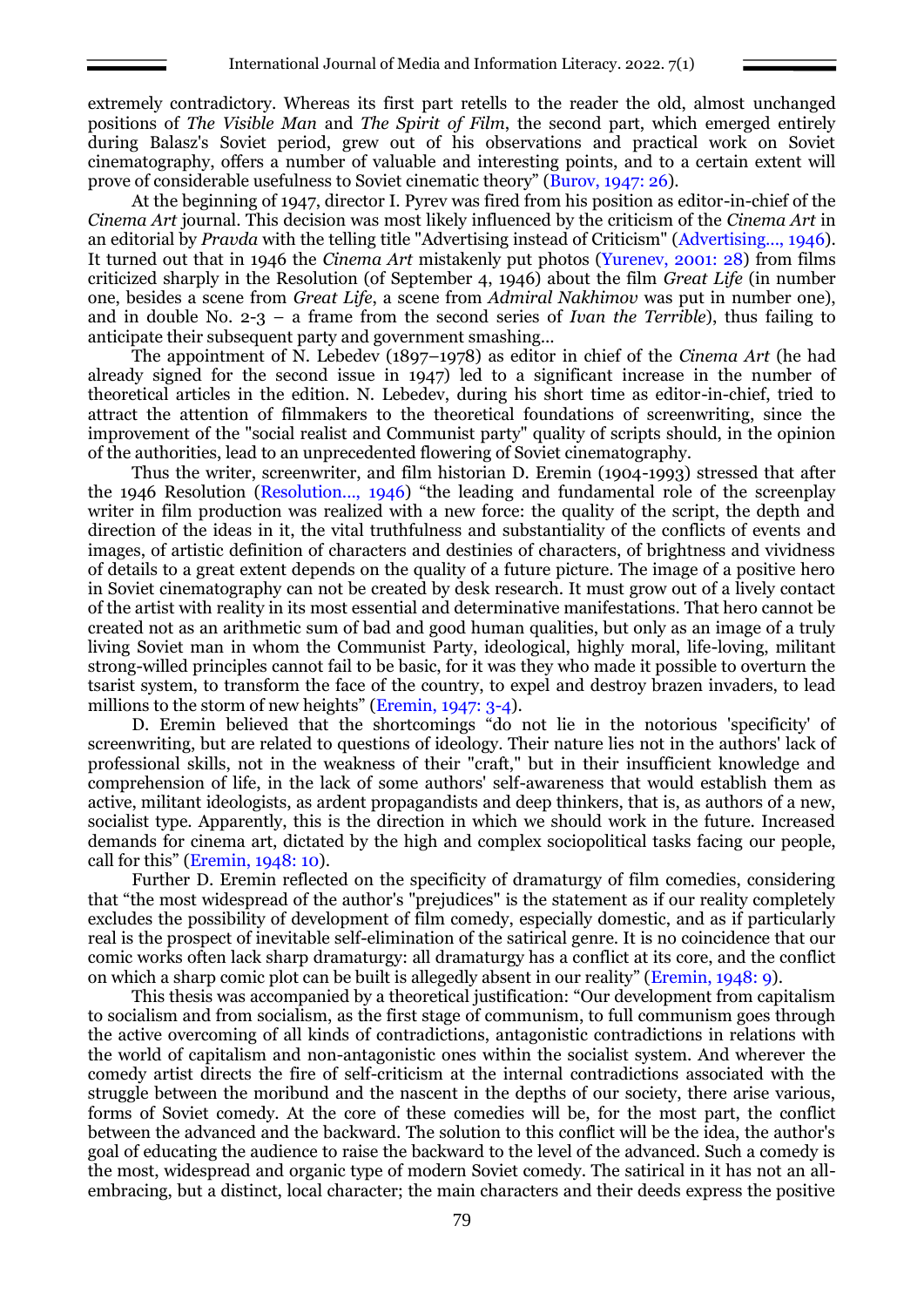force of society; the content of the main dramaturgical conflict is not of a comprehensive negation and explosion, but a self-critical sense of improvement" (Eremin, 1948: 10).

In her support for the thesis that Soviet film drama had to be put in order, film critic L. Pogozheva (1913-1989) argued that "An analysis of the dialogical structure of a number of scripts leads to the conclusion that many scriptwriters lost sight of the significance of dialogue as an essential component of drama, and began to regard dialogue as a mere means of communication, or, at best, as a means for discovering the character and expressing their authorial attitude toward the events taking place in a script. ... The struggle against the dryness, the bloodlessness, the impersonality, the purported colorfulness of language, against the worn-out layer, the sterility, the monotony, the struggle against the monstrous practice of 'reworking' the dialogue in other people's scripts is the struggle for a true enrichment and purity of language in the script, this basis of the Soviet cinema art" (Pogozheva, 1947: 19, 21).

L. Pogozheva insisted that "the screenplay has earned itself the right to be considered a special kind of literature, and this right should be reserved for it. We don't need to produce "mechanized", "stamped" mass productions of the Hollywood type, we need works of an individual creative style, we need to develop art that testifies to the flourishing of all our people, art that sums up life experience in truly realistic works, that look broadly and boldly into the future. ... The last thing we can have are craftsmen writers who can flourish. The last thing we need now are plot prescriptions built on the experience of bourgeois filmmaking. What we need most is a screenwriter-thinker, for we must approach the evaluation of the screenplay with a semantic criterion, a criterion of the relation of art to reality" (Pogozheva, 1947: 29).

In 1947, the *Cinema Art* published an article by V. Sutyrin (1902–1985), removed from his post as editor of *Proletarian Cinema* in the early 1930s, who also joined the discussion of scriptrelated subjects from his usual emphasis on ideology: "Each film produced today by our studios is a phenomenon of tremendous national importance, of great political significance. Each picture coming out on the screen, plays, or at least, should play a very significant role in the political education of millions of Soviet people. Under these conditions the public responsibility of the screenwriter for the quality of his work, for its political weight and correctness, for its artistic merits is made especially significant. The screenwriter bears this responsibility in full. He is subjected to harsh and fair criticism, public criticism, for every error, mistake, defect. ... On the one hand, we see that the film crew's free handling of the author's idea creates an impossible environment for the work of the screenwriter. On the other hand, we found that the literary script cannot be a dogma for the film crew, cannot be maintained as something absolutely immutable. There is no doubt that the author's active participation in the work of the crew will not only eliminate many reasons for conflicts, but will also contribute to improving the quality of the pictures produced" (Sutyrin, 1947: 7-8).

V. Sutyrin believed that "the question of cinematography's relation to prose and drama... must be recognized as the most important theoretical question... Without it, it is impossible to outline correct goals and objectives in the course of further cinematographic development. It is well-known that the specificity of cinema as a special kind of art was defined in the earliest theoretical works at a time when the creative experience of Soviet cinematography was very limited. Drawing on this creative experience, a whole series of artists, theorists and critics created the concept of "poetic" cinema, which for a certain period of time represented perhaps the only coherent system of theoretical conceptions of cinematic art. However, it soon had to enter into a serious struggle with a different system of views – with "prose" cinema, which quickly accumulated not only convincing theoretical arguments, but also arguments of a creative order" (Sutyrin, 1948: 11).

V. Sutyrin built his article on the opposition of the drama to the novel and the narrative, although he noted that "the drama can and does have elements of narrative form, which sometimes develop to very considerable proportions. Narrative literature may be dramatic, and sometimes is dramatic in the highest degree" (Sutyrin, 1948: 13-14).

Adjacent to this cycle of articles on film dramaturgy were theoretical articles by V. Zhdan (1913–1993), V. Volkenstein (1883–1974), and B. Begak (1903–1989).

In this context, film scholar I. Weisfeld (1909–2003), in full accordance with the official guidelines of the time, reminded the journal's readers that "Socialist realism is neither a circle manifesto nor a dogma, but a method. A method definite enough to equip artists with a large and clear idea, to subordinate creativity to the tasks of serving the people. And at the same time, sufficiently multifaceted, rich, flexible to provide a wide range of individual manifestations,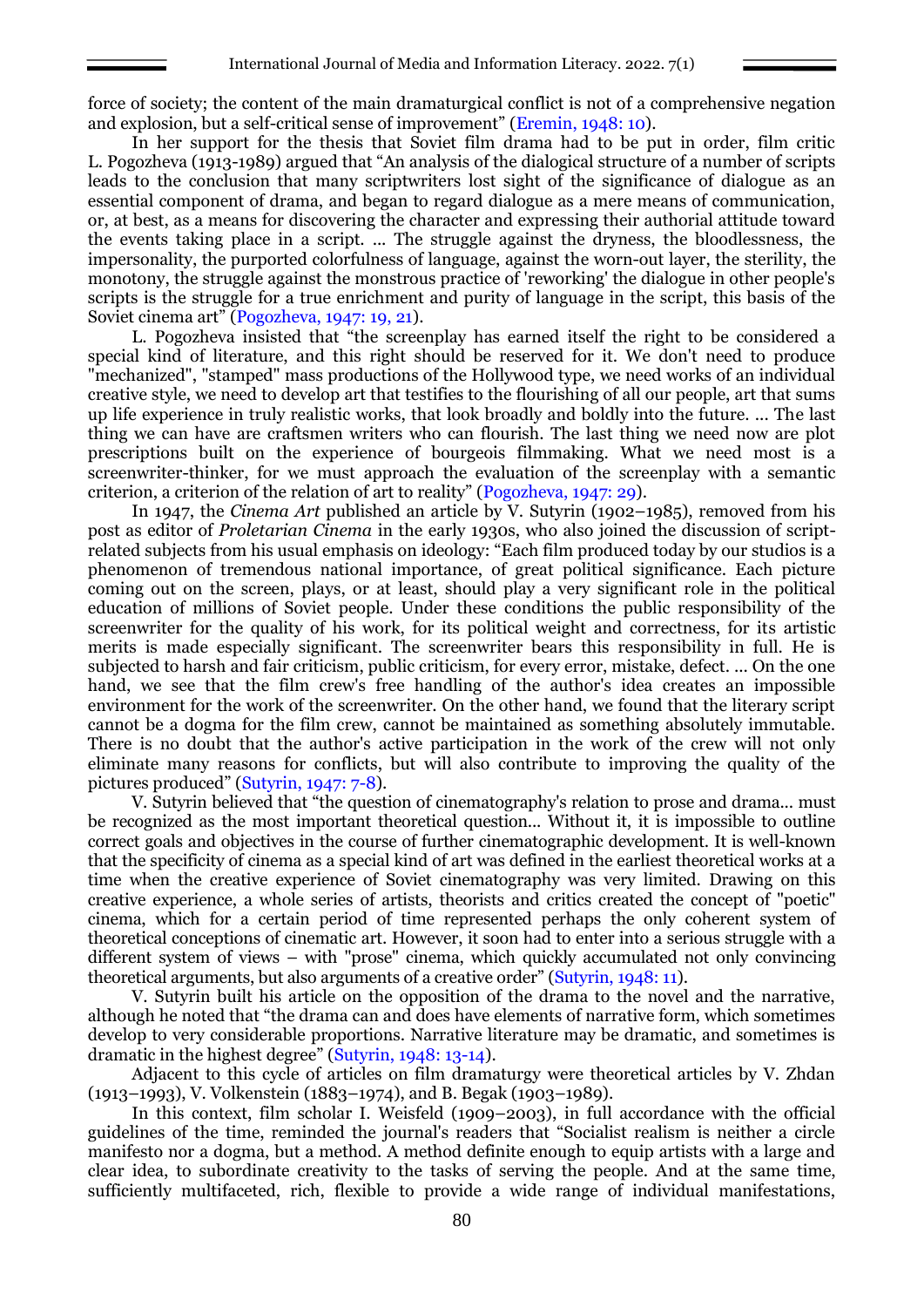genuine freedom of creativity. Artists following the path of socialist realism not only reflected, reproduced and explained reality, but also participated in its transformation, like the fighters who "equated a pen to a bayonet"" (Weisfeld, 1947: 17), so "revolutionary romanticism is not a good wish; it enters the flesh and blood of Soviet cinematography. It began with *Battleship Potemkin, Mother*, and *Earth*. During the period of sound cinema, such films as *Chapaev, We're from Kronstadt* and pictures about Lenin continued the revolutionary-romantic tradition. These days the revolutionary-romantic element is increasingly evident along the whole front of cinema, from *The Oath* to *The Rural Teacher"* (Waisfeld, 1947: 21).

On the other hand, writer, screenwriter and literary critic V. Shklovsky (1893–1984) took a far less officious approach to the theme of realism, insisting that "in art, man lives in a part of his soul which is not usually strained. Both the heart and the lungs have enormous reserves. Their capacity is at least tenfold compared to the ordinary demands of life. Man is adapted to exploit and to be happy. In art man learns about himself the unprecedented, but possible. He learns to think, to wish, to perform feats. Realist art considered man and uncovered in him what is not easily discovered in life, but exists" (Shklovsky, 1947: 30).

In 1948, already after the death of director S. Eisenstein (1898–1948), the *Cinema Art* published his theoretical article about the perspective of stereo cinema, which "will give the full illusion of three-dimensionality of its images. In doing so, this illusion is as convincing to the end and does not raise the slightest doubt, just as there is no shadow of a doubt in ordinary cinematography that screen images are actually moving. The illusion of space in one case and motion in the other are just as immutable for those who know perfectly well that in one case we are dealing with a scattering of individual still phases taken from a whole process of motion, and in the other with nothing more than a cleverly devised process of superimposing two normal, flat photo images of the same object, only taken simultaneously at two slightly different independent angles of view. Here and there, the results of spatial and motor persuasion are as crushingly perfect as the characters themselves seem undeniably authentic and alive to us, even though we know perfectly well that they are nothing more than pale shadows, photochemically imprinted over kilometers of gelatin tape, which, coiled up in individual rollers, travels in flat tin boxes from end to end of the globe, everywhere equally impressing the viewer with the illusion of their vitality" (Eisenstein, 1948: 6).

Several articles in *Cinema Art* in 1948 were devoted to professional aspects of the practical work of the director and cameraman in cinematography (Golovnya, 1948: 29-31; Manevich, 1948: 26-28; Romm, 1948: 25-28).

It seemed that the journal gradually began to move away from its former ideological outbursts and accusations, concentrating more on professional creative problems. However, in the second half of 1948, in the pages of *Cinema Art* an unexpected attack began on ... its then editor-inchief – film scholar and critic N. Lebedev (1897-1978).

It is clear that N. Lebedev himself could not initiate this harsh criticism of his book "Essays on the History of Cinema of the USSR" (Lebedev, 1947). Consequently, there was a strict instruction from "above".

At the beginning of his article about N. Lebedev's book, cinematographer I. Weisfeld (1909– 2003) wrote that "old film workers remember the disputes that took place in the Association of Revolutionary Cinematographers 20-25 years ago. These were heated fights which, though incomplete, reflected the class struggle on the ideological front. Along with the healthy, viable, revolutionary in the Association of Revolutionary Cinematographers, it was possible to encounter the reactionary and alien. Much in these disputes was random, petty, transient, and sometimes just nonsense, worthy only of oblivion. The task of the historian, it would seem, was to direct fire against harmful theories, resolutely cut away the insignificant and empty, separate the grains from the chaff, and most importantly, to be able to rise above the positions of the disputing parties. It would be unreasonable, at the very least, to analyze the work of individual artists from the transcripts of their speeches at Association of Revolutionary Cinematographers' discussions, to attach serious value to inessential and incidental statements by directors or critics, and to base methodological generalizations on them. Strange as it may seem, but N. Lebedev took precisely this path, which could lead nowhere but to a dead end. He recalls the notions of "innovators" and "traditionalists" as supposedly determining the balance of power on the cinematic front. ...Moreover, evidently remembering his own past performances in the Association of Revolutionary Cinematographers, he took the side of the "innovators" and began to denounce his yesterday's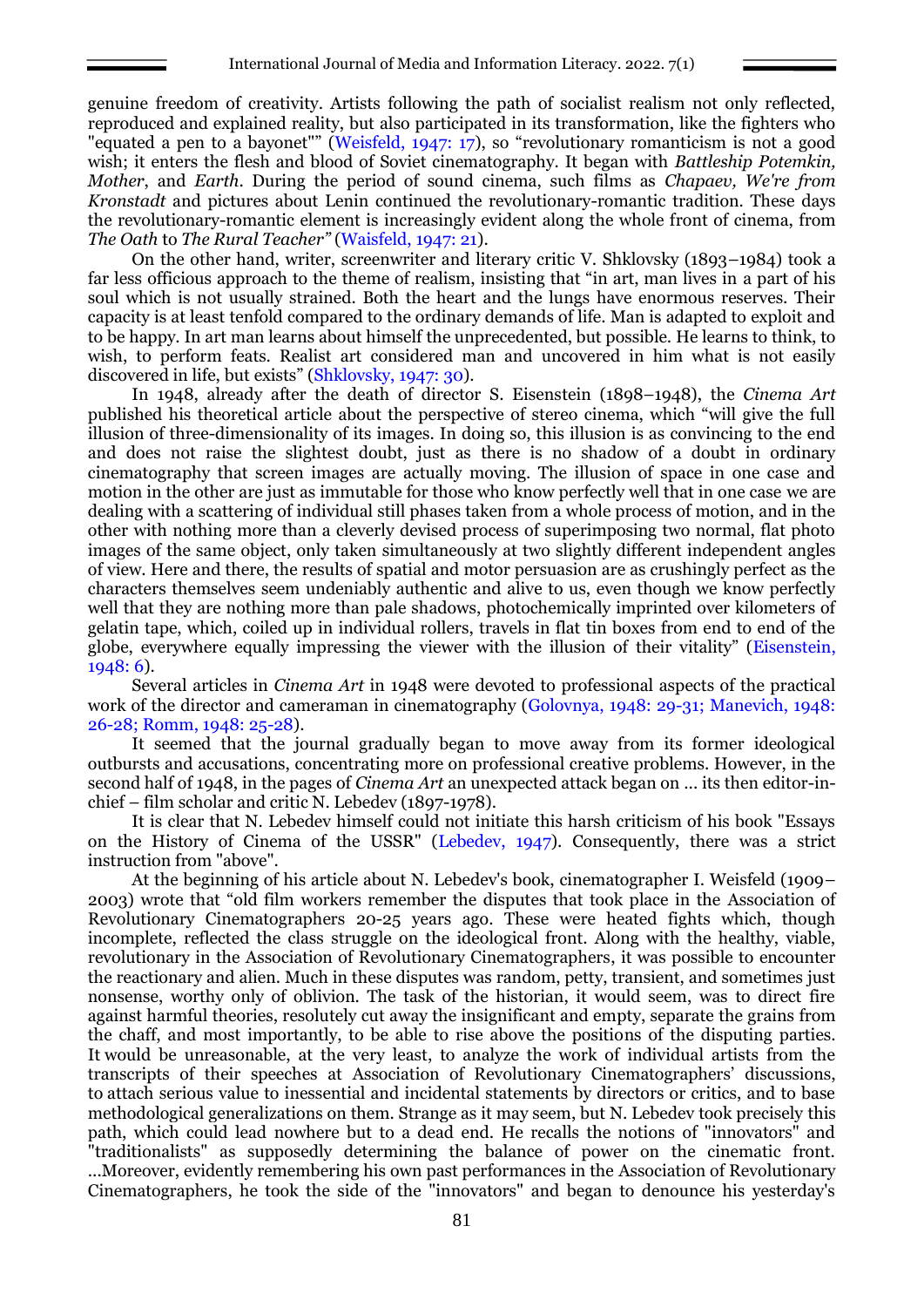opponents, the "traditionalists". ... Choosing as the subject of his research not the struggle for the affirmation of the method of socialist realism in cinema, but an abstract thesis defended from the position of one of the groups fighting in the twenties, he prefers speculation to fact, speculation to real life phenomena" (Weisfeld, 1948: 20-21).

Further, I. Weisfeld, in fact, accused N. Lebedev of an "anti-party line", as he, "spreading creative workers into 'national' and 'non-national' categories ... deviates from the clear instructions of Comrade Stalin, Comrades Zhdanov and Kirov... The methodological flaws of the essay are evident not only in the general structure of the book, but especially clearly in the analysis of individual paintings and in the characteristics of artists. The author often analyzes the phenomenon of cinema art scholastically, without any connection with the life of the people, with the guidelines and organizing work of the party, and therefore comes to deeply erroneous conclusions" (Weisfeld, 1948: 22).

In the finale of his article, in order to somehow soften the above, I. Weisfeld noted that "Lebedev's book has its merits: the presence of extensive and valuable factual material, presented in a known system, and a number of correct generalizations. But still the book discolors, narrows, presents in wrong light the lively, colorful, rich in events, searches and discoveries life of our art" (Weisfeld, 1948: 24).

I. Weisfeld's opinion was warmly supported by film scholars I. Manevich (1907–1976) and L. Pogozheva (1913-1989). They believed that "N. Lebedev tried to consider the development of cinema without a sufficiently deep analysis of its connections with reality and with other arts. Such a study of the history of the synthetic nature of cinematography, out of connection with literature, with the theater and with our entire socialist culture, led the author to a number of formalistic errors and prevented him from creating a correct historical concept of the development of Soviet cinema" (Manevich and Pogozheva, 1948: 16-17).

A similarly harsh criticism in the *Cinema Art* was made of M. Aleynikov's (1985–1964) monograph "Ways of Soviet Cinema and the Moscow Art Theatre" (Aleynikov, 1947).

Film scholar I. Dolinsky (1900–1983) argued that in the book "Ways of Soviet Cinema and the Moscow Art Theatre", "the method by which the author analyzes the phenomena of cinema is deeply flawed. Throughout most of the book M. Aleynikov carefully bypasses the ideological analysis of films, focusing attention only on the evaluation of the formal and aesthetic aspects of the works. ... In M. Aleynikov's book, the life of cinema is completely disconnected both from the entire sociopolitical life of the country, which determined the situation in art, and from the Communist Party's policy on art, which played a decisive role in the education of artists" (Dolinsky, 1948: 24-25).

S. Ginzburg (1907–1974), a cinema critic, rigorously evaluated both books by N. Lebedev and M. Aleynikov: "By reducing the development of Soviet cinema at a certain stage not to the struggle for new revolutionary content, but to the improvement of directorial techniques, Lebedev, naturally, came to underestimate the value of film dramaturgy and actors' creativity. ... Lebedev and Aleynikov books are very different. ... But these two so different books have one and the same flaw in common: they make the wrong assumption, as if the ways of development of Soviet cinema were determined not only by the goals set for it by the Communist Party and the Soviet people, but also by the task of mastering some immanent artistic means" (Ginzburg, 1948: 23-24).

Thus, the main reason for State's angry reaction to the works of N. Lebedev and M. Aleynikov was that these books "glorified formalism", that is, the formal mastery of filmmakers at the expense of insufficient emphasis on the role of the Communist Party and its leader.

Also attached to this criticism was the article "Involuntary Defense of Formalism" (Baramzin, 1948: 28-29), and all of this taken together was largely a reaction to the Resolution of the Central Committee of the Communist Party "On the opera *The Great Friendship* of V. Muradeli" (Resolution..., 1948), which drew attention to the fact that contrary to the instructions that were given by the Central Committee of the Communist Party in its decisions on the magazines *The Star* and *Leningrad*, on the film *Great Life*, on the repertoire of dramatic theaters and measures for its improvement, the fight against formalism in the USSR is not conducted to the proper extent.

These articles were followed by an organizational conclusion: N. Lebedev was dismissed from the position of editor-in-chief of *Cinema Art*, and the first issue of this journal for 1949 was already published under the new editor-in-chief – writer, screenwriter and film critic D. Eremin (1904–1993).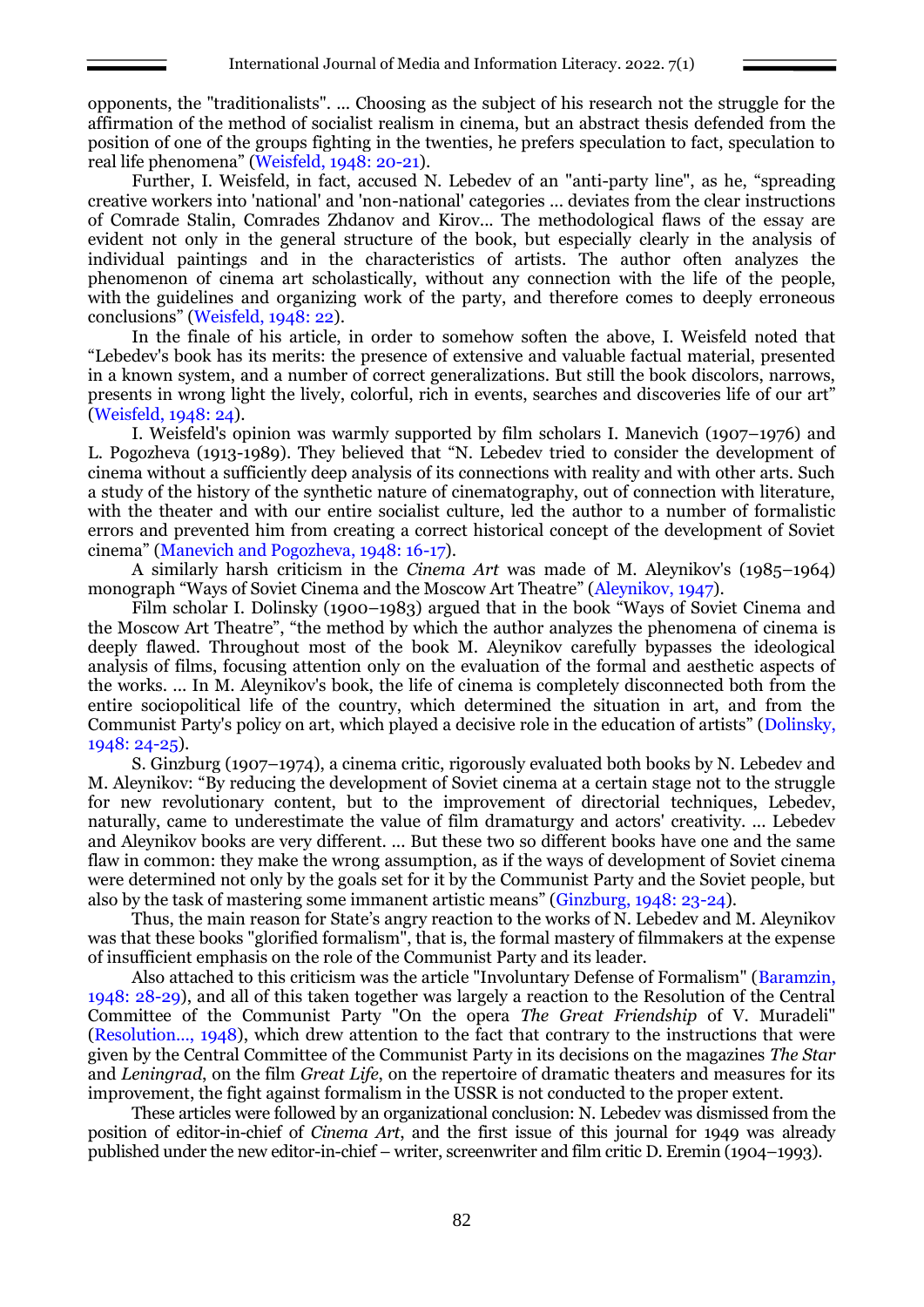But as it soon turned out, the 1948 revival of the struggle against formalism in art was only a prelude to the most important postwar ideological campaign of the regime-the struggle against "cosmopolitanism" – that unfolded on a large scale in 1949.

This campaign began with an article about one anti-patriotic group of theater critics (On..., 1949), published in *Pravda* on 29 January 1949. It says that "socialist realism is just as inseparable from a lively, ardent, loving interest in the life and work of the people, from a deep and noble patriotic feeling, as bourgeois hurrah-cosmopolitanism is from an indifferent, indifferent attitude toward the people and their art, from an indifferent, scorned, cold aestheticism and formalism. ... Barefaced cosmopolitanism is not only anti-national, but also sterile. It is as harmful as those parasites in the plant world that undermine the growth of useful crops. It serves as a conductor of bourgeois reactionary influences hostile to us" (On ..., 1949).

The article went on to say that Soviet art criticism is "the most backward area" and "it is in theater criticism that until recently a nest of bourgeois aesthetics has survived, covering up an antipatriotic, cosmopolitan, rotten attitude toward Soviet art. An anti-patriotic group of the afterbirths of bourgeois aesthetics has formed in the theater criticism, which penetrates our press and operates most brazenly on the pages of the *Theater* magazine and the *Soviet Art* newspaper. These critics have lost their responsibility before the people; they are the bearers of a deeply repugnant cosmopolitanism which is hostile to the Soviet man; they hinder the development of Soviet literature, they hamper its advancement. ... The sting of aesthetic and formalist criticism is directed not against really harmful and inferior works, but against the advanced and best ones that show the images of Soviet patriots. This is precisely what demonstrates that aesthetic formalism serves only as a cover for its anti-patriotic essence. ... At a time when we are faced with the urgent task of combating homeless cosmopolitanism, against manifestations of bourgeois influences alien to the people, these critics find nothing better to do than to discredit the most advanced phenomena of our literature. This directly harms the development of Soviet literature and art and hinders their progress. ... We are faced not with occasional individual errors, but with a system of anti-patriotic views that is detrimental to the development of our literature and art, a system that must be smashed" (On ..., 1949).

The theoretical basis of the struggle against cosmopolitanism was substantiated in the article of G. Alexandrov (1908–1961), who from 1940 to 1947 worked as the head of the Office of agitation and propaganda of the Central Committee of the Communist Party, and from 1947 to 1954 he served as director of the Institute of Philosophy of the USSR Academy of Sciences.

Aleksandrov's article titled "Cosmopolitanism – the Ideology of the Imperialist Bourgeoisie" was formally published in No. 3 of the journal *Questions of Philosophy* for 1948 (Aleksandrov, 1948: 174-192), but in reality this issue was signed for print on June 1, 1949.

From this it is clear why G. Aleksandrov, already after the publication of his article "On One Anti-Patriotic Group of Theater Critics" (On... 1949) and the total positive reaction of the Soviet media that followed, in his article he asserted that "the Soviet public, our press have exposed and defeated the kosmopolitans in philosophy, who ideologically armed the cosmopolitan group that was operating in the field of theater and literary criticism, who were trying to subordinate the least stable part of the Soviet intelligentsia to the influence of reactionary, cosmopolitan ideology. The struggle for Soviet patriotism and against bourgeois cosmopolitanism waged by our Bolshevik Party is at the same time the high school of the communist education of the Soviet people and our intelligentsia, the struggle for the complete liberation of the Soviet people from every influence of rotten, bourgeois "culture" and reactionary ideology. This struggle is of enormous importance for the further development and strengthening of the ideological and moral-political unity of the Soviet society. Homeless cosmopolitans have been trying to undermine our advanced, Soviet culture, to smear all the really advanced works of our literature, art, and science, and to propagate and spread the most backward, hostile to the Soviet worldview.

It is clear why the reactionary, bourgeois ideology abroad and the pathetic renegades antipatriots in the USSR are operating under the flag of cosmopolitanism. Under the cover of the old cosmopolitan rags it is more convenient for the ruling foreign imperialist clique to try to disarm the proletariat in the struggle against capitalism, to eliminate the national sovereignty of certain countries and to suppress the revolutionary movement of the working class. Under the flag of cosmopolitanism, the American imperialists are deploying preparations for a new war against the USSR and the countries of popular democracy, they are deploying the struggle for world domination. They hide their aggressive imperialist desires and aims under a cosmopolitan mask.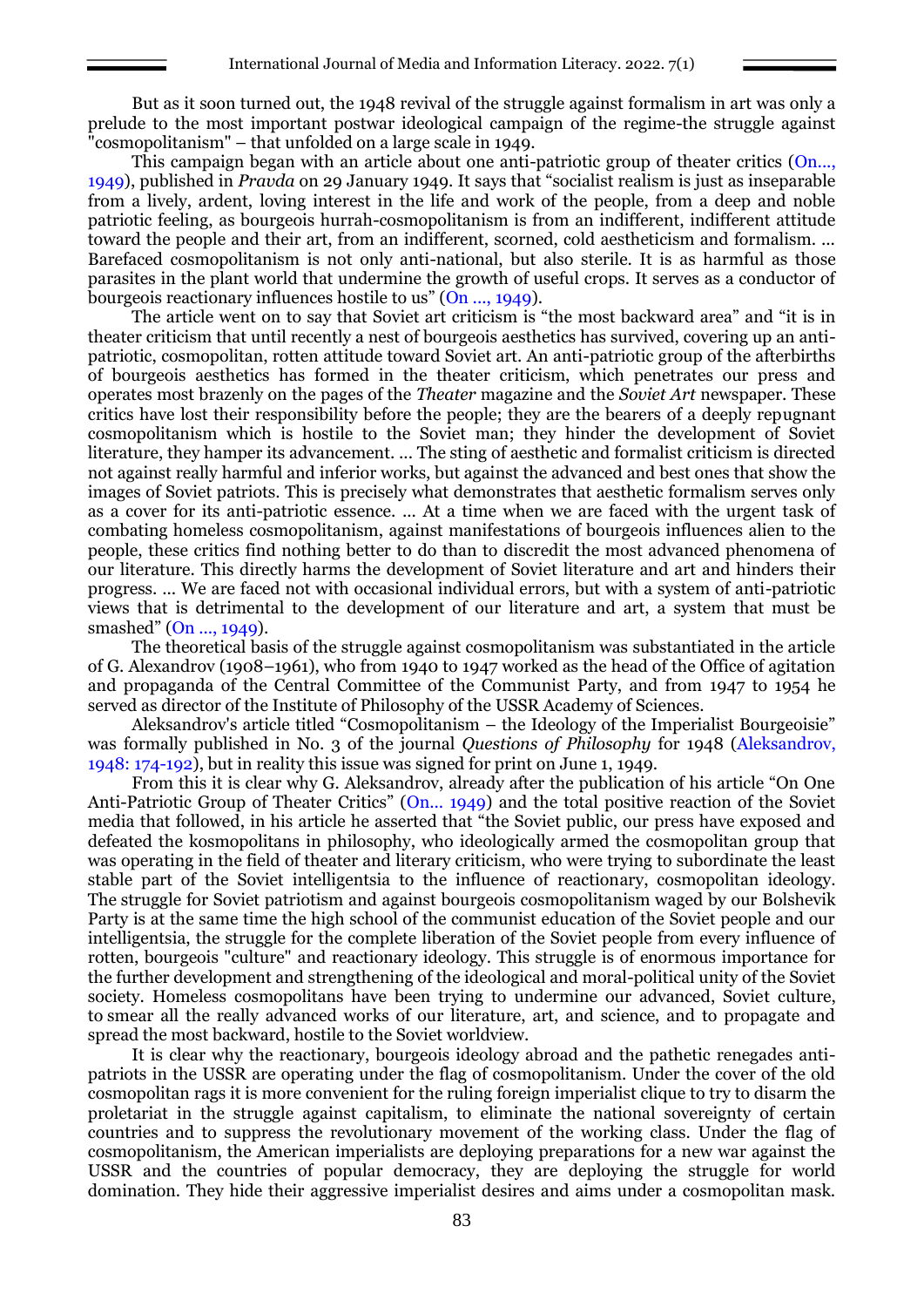By spreading reactionary, cosmopolitan ideology the enemies of the USSR are trying to weaken the moral and political unity of the Soviet Union and are trying to subordinate the Soviet people to reactionary bourgeois ideology. The bourgeoisie and its ideological lackeys go to any lengths to spread reactionary, cosmopolitan ideology, to pass it off as an advanced, supposedly "international" ideology, to convince the masses that this ideology coincides with the interests of workers, peasants and the intelligentsia" (Alexandrov, 1948: 177).

As we can see, G. Aleksandrov's article clearly viewed the main vectors of the "Cold War" blossoming with the West, as "cosmopolitanism" was presented as a harmful pro-bourgeois, pro-Western phenomenon.

Continuing the state campaign against "cosmopolitanism," in February 1949 two leading Soviet cultural publications – *Literature Paper* and *Soviet Art* – published articles that shifted their critical arrows directly to the *Cinema Art*.

An editorial in the newspaper *Soviet Art* of February 12, 1949, characterized the journal *Cinema Art* relatively mildly as "an occasional publication of random articles" (With..., 1949: 3), and criticized the views of film scholars M. Bleiman (1904–1973) and N. Lebedev (1897–1978), composer L. Schwartz (1898–1962), and director S. Yutkevich (1904–1985).

The tone of the editorial in *Literature Paper*, entitled "Cosmopolitans in Film Criticism and Their Patrons", published on February 16, 1949, was much harsher. It claimed that "The Art of Cinema has become an outspoken mouthpiece for the despicable ideas of bourgeois cosmopolitanism and aesthetics" (Cosmopolitans..., 1949: 2), and named the film critics G. Avenarius (1903–1953) and I. Weisfeld (1909–2003); theatrical scholar, poet, and playwright V. Volkenstein (1883–1974); screenwriter and film critic N. Otten (1907–1983); art critic N. Tarabukin (1889–1956); and composer L. Shvarts (1898–1962) as these very "cosmopolites".

Of course, the then USSR Minister of Cinematography I. Bolshakov (1902–1980) reacted rather promptly to the "anti-cosmopolitan" articles in *Pravda, Soviet Art* and *Literature Paper* with full support of the ideas of a ruthless struggle against cosmopolitanism. In early March 1949, *Pravda* published an article by I. Bolshakov entitled "Defeat Bourgeois Cosmopolitanism in Film Art" (Bolshakov, 1949), where he assured the Power and the public that the success of the Soviet film industry would have been even greater if its development "had not been significantly harmed by the subversive activities of an anti-patriotic group of critics and filmmakers. For many years a group of bourgeois cosmopolitans has been operating here under the guise of "critics" and "theorists," who servilely praise reactionary bourgeois cinema and slander our Soviet cinematography and its best works, disorienting the film-makers. This group of bourgeois subversives in cinematography was not only "ideologically" allied to the anti-patriotic group of theater critics, but was also, as has been established, connected with it organizationally. Together they carried out subversive work against the forward-looking Soviet art. ... They made their main nests in the Leningrad House of Cinema, in the Film Commission of the Union of Soviet Writers, and also made extensive use of the pages of the *Cinema Art* journal to propagandize their cosmopolitan ideas. Some of them also exploited themselves as teachers and lecturers, poisoning the minds of our youth with sermons of bourgeois reactionary ideas. The "leader" of the antipatriotic group of bourgeois cosmopolitans in the cinematography is the Leningrad director L. Trauberg. All of Trauberg's "work" in cinematography has been marked by rabid bourgeois eccentrism, a form of formalism. His cosmopolitanism and anti-patriotism, his bourgeois-aesthetic views are not something accidental or unexpected. He has long taken an anti-people stance, alien to the traditions of great Russian culture. ... Trauberg was actively assisted in his subversive antipatriotic activities by M. Bleiman and N. Kovarsky as his closest associates. Bleiman, like Trauberg, was a servile servant of bourgeois cinematography, attempting in every possible way to prove its alleged primacy. ...

On December 7, 1947, at the Union of Soviet Writers, Kovarsky organized, under his chairmanship, a discussion of Cinema Art. Kovarsky invited the rabid bourgeois nationalist Altman as the main speaker of this meeting, who devoted almost his entire presentation to denigrating honest Soviet film workers who took the correct Party position on film art, and to slandering Soviet films. At the same time, Altman was completely silent about the grossly formalistic and antipatriotic articles of Otten, Volkenstein, Sutyrin and other bourgeois cosmopolitans and antipatriots. This is the old tactic of all our political enemies: to blacken honest people and bring their own people out from under fire. ...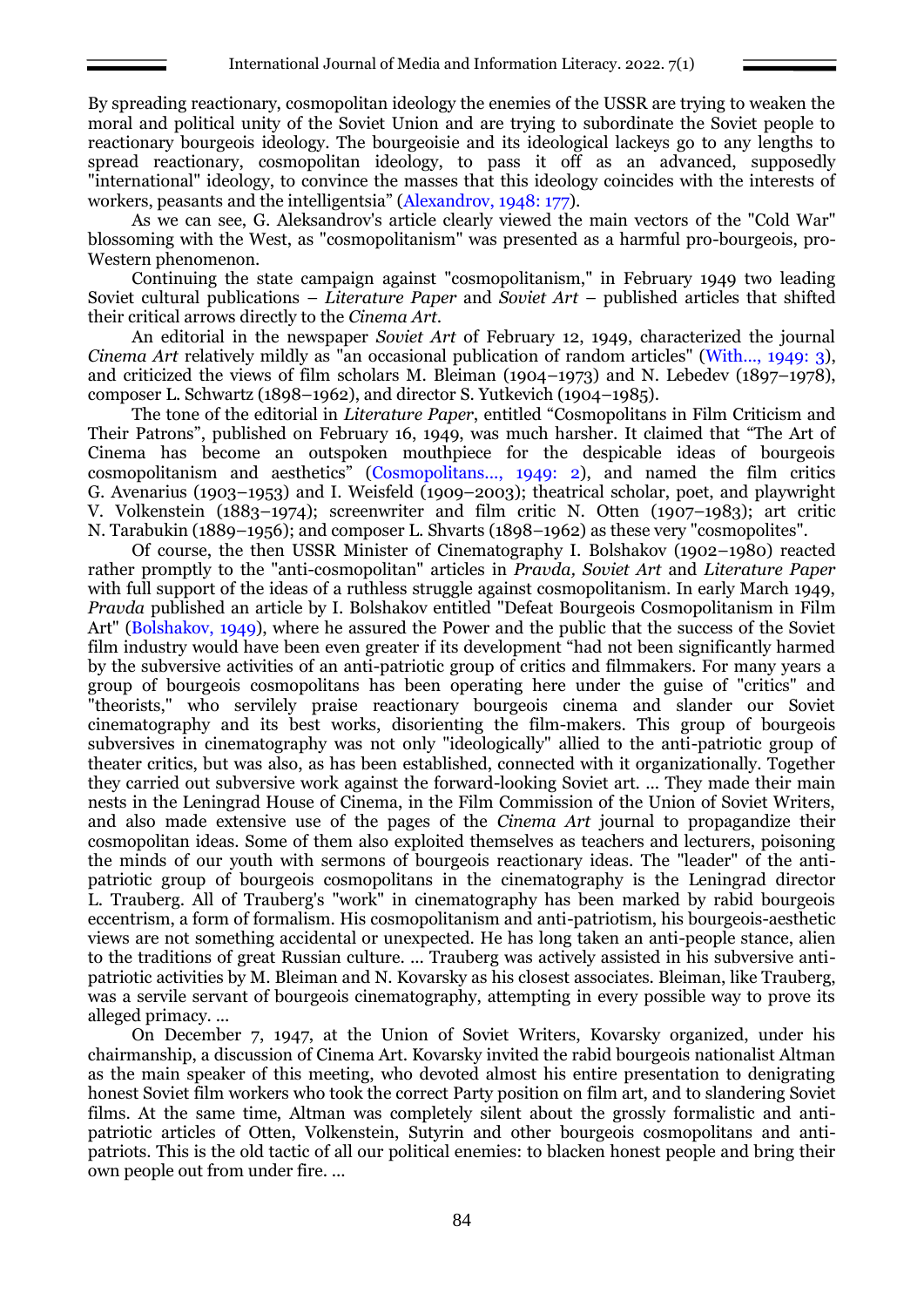Kovarsky was also closely connected with the bourgeois cosmopolitan Sutyrin. Having made his way into the commission of the Union of Soviet Writers as its executive secretary, Sutyrin concentrated all his "activities" on discrediting and denigrating Soviet cinematography and its best works. ...

For a long time a bourgeois aesthete and formalist, N. Otten, has been active in film criticism. This homeless cosmopolitan found a home in the *Cinema Art* journal. In 1948 alone, the journal published three major articles by Otten, which constitute a monstrous mixture of theoretical illiteracy with slander of our Soviet reality and our art. Bourgeois cosmopolitans – V. Volkenstein, N. Tarabukin and others – were also active in this journal. The editorial board of *Cinema Art* made gross political errors, providing the pages of this journal for the promotion of formalist and bourgeois ideas to the homeless cosmopolitans.

The former editor-in-chief of the journal, N. Lebedev, is primarily to blame for these mistakes. N. Lebedev's mistakes are not accidental, because in his recently published book "Essays on the History of Cinema" he made grave formalist distortions, presenting the history of the development of Soviet cinema in a distorted light.

The task of workers in the Soviet cinematography now was to fully expose and defeat the bourgeois cosmopolitans who were trying to hinder the development of the world's most advanced cinematography" (Bolshakov, 1949).

Thus, Minister I. Bolshakov in the sharpest pejorative spirit of the 1930s criticized the *Cinema Art*, its former editor-in-chief N. Lebedev (1897–1978), as well as I. Altman (1900–1955), M. Bleiman (1904–1973), E. Gabrilovich (1899–1993), N. Kovarsky (1904–1974), N. Otten (1907–1983), V. Sutyrin (1902–1985), N. Tarabukin (1889–1956), L. Trauberg (1902-1990), V. Volkenstein (1983–1974) and S. Yutkevich (1904–1985), most of whom were the authors of this edition.

The new editor of *Cinema Art*, D. Eremin (1904–1993), in the first issue of this journal for 1949 (signed for print on March 10, that is, a week after the anti-cosmopolitan article of the Minister of Cinematography I. Bolshakov was published in *Pravda*) published an editorial stating that "fruitless and unable to show our new life in the high works of realistic Soviet art is the one who breaks away from the people, in whom indifference to the fundamental interests of the motherland is born under the influence of bourgeois ideology, who, as a renegade, infuses into our art the pernicious ideas of cosmopolitanism, the contemptible adulation of the decaying "culture" of imperialism, anti-patriotism, the snobbery of bourgeois aestheticism and formalism. Such renegades were stigmatized by the Communist Party critics who denounced in the newspapers *Pravda* and *Culture and Life*, and then in other presses, the bourgeois anti-patriotic group of critics who tried to contrast their antinational, alien to Soviet society views on art with the views of the Bolshevik Party and the healthy artistic taste of the entire people. ... Today an anti-patriotic group of adherents of bourgeois aestheticism and cosmopolitanism which operated in the cinema industry has been exposed. Its leader, inspirer and main supplier of anti-Soviet vile ideas was L. Trauberg; M. Bleiman, N. Otten, V. Sutyrin, N. Kovarsky and others were with him. The spitting of the works of the leading masters of Soviet cinematography from a cosmopolitan, bourgeoisaesthetic standpoint, the setting of their subjective "views" against the views of the Communist Party and the people, the inflated conceit, the adulation of the rottenness supplied by imperialist pseudo-culture – these are the main traits characterizing the activity of L. Trauberg. Trauberg and the "theorists" close to him... The objective point of the journal's activity, which opened its pages to pseudo-critics and pseudo-theorists, was that it did not help cinema art, but in a number of articles it misguided creative workers in questions of theory and allowed propaganda of the harmful, antipatriotic, anti-party views of cosmopolitan critics alien and hostile to Soviet culture" (For…, 1949: 1).

Further, the article actually retold the main theses of *Pravda*'s editorial exposing the "cosmopolitans" and the response to it by Minister of Cinematography I. Bolshakov. True, the list of names of "cosmopolitans" also included other authors of the *Cinema Art* – I. Dolinsky (1900– 1983), L. Kuleshov (1899–1970), V. Turkin (1887–1958), and others. At the same time, the former editor-in-chief of the journal V. Sutyrin (1902-1985) was called an enemy of Soviet culture and an ideological subversive in cinema art (For..., 1949: 1).

An editorial in the *Cinema Art* admonished that "formalism arises where the author relies on the 'universal' cinematic experience... rather than striving to actually express concrete phenomena of life. Aestheticism and formalism are inevitable wherever the theorist strives to construct and present his own speculative 'system of principles,' which he then adapts to any art phenomenon, rather than to derive his theoretical principles and critical principles from a comprehensive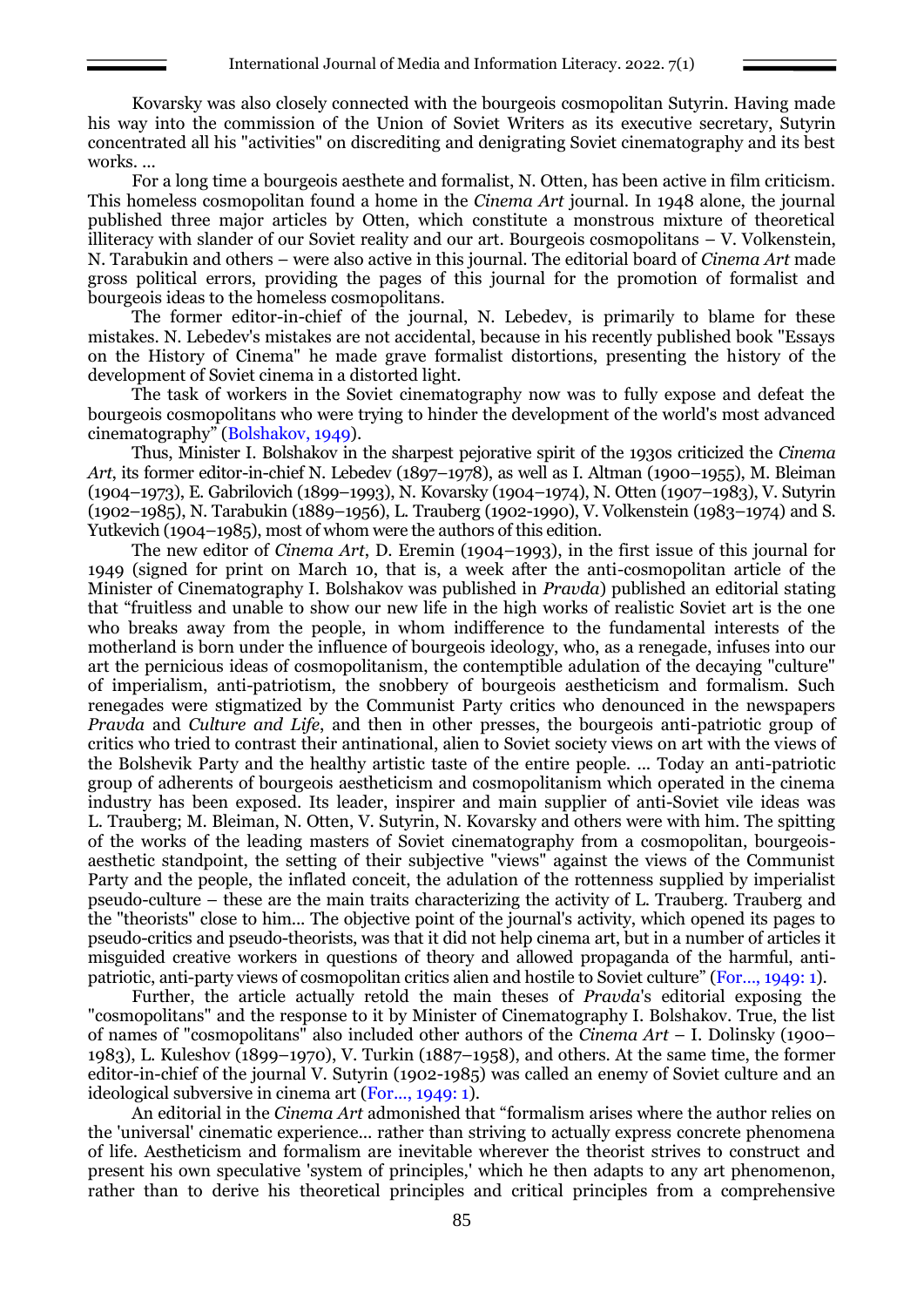analysis of concrete artistic works. Wherever the critic, in essence, is guided in his evaluations by the task of 'properly aesthetic' analysis, forgetting the partisanship of art, the foundations of the Party policy in the art domain, forgetting the educational significance of works of art in the conditions of the revolutionary period. In a word, wherever the basic requirements of Marxist-Leninist aesthetics-the requirements of the Communist Party, of the people, of realism-are forgotten, formalism inevitably emerges and takes root, a vulgar and vulgar bourgeois aestheticism rears its head" (For..., 1949: 3).

It is clear that after the sacking of the offending N. Lebedev, the editorial board of *the Cinema Art* assured the government that it would "guided by the great principles of the Communist party, correct the mistakes it had made and do its best to purge the journal of the influence of cosmopolitans and anti-patriots and turn it into a real fighting organ of cinematic theory and criticism" (For..., 1949: 2).

In support of these statements, the same issue of the *Cinema Art* included a theoretical article by the literary critic V. Shcherbina (1908-1989) titled "About a group of aesthetic cosmopolitans in cinema" (Shcherbina, 1949: 14-16), in which, naming approximately the same names of "cosmopolitan" film critics, he warned readers that they were "characterized by doublehanded methods of action": "In their publications, they expressed their anti-people views with caution, in a 'streamlined' and 'elastic' manner, and did not finish them off. Wary of the general public, they did double "critical" accounting. At the same time, unlike their invited speeches in the press, they spoke out more openly in their oral presentations and lectures, choosing as the arena for their subversive work the platforms of the Moscow and especially the Leningrad Film House, where they occupied a leading position, had their own assets, and acted almost uncontrollably. Disregarding their sense of civic dignity and forgetting the great national pedigree of Soviet culture, these theorists falsified facts, denied Soviet cinema originality and independence, and cultivated a disregard for the culture of their native land. For many years these kinless cosmopolitans from the cinema have devoted to one anti-patriotic goal – to prove that our people, in essence, are not the creator of their own cinema art. In doing so, they have attempted, from the standpoint of bourgeois aestheticism, to discredit the basic foundation of socialist realism – the ideality, truthfulness, and nationality of Soviet art. In this way they assisted our enemies in slandering Soviet artistic culture and, in effect, were squires for Hollywood, promoting the ideology of the bourgeois West" (Shcherbina, 1949: 14).

A writer, screenwriter and film critic A. Abramov (1900–1985) also contributed to the exposure of "cosmopolitans" in the pages of the *Cinema Art*. Abramov (1900–1985) in his eloquent article "The Rabblemaking Cosmopolites" (Abramov, 1949: 17-19): "The exposure of the bearers of bourgeois cosmopolitanism hostile to the Soviet people in theater and cinematography criticism with utmost clarity shows to what dire and disastrous consequences deviation from the inviolable foundations of socialist aesthetics can lead, what the positions of aestheticism and formalism are in fact which cover up an anti-patriotic, rotten, cosmopolitan attitude toward our native culture" (Abramov, 1949: 17).

In the next, second issue of the *Cinema Art* (signed for print on April 28, 1949), the criticism of "cosmopolitanism" was continued by D. Eremin (1904–1993), editor-in-chief of this journal, who claimed that "the cosmopolitan aestheticists tried to revise the most important principles of Soviet aesthetics and Marxist-Leninist art theory. Passing off their revisionist, anti-patriotic and anti-scientific views as 'subtle aesthetic analysis,' they attempted in their speeches and articles, at meetings and in private conversations to instill reactionary, idealistic views of art and the nature of artistic creation in the masters of cinema. In this way, the cosmopolitans hoped to delay the process of mastering the method of socialist realism in our art and, consequently, to narrow the possibilities for the emergence of genuinely partisan, popular, highly ideological works of the most important and mass-market art" (Eremin, 1949: 23).

D. Eremin, in particular, reminded that according to "cosmopolitan" "N. Otten, it came out that American directors and screenwriters have and always had more creative possibilities, as they can operate with deeper and more significant social conflicts than the Soviet authors. According to Otten, American artists are helped in this by nothing more or less than "the abominations of capitalist society. "Yes", says Otten, "it is because of the starkness of the contradictions in their society that American screenwriters can raise the most acute questions of life and consequently construct sharp dramatic plots and develop entertaining intrigues. This is why they can rise to tragic heights, to universal, grand generalizations in their work" (Eremin, 1949: 25).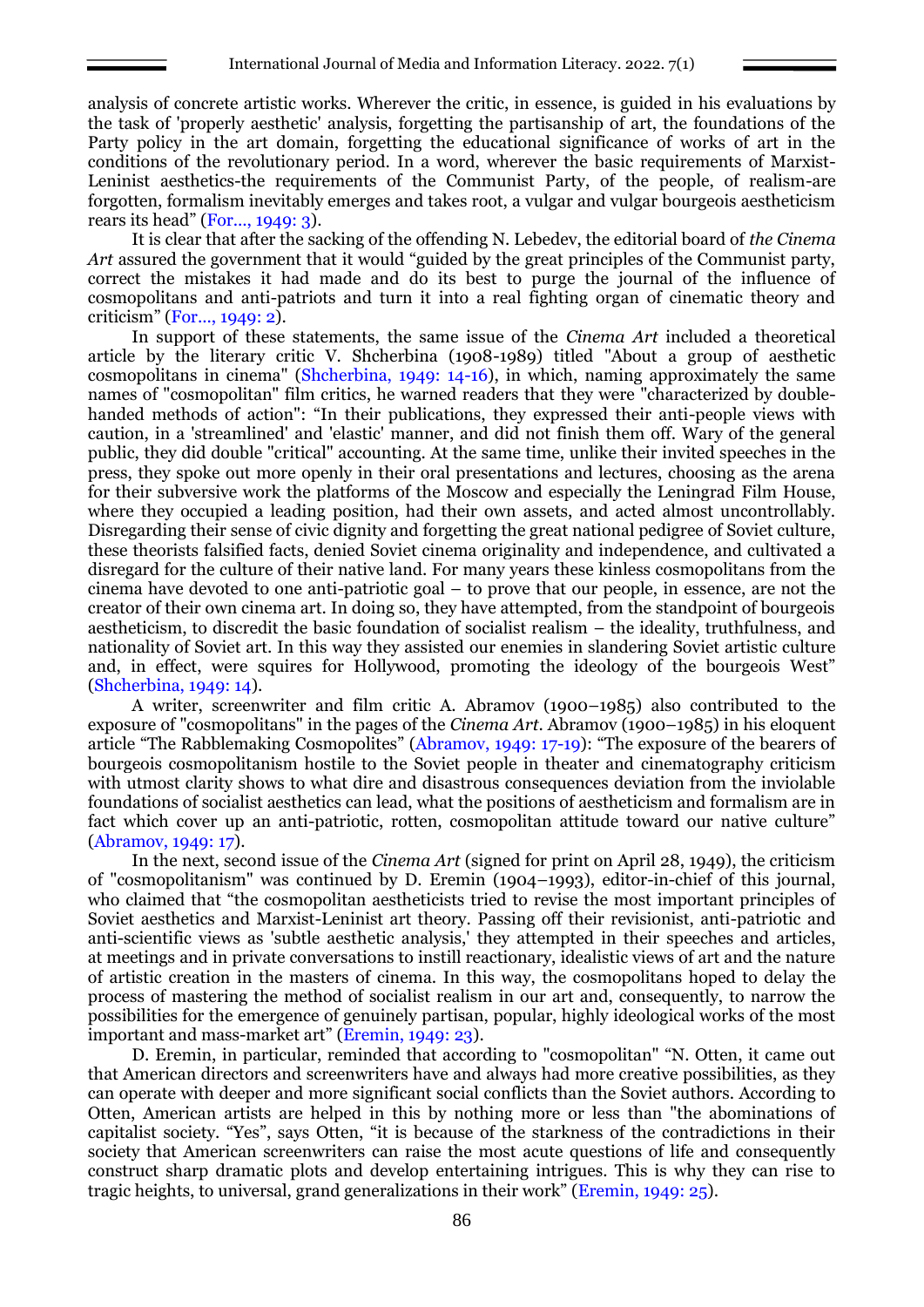That is why, D. Eremin concluded, "one of the tasks of Soviet film theory is to cleanse it of alien, harmful influences, of all kinds of residues of aesthetic cosmopolitanism, metaphysics and militant idealism. ... This is why they must be firmly and permanently discarded from our path. And to do this, to deprive our cadres of influence, to uproot and destroy the poisonous, hostile to Soviet art ideas of anti-people, aesthetic cosmopolitanism, we must resolutely and comprehensively" (Eremin, 1949: 26).

The literary scholar I. Grinberg (1906-1980) in his article "Preachers of Dead Schemes" published in the same issue (Grinberg, 1949: 26-29) was not lazy to find the roots of cosmopolitanism in some Soviet publications of the 1930s, recalling that among "books, scholastic and aesthetic, imbued with a bourgeois attitude toward art, one of the 'first' places is V. Volkenstein's "The Dramaturgy of Cinema". Published in 1937, for a long time it introduced harmful formalistic confusion into the minds of young workers in our cinematography and instilled in them pernicious cosmopolitan and bourgeois and aesthetic "theories." В. Volkenstein ignores the ideological content of art. He is interested only in "pure form". He operates exclusively with formal categories, thus confusing our art on the road of thoughtless artifice and craftsmanship. ... He did not avoid it, and V.K. Turkin in his book "The Dramaturgy of Cinema", published in 1938. ... He, like Volkenstein, imposes on our cinematography the deadening, pernicious patterns of degenerate bourgeois drama" (Greenberg, 1949: 26, 29).

Had this powerful campaign taken place in 1937–1938, the fate of the "cosmopolitans without kin" would probably have been quite sad, but in the late 1940s, they were only condemned by the government and the Communist Party and were fired from their positions.

At the same time, in the first half of the year 1949, the situation for many "cosmopolitans" was very disturbing, so some of them tried to rehabilitate themselves before the authorities as quickly as possible.

For example, shortly before this, film critic I. Weisfeld, who had himself been accused of cosmopolitanism, published an article entitled "The Aesthetic of the American Aggressors" (Weisfeld, 1949: 30-32) in the second issue of the *Cinema Art* in 1949, in which he wrote that "the exposure of the anti-patriotic group of critics and film theorists, headed by L. Trauberg showed with full clarity that the preachers of the 'philosophy' of cosmopolitanism were raising the Hollywood aesthetic, they were waging a long and persistent struggle against Soviet cinema, against everything advanced, new, and ideological in our art. Trying to poison the minds of filmmakers with the harmful and vile ideas of cosmopolitanism, the anti-patriots were especially active in the theory and history of cinema. However, it was not the history of cinema in itself interested antipatriots. Not a passion for academic research guided them. They wanted to remake modern Soviet cinema in the American way. They were happy to rob the Soviet artist of a sense of national pride in his Socialist motherland and its powerful culture and art. It is not by chance that the cosmopolitans and formalists directed one of their main blows against Soviet film dramaturgy, the basis of the art of cinema. They proclaimed the reactionary director Griffith the "father of world cinema" and the equally reactionary Riskin, that insignificant provincial American dramatist, the world's first cinematic writer. They pushed for the publication of Hollywood scripts and recommended that Soviet writers learn screenwriting from them! It is indicative in this respect that (fortunately, very few) we have printed and handwritten translations of the most vulgar American "precepts" in which cynical transatlantic entrepreneurs preach cosmopolitanism and pass off their "techniques" of making surrogate scripts and films as immutable laws of art" (Weisfeld, 1949: 30).

I. Weisfeld, in full correspondence with the policies of the Soviets, claimed that "a small group of cosmopolitan film critics tried to disorient our creative workers by proving that professional questions of plot formation are a special world which does not depend on politics and that we can learn form and technology from American screenwriters. This "philosophy" that is foreign to our art has now been debunked. Our film theory and practice, relying on the great teachings of Lenin and Stalin and on the resolutions of the Central Committee of the Communist Party on ideological questions, will be able to uproot the remnants of bourgeois ideology in film aesthetics to the end and deploy the positive development of problems important for the further rise of film dramaturgy and the whole Soviet film art" (Weisfeld, 1949: 32).

In the fifth issue of the journal (signed for publication on October 21, 1949), editor-in-chief D. Eremin once again pointed out to his readers that "the nationality of Soviet art is diametrically opposed to the individualistic 'art' of aestheticians and formalists with their antinational preaching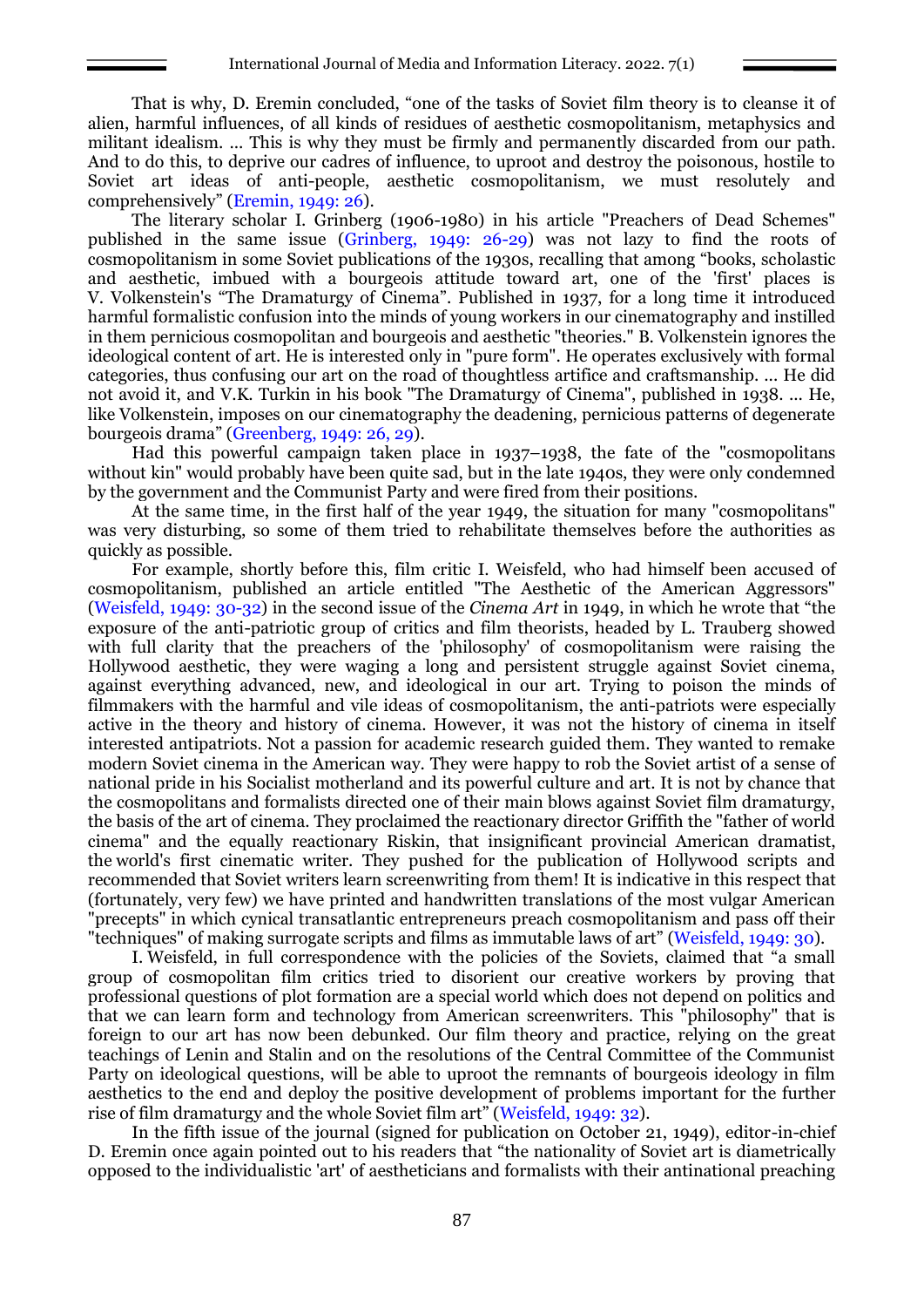of 'art for art' or art for the select few, with their cosmopolitan and soulless, artisan approach to life and art" (Eremin, 1949: 6).

Thus, practically all the main theoretical efforts of the *Cinema Art* in 1949 were aimed at fighting "cosmopolitanism and formalism".

Against this background, film historian V. Zhdan's article "Image and Imagery in the Popular Science Film" (Zhdan, 1949: 26-31), which did not contain attacks on cosmopolitans and formalists, seemed a kind of "black sheep"...

But, of course, the "Cold War" in 1949 developed not only on the "domestic front" against Soviet "cosmopolitans".

On March 1, 1949 the Central Committee of the Communist Party developed a "Plan of measures to strengthen anti-American propaganda in the near future" (Plan..., 1949), which provided for "systematic publication of materials, articles and pamphlets exposing the aggressive plans of American imperialism in the *Pravda, Izvestia, Labor, Literature Paper, Komsomolskaya Pravda, Bolshevik* and the press bureau of TASS and the *Pravda* newspaper, the anti-people character of the U.S. social and state system, debunking the fables of American propaganda about the "prosperity" of America, showing the deep contradictions of the U.S. economy, the falsity of bourgeois democracy, the marasmus of bourgeois culture and manners of modern America. ... In order to strengthen the anti-American propaganda on the radio, the All-Union Radio Committee should organize the broadcasting of cycles of popular talks and lectures about the reactionary essence of the foreign and domestic policy of the US ruling circles, about the condition of the working class and workers of America, exposing the fables of American propaganda about the high standard of living of all classes and strata of America. To organize also speeches by prominent Soviet specialists and men of science and culture on the current state of American bourgeois science, literature and art, exposing the reactionary character and decline of culture in imperialist America. To the All-Union Society for the dissemination of political and scientific knowledge to expand the topics and increase the number of public lectures devoted to exposing the aggressive plans of world domination of American imperialism, to debunking the culture, everyday life and manners of modern America... The *Art Publishing House* to prepare and publish within 3 to 4 months a brochure on the current state of bourgeois art in the United States, and to publish in mass circulation satirical posters on anti-American themes. ...The Union of Soviet Writers and the Committee on the Arts under the USSR Council of Ministers shall create within 3-4 months time new plays on anti-American themes by leading playwrights (K. Simonov, N. Virta, etc.). ... The USSR Ministry of Cinematography is to create a feature film based on the work of M. Gorky "The Yellow Devil's Town", and also a film, based on the script of the book "The Truth about the American Diplomat" by A. Bukar; to show existing films on anti-American themes more often and more widely. The anti-American propaganda of the press, radio, and the All-Union Society for the Dissemination of Political and Scientific Knowledge should be based on the following themes: "U.S. capitalist monopolies are the inspirers of the policy of aggression", "The U.S. is the main bulwark of international reaction", "The North Atlantic Pact is the instrument of aggression by Anglo-American imperialism", "American reactionaries as 'saviors' of capitalism from communism", "The U.S. is the international bulwark of colonial enslavement and colonial wars", "American imperialists are stranglers of the freedom and independence of peoples", "Monopolies are nurturing fascism on American soil", "Anti-communist hysteria in the U.S.", "Democracy in the U.S. is a hypocritical cover for the omnipotence of capital", "The U.S. is a country of national and racial discrimination", "The Degradation of Culture in the United States", "Cosmopolitanism in the Service of American Reaction", "The Preaching of Immorality and Animal Psychology in the United States", "The Saleable American Press", "The Decomposition of Motion Picture Art in the United States", "Crime in the United States" (Plan... , 1949).

On April 24, 1949, the USSR began jamming BBC broadcasts. And on September 28, 1949, the USSR broke off diplomatic relations with Yugoslavia, which was accused of betraying communist ideas in favor of imperialism.

In the same year in the West, the response to W. Churchill's Fulton call was the signing of the NATO North Atlantic Pact on April 4, 1949, directed primarily against the USSR. The Western media, including cinematography, began to produce more and more anti-communist, anti-Soviet products.

But here it is curious to note that the Soviet Union's fierce struggle with Western influence and cosmopolitanism on the press and radio (television was not widespread then) was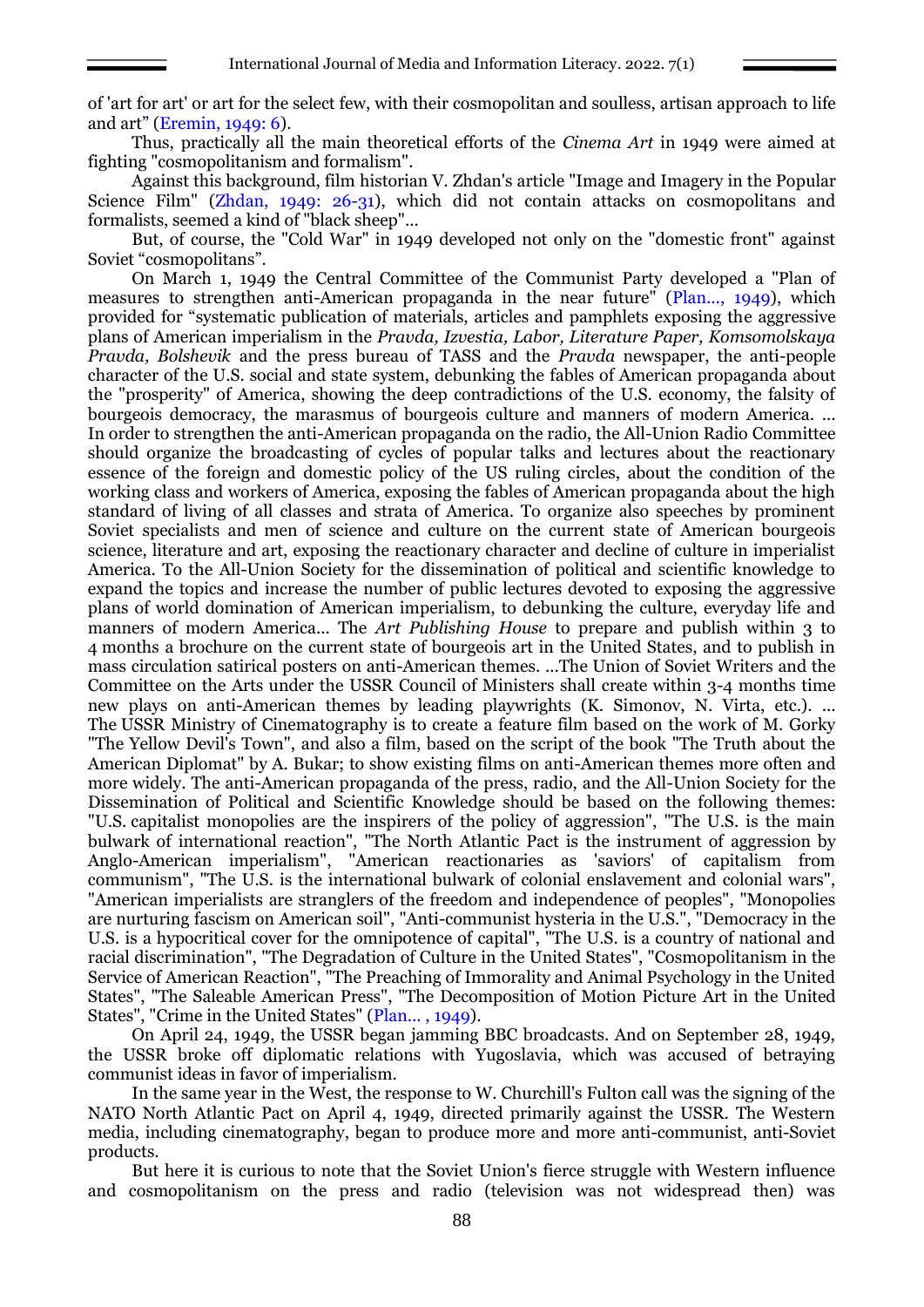accompanied by a massive release (in 1948-1949 and early 1950s) in the Soviet film distribution of the so-called "trophy films" (mainly made from Hollywood), which undoubtedly had a far greater bourgeois influence on the population than "cosmopolitan" theatrical productions of foreign plays and articles in the *Cinema Art* and in other "offending" publications.

Moreover, the Resolution of the Central Committee of the Communist Party "On the release of foreign films from the trophy fund" of June 9, 1949 (Resolution..., 1949) officially approved this kind of film policy with the purpose of obtaining a commercial profit from the distribution of Western screen products brought to the USSR from the funds of the countries defeated in the Great Patriotic War.

Meanwhile, the echoes of the struggle against cosmopolitanism and formalism in the *Cinema Art* were felt in 1950.

Thus, in the second issue of the journal for 1950 (signed off to print 5.04.1950) subjected to severe criticism of the work of film historians I. Weisfeld (1909–2003) and R. Yurenev (1912– 2002): "At the end of the past year, the books "Soviet Biographical Film" by R. Yurenev and "Epic Genres in Cinema" by I. Weisfeld were published. One would have expected that after the defeat of the cosmopolitan critics and formalists, Soviet readers and filmmakers would finally receive works that scientifically explain the ideological and artistic features of Soviet cinema and raise the main questions of its future development. However, both books are such that they force one to reflect again and with all seriousness on the state of our film criticism. ... However, the main thing in these books is still not the merits, but the shortcomings. In taking up the difficult questions of film dramaturgy, method, style, and genre, the authors found themselves unprepared for this kind of work. As we shall see below, both are clearly influenced by the aesthetics of formalism. This is why, contrary to good intentions and along with individual correct thoughts and observations, their books, like those of their associates, are dominated by scholasticism, dominated by an eclectic, or rather comparativist methodology. Indeed: R. Yurenev and I. Weisfeld devoted their books to the problem of genres of Soviet cinema, but instead of scientific study and generalization they, though to varying degrees, are essentially unanimous in inventing preconceived schemes and fitting various works of Soviet cinema to these schemes" (Balashov, 1950: 22).

And if R. Yurenev, according to the reviewer of the *Cinema Art*, substituted "the problem of genre for the problems of ideology and creative method, since it is well known that the principles of selection and organization of material in Soviet art are the requirements of the method of socialist realism, the Leninist principle of Bolshevik partyism, the basic idea of film" (Balashov, 1950: 22), then I. Weisfeld, "considering all genres of Soviet film art to be secondary, except epic", contrasted the latter with the former (Balashov, 1950: 23).

The same article contained severe criticism of the books by I. Dolinsky (Dolinsky, 1945), B. Begak and Y. Gromov (Begak, Gromov, 1949), with the same views, and finally a statement that "we face a whole 'genre' trend which, under the guise of an 'objective', art history analysis of problems of dramaturgy and the history of Soviet cinema, in fact develops a priori, formalistic schemes" (Balashov, 1950: 27).

Writer Y. Arbat (1905–1970) also made similar accusations against I. Weisfeld, stating that his monograph "Epic Genres in Cinema" (Weisfeld, 1949) "raises serious objections: it contains many fundamentally false and confused statements and formulations – mainly because the author wanted to adapt facts to the scheme he had created to advantage epic genres over all others. Overall, the author's underestimation of the method of socialist realism in cinema is also a serious flaw in the book. ... Scholastic fetishization of a single genre is the main methodological flaw of I. Weisfeld's book. The author does not understand that genre is not the merit of a work, but its genre. Therefore instead of showing the real reasons for the development of epic genres in Soviet cinematography, especially of late, instead of a coherent analysis of what distinguishes Soviet cinematography as a whole, I. Weisfeld by all means seeks to prove only one thing – the advantage of the "epic genre", and does so obviously at the expense of other genres He persistently refuses to admit that the basis of all genres in Soviet film dramaturgy is the method of socialist realism" (Arbat, 1950: 28-29).

The theoretical article "On the Partisanship of Cinema Art" was also directed against cosmopolitans and formalists, reminding them once again that "the method of socialist realism requires a truthful depiction of life from a socialist point of view. Guided by the policy of the Bolshevik Party, the artist must depict in his works the life of the people, help the Party and the state to educate the people ideologically" (Zhuchkov, 1950: 3).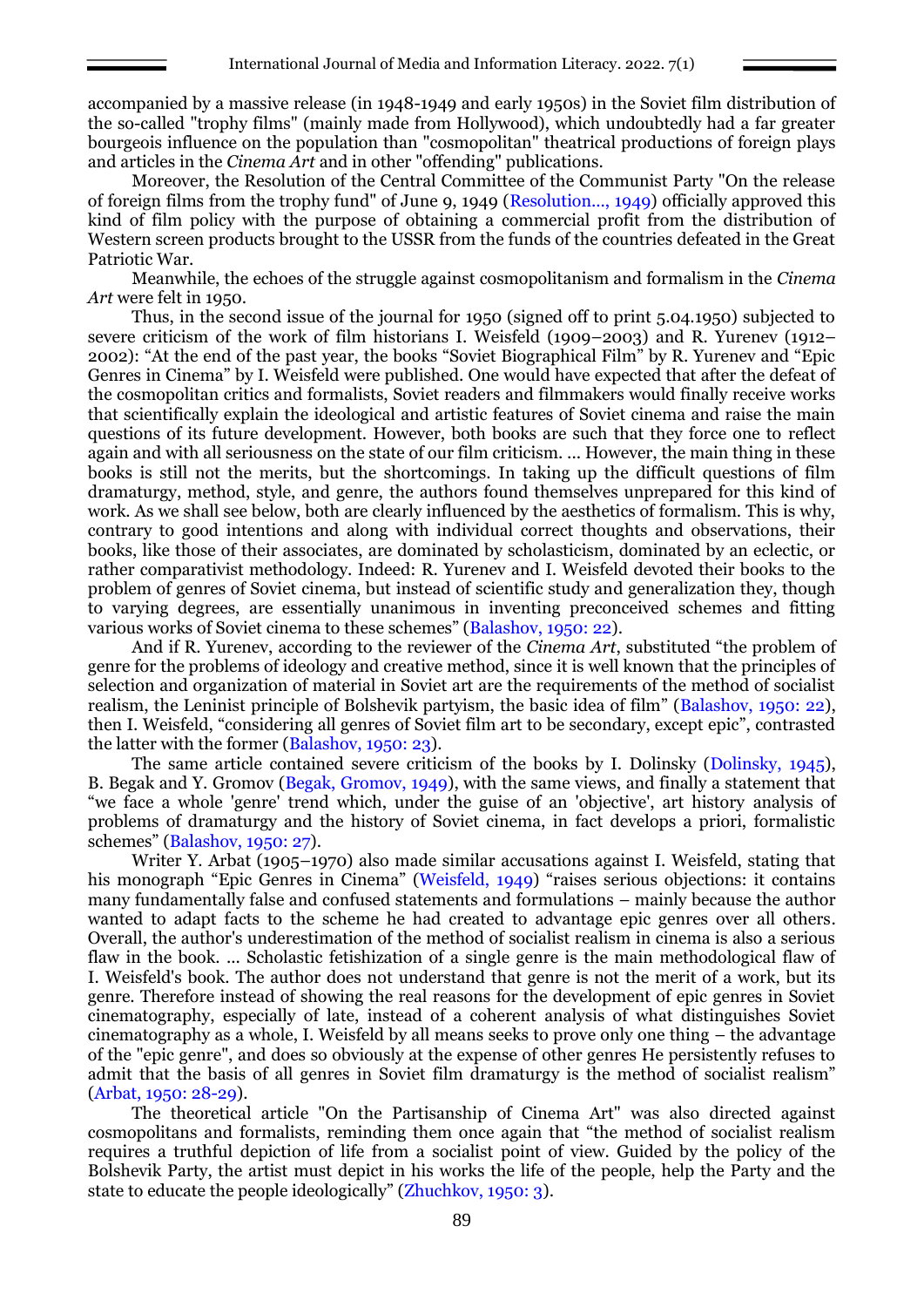In a similar vein, a large "theoretical" article "Questions of Family Morality in Cinematography" was written, which stated that "in the struggle of the Communist Party and all the Soviet people against bourgeois vestiges, our cinema art can and must play a considerably greater role. It can do so with the greater success the more closely and fully it fixes its attention to questions of Soviet morality, to a more profound display of the love and friendship of Soviet people" (Grachev, 1950: 15).

The director V. Pudovkin (1893–1953), who had himself been repeatedly criticized for formalism in his films, tried to rely on Stanislavsky's authority in his article supporting Socialist Realism: "Each of us knows from personal experience that ideality, subjective taste, formalistic tricks, and separation from the life of the people, from the creative activity of the people mean the death of art and the death of the talent of the artist. What Stanislavsky conditionally calls "supertasks" became for us a very concrete part of practical public activity. ...There can be two cases in the work on a play or a film: either the director and the actor discover the hidden but truly existing truth of life in the scene, or they introduce the inevitable and necessary for fruitful work correction suggested by their sense of truth which is brought up by practical experience of realistic play. In both cases, a clear and distinct method in the work is necessary. This method was discovered by Stanislavsky in the field of theatrical art. In the art of cinema, Stanislavsky's method received tremendous new opportunities for its fruitful development" (Pudovkin, 1951: 25).

There were still few theoretical articles that avoided ideological passages in the *Cinema Art* in the early 1950s. Thus film scholar V. Zhdan (1913–1993) (he took over from D. Eremin as editor-inchief from the third issue of *Cinema Art* in 1951) continued his theoretical research in the relatively "neutral" field of popular science films (Zhdan, 1950: 7-10; 1951: 9-13). Theoretical articles by cinematographers A. Golovnya (1900–1982) (Golovnya, 1952) and L. Kosmatov (1901–1977) (Kosmatov, 1952: 192-107; 1953: 106-113) did not go overboard in their analysis of the features of visual images on the screen.

On June 20, 1950, *Pravda* newspaper published I. Stalin's article "Marxism and Questions of Linguistics. Regarding Marxism in Linguistics" (Stalin, 1950), which understandably caused hundreds of positive reactions in the Soviet media.

The *Cinema Art* also responded to it with a series of theoretical articles.

For example, film scholar S. Freilich (1920–2005), continuing his general critique of formalism, wrote that "the study of language as the basic tool and material of artistic literature acquires now a special significance for film literature – the youngest and therefore still the least studied kind of literature – in light of Comrade Stalin's work on linguistics. For a long time, formalists of various shades, defending the "specificity" of the cinematographic form, opposed the screenplay as the linguistic expression of the future screen image, and denied that the screenplay belonged to literature. Proponents of "emotional", "intellectual" and "narrative" cinema undermined the ideological and artistic foundations of film dramaturgy, destroyed its true identity, fenced it off from fiction, harming our cinematography. Not seeing in the language of the script the carrier of the idea-thought, they relegated the script to a half-finished product, a technical document, allegedly just a certain message for the creativity of the actor and director" (Freilich, 1951: 11).

Film critic L. Pogozheva (1913–1989) stressed that "advanced Soviet cinema, which had a comprehensive method of socialist realism and followed the best traditions of national Russian art, assumed a realistic solution of dialogue and language in general, both in contemporary and in historical scripts and films. The rejection of naturalism, naive stylization, rhetoric and dead quotation should be complete and unconditional. Bad, poor language and traditions alien to us have no place in truthful Soviet cinema" (Pogozheva, 1951: 12).

In short, the general position of the *Cinema Art* on this issue was unanimous in saying that "Comrade Stalin's work "Marxism and Questions of Linguistics" is of enduring, historically important importance. Wise and clear answers to the most pressing questions posed by the era of building communism, are given in this work. Comrade Stalin's ingenious statements comprise the answers to the questions posed by the creative practice of cutting-edge Soviet cinematography. Only on the basis of these statements can Soviet cinematography as a powerful instrument of spiritual influence on the masses fulfill the tasks it faces" (Solovyov, 1951: 7).

It should be noted that the *Cinema Art* in the first half of the 1950s was very typical for the publication of this kind of pseudotereotic articles by "ideologically aligned" authors who, sprinkling their lines with quotations from the works of Stalin, A. Zhdanov, and others. The "true Marxist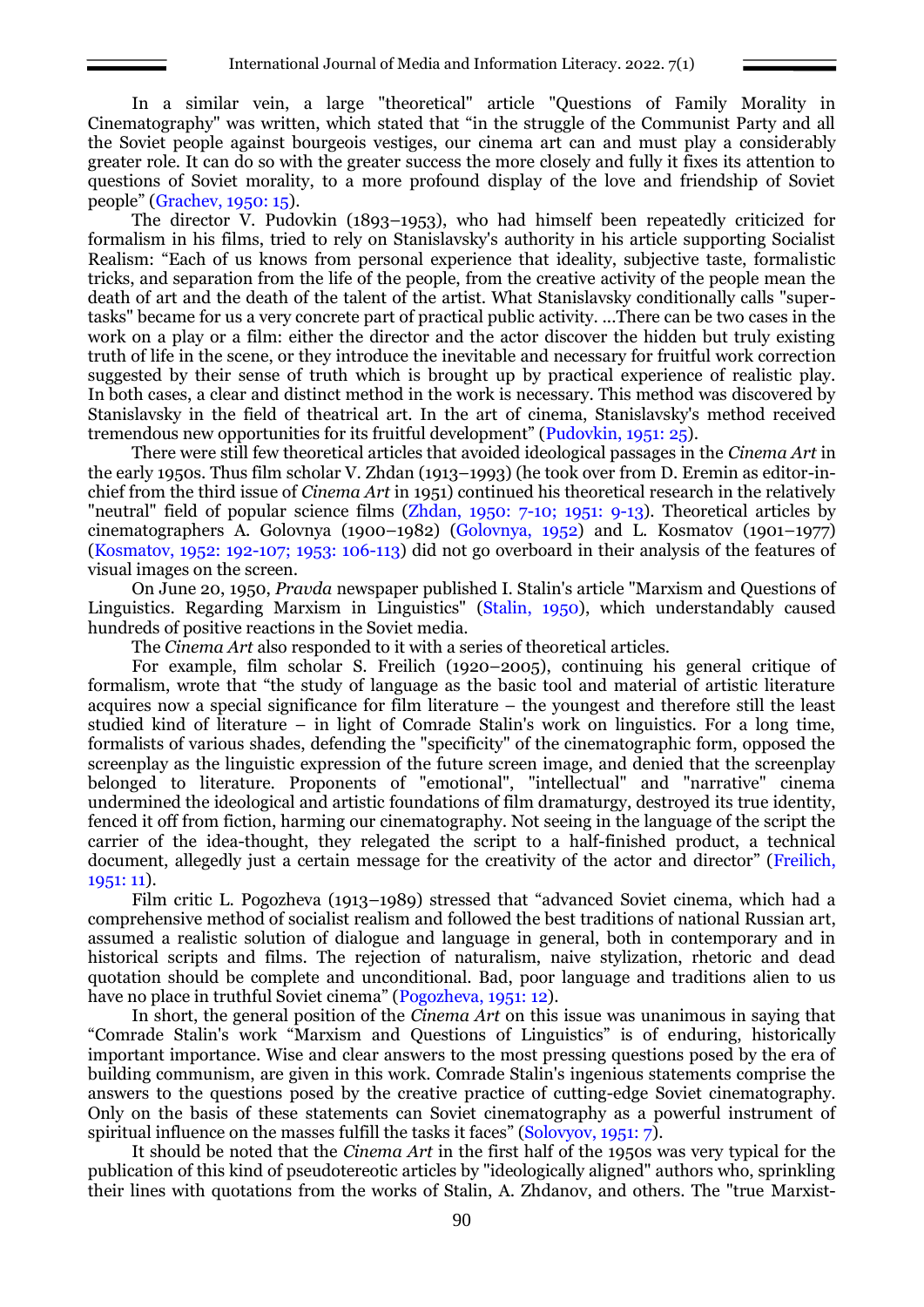Leninists" juggled with banal phrases about the people, partyism, socialist realism, etc. For example, philosopher V. Skatershchikov (1922–1977) wrote: "The viewer demands a greater number of highly original, artistic films which reflect the multifarious life of our great time, the life and work of workers, collective farmers and intellectuals. To master mastery, to be able to embody the great ideas and events of the building of communism in artistic images which last for centuries – such is the honorable and responsible task which faces the Soviet art. There is no doubt that our remarkable cinema art, inspired and guided in its development by the great Lenin-Stalin Party, will solve this problem with honor" (Skatershchikov, 1951: 33).

The theoretical articles of the philosopher A. Burov (1919-1983) (Burov, 1953: 69), the film scholars A. Groshev (1905–1973) (Groshev, 1953: 105), A. Karaganov (1915–2007) (Karaganov, 1953: 45), and others were written in a similar ideological spirit.

On April 7, 1952, the *Pravda* newspaper published an editorial entitled "To overcome the backwardness of dramaturgy" (Overcome..., 1952). In this article they unexpectedly criticized the recently widespread "theory of non-conflict" in the depiction of Soviet reality, when the good competed on the screen with the excellent, and the excellent with the ideal. *Pravda* stressed that "the struggle of the new with the old evokes all kinds of conflicts of life, without which there is no life and therefore no art. ... We do not have everything perfect, we have negative types, there is a lot of evil in our life, and a lot of fake people. We should not be afraid to show the flaws and the difficulties. We need to treat the flaws. We need Gogols and Shchedrins... By truthfully depicting the shortcomings and contradictions of life, the writer must actively affirm the positive beginning of our socialist reality and help the victory of the new. ... Our dramatists must uncover and relentlessly expose the vestiges of capitalism, manifestations of political nonchalance, bureaucracy, sluggishness, servility, conceit and conceit, servility, bad faith in their assigned work, careless attitude to socialist property, expose everything vulgar and backward that hinders the forward motion of Soviet society<sup>"</sup> (Overcome..., 1952). It is clear that such turns of phrase as "the theory of non-conflict", "varnishing of reality", etc. could only have arisen with the sanction of the Power.

It is possible that this campaign was conceived as one more reason to remove "critics" who had become undesirable to the regime. Perhaps it was simpler than that: the Kremlin wanted to make Soviet art more entertaining and spectacular, and thus bring in profits for the State.

The reaction to the new party-state campaign of the Minister of Cinematography I. Bolshakov (1902-1980) was expected. In his article in the *Cinema Art*, he immediately stressed that "the main drawback of many film scripts is the absence in them sharp dramatic conflicts taken from our lives. This can be explained by the fact that the "theory of non-conflict" that recently existed among playwrights found supporters among screenwriters as well. According to this "theory," our Soviet reality supposedly contains no struggle between the positive and the negative, no negative human types and, consequently, there can be no dramatic conflicts in works of art. The vicious "conflictfree theory" in practice led to a sharp backwardness of our dramaturgy, because it pushed the playwrights to distort our Soviet reality, to create amorphous dramaturgical works. In fact, the development of our Soviet society is based on the laws of dialectics, on the basis of a struggle between the old and the new, between the emerging and the dying, between the progressive and the conservative and the rigid. In our Soviet reality, there are still people who are bearers of the remnants of capitalism, who come into conflict with the advanced Soviet people. All these vitally truthful conflicts must be reflected in our films" (Bolshakov, 1952: 6).

A leading article with the eloquent title "The basis of film drama is the truth of life" (Basis..., 1952: 3-10) stated that "*Pravda*'s editorial article "To overcome the backwardness of drama" is not only a program document for the development of our drama theory and practice, but is of great importance for the development of all Soviet art. Analyzing the reasons for the backwardness of our playwrights, it criticizes harshly but fairly the incorrect understanding by playwrights and critics of some questions of the theory and practice of Socialist Realism, especially the question of the conflict as the basis for a dramatic work" (Basis..., 1952: 3).

In her article "We Need Gogols and Shchedrins!", the film critic L. Belova (1921–1986) points out that: "One of the reasons why the critical element lagged behind in film drama lay in the 'theory' of non-conflict, which prevented art from reflecting reality fully and deeply. Many authors avoided or portrayed the contradictions and conflicts of life in a diminished form that did not correspond to reality. As a result, life was portrayed in a one-sided and sometimes simply distorted manner, which contradicted the basic law of Soviet art, which requires fidelity to reality.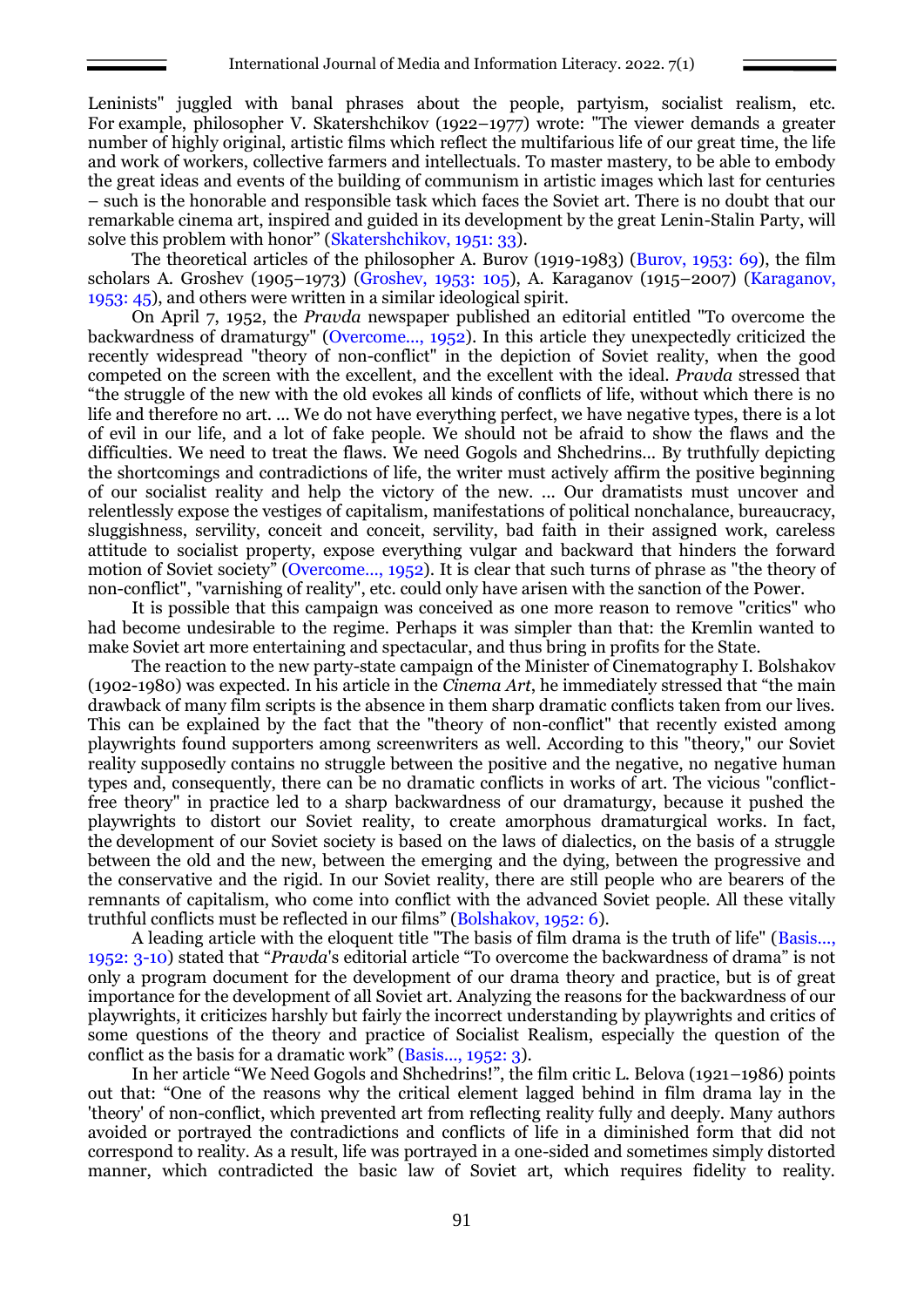By creating an incorrect representation of life, the authors of conflict-free works reduced the cognitive value of art as well as its active educational role" (Belova, 1952: 58).

The culturologist and philosopher Y. Borev (1925-2019), philosopher and aesthetician V. Razumny (1924-2011), referring to the speeches of I. Stalin and G. Malenkov, noted that "sharpening and exaggeration are important for scourging satire. We need Soviet Gogols and Shchedrins, we need their creative manner of typification to depict false people, to expose evil, to fight against everything old and obsolete" (Borev, Razumny, 1953: 61).

The "theoretical" articles published in the journal in support of the above-mentioned editorial text of *Pravda* (Kryuchenchnikov, 1952: 88-96; Manevich, 1952: 83-91; Maseev, 1953: 12- 28; Semionov, 1952: 3-7; Skaterschikov, 1952: 108-115; Solovyev, 1952: 82-88) were in the same spirit.

At the same time, the *Cinema Art* once again reminded us that the struggle against "the theory of non-conflict" must still be combined with adherence to the laws of socialist realism and the struggle against formalism.

Thus philosopher A. Burov (1919–1983), speaking out against formalism and against the works of M. Zoshchenko and A. Akhmatova which were harmful to the Soviet people, wrote that "by his ingenious definition of the method of Soviet art as the method of socialist realism, Stalin put an end to the harmful Russian Association of Proletarian Writers' identification of the artistic method with dialectical materialism. The Russian Association of Proletarian Writers, as the vulgarizers of Marxism, did not understand, or did not want to understand, that the Marxist philosophical method is universal in the sense that it is the general methodological basis for all branches of human knowledge, but that each branch must have its own, private method, which is determined by the specificity of the subject of research itself. Just as it is impossible to extend the laws of mechanics to the life of organisms and the laws of biology to the life of society, it is just as impossible to use the methods of scientific investigation used in mechanics for the study of organisms and the methods of biology for the study of the life of society" (Burov, 1952: 72).

And the film critic D. Pisarevsky (1912-1990), also once again scolding M. Zoshchenko and A. Akhmatova, in his article "Stalin's Principle of Socialist Realism – the Highest Achievement of the Science of Art" reminded readers of the journal that "having formulated the principles of socialist realism, I.V. Stalin brilliantly summarized the provisions of Marx, Engels, and Lenin on the creative method of realist art, enriching these guidelines with the experience of building socialist culture and the development of the world's most ideological, most advanced Soviet art<sup>"</sup> (Pisarevsky, 1952: 29).

Often accused in earlier years of formalism, the screenwriter and V. Turkin (1887–1958) in his article "Dramatic Conflict and Character" also paid tribute to quotations from speeches by Stalin, Malenkov and Suslov and emphasized that "the representation of life in its contradictions and conflicts is a necessary condition, an obligatory requirement of the socialist realist method. The first precept of socialist realism is to write the truth, to study deeply, to understand and depict reality in its revolutionary development. A grave and harmful mistake was made by those artists and writers, by those art theorists and critics who, separating the demand for the ideological orientation of art and its partisanship from the task of truthfully reflecting reality, did not consider it necessary to see and depict the contradictions in which life is developing, growing, developing and winning the new. To justify their superficial depiction and varnishing of life, they created "theories" of nonconflict, weakened plot, and weakened drama ("minor dramaturgy" and "dramaturgy of the episode"), bragging about these empty notions as supposedly innovative slogans, and as the leading edge of the field of drama. Works without conflict, with a weakened plot were at the same time works without heroes, without a bright and active characters. The characters were a bare, schematic, devoid of inner life, devoid of any colorful individual characterization. And they could not be, because they are not given a reason to express themselves more or less energetically and brightly in action, in the struggle with other people in overcoming their own shortcomings, weaknesses, vestiges of the past. Such schemes were presented as realistic, typical images, although in fact they resembled something like a "summarized" photograph of many faces on a single photographic plate, since in essence they were the same naturalistic copy, only less distinct, of worse quality, rather than an artistic portrait, enriched by the image, the type" (Turkin, 1953: 19).

In the early 1950s, even during Stalin's lifetime, the Soviet press began to raise the question of increasing the number of films shot annually. It would appear that the Soviets, who had unleashed a "trophy" expedition of Western films into Soviet distribution, came to the conclusion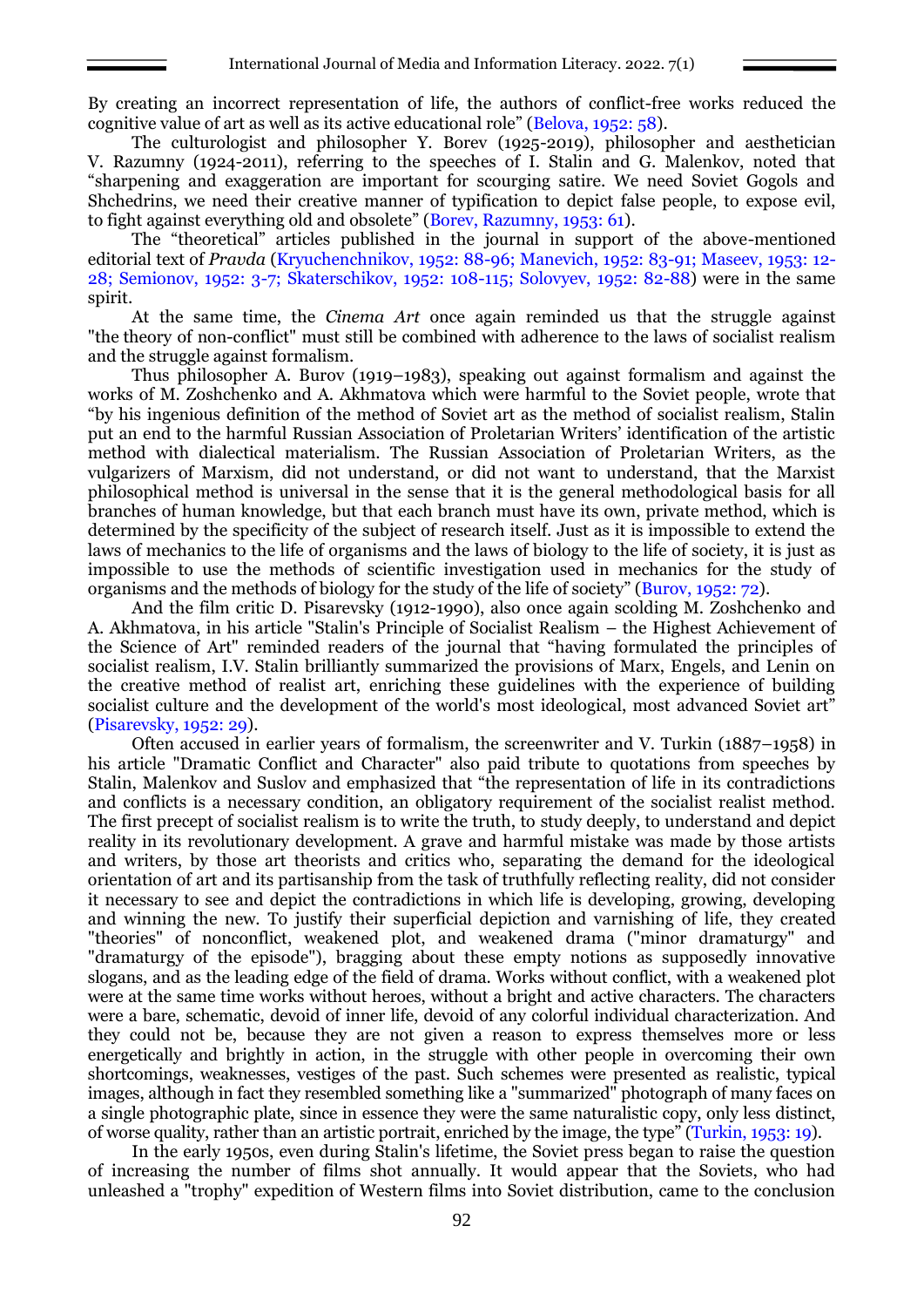that the "small pictures" policy, under the motto "less is more", was not bearing the anticipated fruit, and Soviet film production was effectively overshadowed by bourgeois film production. So in the draft directives of the XIX Congress of the Communist Party (1952) strongly recommended to further develop film and television. To expand the network of cinemas, increasing the number of film projectors in five years by about 25 percent and also to increase the production of films.

Hence it is clear why it was in 1952 that the *Cinema Art* became not only the organ of the USSR Ministry of Cinematography, but also of the Union of Soviet Writers, and that its second issue for 1952 (signed for print on 28 February 1952) contained a leading article entitled "More Good and Different Films!" (More..., 1952: 3-9).

On April 7, 1952 the *Pravda* newspaper published an editorial entitled "To overcome the backlog of dramaturgy" (Overcome..., 1952), and on August 28 the same year *Pravda* published an editorial entitled "To the new rise of Soviet film art" (To..., 1952).

The new Communist Party and government trends were soon picked up by the editors of *Literature Paper*, who published an article entitled "More Good Films! (More..., 1952: 1).

This editorial, in fact, combined both trends: improving the quality of film dramaturgy by combining the efforts of the Union of Soviet Writers and increasing the number of new Soviet films put on the screen: "Comedy disappeared from the screen. There was not a single adventure film after *Bold People*. Few children's films were produced. Far from reducing the whole inexhaustible multitude of thematic and genre possibilities of cinema to only one of them (even the most important one), the Ministry must see to it that the studios also write good scripts which, while satisfying the ideological and artistic demands of the Soviet public, would show the life of the Soviet man in its various manifestations, raise fundamental questions of ethics and morals, help to develop the new and struggle against anything backward that holds back progress. The increase in the production of films would help involve an incomparably wider creative cadre in the work, facilitate the growth and improvement of young people and thus most fully ensure the normal development of our cinema art, its progressive movement, its natural constant growth" (More..., 1952: 1).

On this wave, another editorial was published in the September issue of the *Cinema Art*, which called right in the title for "Increase the output of films!" (Increase, 1952: 3-13).

And in early 1953, the then Minister of Cinematography I. Bolshakov (1902-1980) came out with an article in *Cinema Art*. Under pressure from criticism from the authorities, he admitted that "indeed, over the past two years, we produce few good films and poorly used the available opportunities. The main reason for this is that the Ministry did not ensure a large inflow of highquality scripts, which left some of the leading directors without productions, and some film studios are not fully loaded with work. The Ministry and the film studios made little effort to ensure high quality scripts and often included in their plans gray, mediocre work which had to be either reworked or eliminated from production plans in the process of filming. Great harm to film dramaturgy caused by the notorious "theory" of non-conflict. Some writers were trapped in this "theory", which had a negative impact on their work. The film industry began to receive a lot of mediocre, plotless scripts, amorphous in their composition, because the muted conflict in a drama or a script inevitably leads to the weakening of drama, to the sluggishness of action, to the impoverishment of artistic images, to the distortion of Soviet reality. The "theory" of non-conflict, which pushes artists to blur the negative phenomena in our society, to blunt criticism as a driving force for our development, has done particularly great harm to the development of such an important genre as comedy. Over the past two years, we have almost completely disappeared film comedies" (Bolshakov, 1953: 3-4).

Against this background the editorial board of the *Cinema Art* since 1952 publishes a whole series of theoretical articles proving the necessity to produce films of entertainment genres.

For example, film scholar I. Weisfeld (1909–2003) reminded readers that "in the adventure script, dramatic conflict is particularly distinct, aggravated and manifests itself in the form of open clashes, irreconcilable struggle, often dangerous for the lives of the characters. There is nothing to do here with the "theories" of non-conflict and lack of plot. Those who are afraid to show the victory of the new in the struggle against difficulties, against the negative phenomena in life, who do not possess the weapon of laughter to denounce the enemy, usually dismiss the adventure script as a 'low' genre" (Weisfeld, 1952: 71).

The writer G. Tushkan (1906-1965) further picked up on the pathos of this article, noting that "authors of adventure works are often accused of allegedly 'following Western models'.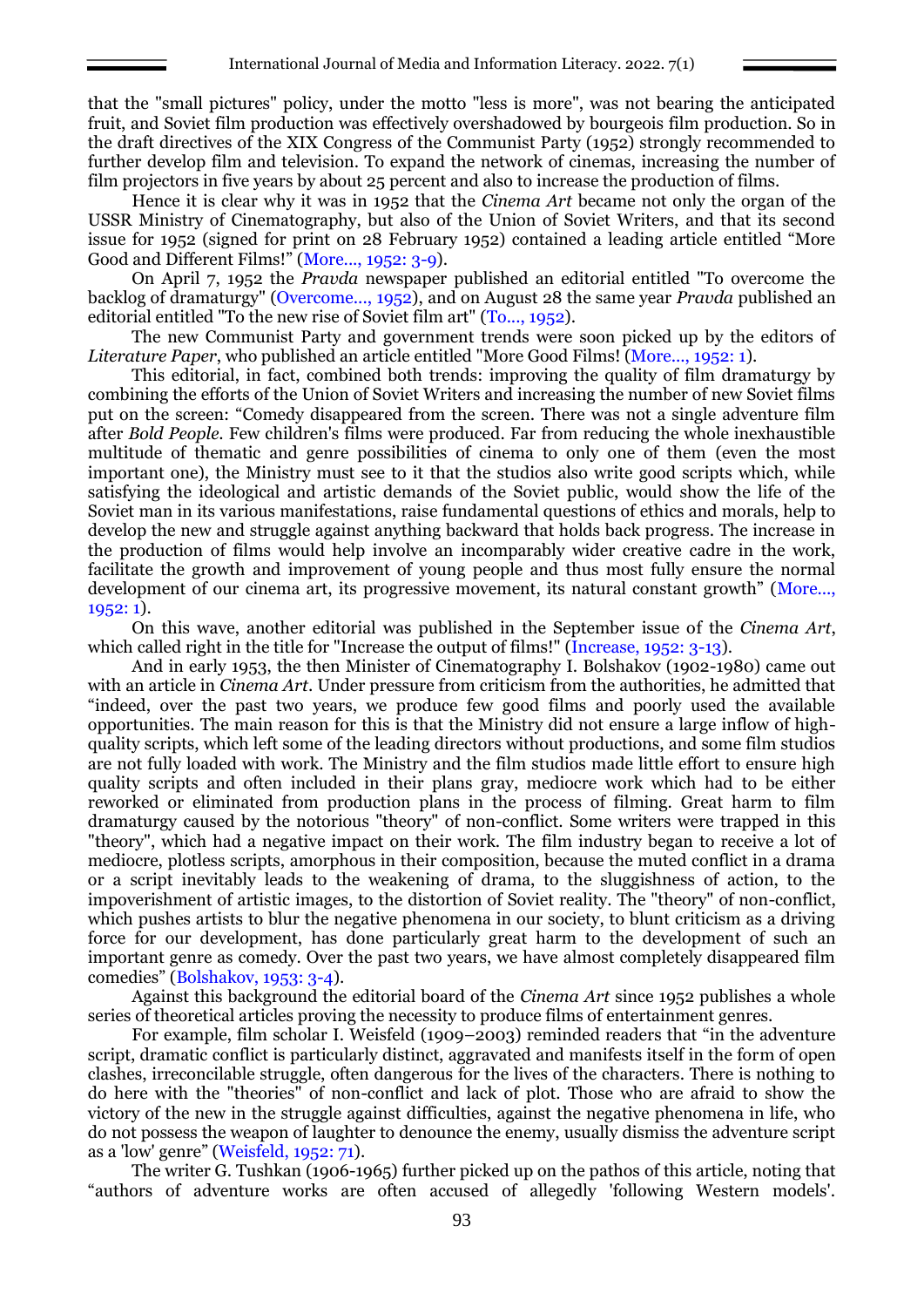This accusation is in most cases illegal. Not a single Soviet adventure novel or movie, even though there may seem to be some overlap between certain plot devices and those of Western detectives, advocates gangsterism, racism, superstition, eroticism. None of the authors of Soviet adventure works try to instill in the reader and viewer the desire to enrichment as the main goal of life, to incite their bloodthirstiness, intimidate them with horrors or call for military violence of one nation over another. ... Once the brake in the form of the "theory" of non-conflict, which excluded the development of a sharp plot, has been removed, great opportunities open up before the genre of adventure and science fiction, it is only necessary to support it, to help new authors creatively. By combining criticism of mistakes with an indication of the ways in which they can be overcome, we will achieve a high ideological and artistic level of works in this interesting and important genre" (Tushkan, 1953: 78, 85).

In his desire to separate Soviet adventure films from the harmful bourgeois films of the detective genre, the writer N. Toman (1911–1974) went even further, arguing that in Soviet "adventure literature there is a direction erroneously called detective. Mainly, these are novels and stories in which some mystery or riddle (the secret of a bourgeois intelligence agent, a scientific or technical mystery) is consistently revealed. Conditionally, I would call such stories analytical, but by no means detective stories, for this is not only a misnomer, but also a politically harmful one, reducing our adventure literature to hate-mongering gangster novels... The analytical method is especially widely used in stories and novels devoted to exposing agents of bourgeois intelligence services. These are the works that we often call detective because of the seeming similarity of the exposure of the spy with the capture of the criminal. But is not it obvious the absurdity of such an external analogy? In the eyes of our discerning readers and viewers, is the detective who caught the crime of the gangster who robbed the bank similar to the dedicated Soviet counterintelligence officer guarding a state or military secret?" (Toman, 1953: 66-67).

This aversion to the detective genre and the erroneous attribution of it exclusively to bourgeois cinema was also supported by screenwriter N. Morozova (1924–2015): "Refusal to work in the field of the adventure genre means disregard for one of the kinds of ideological weapons, and a very effective weapon. The Soviet adventure film, like any work of socialist realism, is imbued with high ideology and is designed to educate our people and our youth in the spirit of communism. That is its basic and essential difference from bourgeois adventure and detective films (these two notions have become almost synonymous in bourgeois art) which are destined to distract people's masses from the class struggle and educate them in the spirit of misanthropic ideas... The detective film and novel are now in the hands of imperialists one of the strongest means of poisoning the minds of people with the fascist ideology. Incidentally, the replacement in reactionary bourgeois art of the genre definition of "adventure" by the definition of "detective" also seems symptomatic, since under imperialism the most acute "adventure" is murder. The Soviet adventure film is based on completely different principles. Whereas the actions (deeds) of the hero in the reactionary, bourgeois film are aimed at crime, robbery and violence in the name of profit, the actions (deeds) of the hero in the Soviet adventure film are aimed at creation, at struggle in the name of humanity and progress. The hero's activity as an indispensable requirement for the work of adventure genre is perfectly consonant with our era – the era of great achievements and great things. Our time gives full scope for the activity of the brave, courageous, noble hero, inspired by the high goal of building communism" (Morozova, 1953: 53).

In order to make an even stronger argument for the usefulness of "ideologically correct" adventure themes for Soviet cinema, N. Morozova emphasized that "there is a rather widespread viewpoint that in the adventure film, where the viewer's interest is focused mainly on the event side, on the rapid alternation of exciting and sometimes incredible adventures, on spectacular and unexpected plot twists, in this film there is no place for in-depth characterization of the hero, no place for creating a complete artistic image. Inextricably linked to this opinion is another – that originality and exceptionality of events in the adventure film inevitably come into conflict with the realistic portrayal of reality. Both of these points of view are not true as applied to the Soviet adventure film. ... To summarize, it may be said that the distinguishing qualities of the Soviet adventure film are its high ideality, the typicality of the characters, the sharpness of the plot, and, finally, the realistic portrayal of reality, the exceptionality of events as an indispensable requirement of the genre" (Morozova, 1953: 54-55).

The *Cinema Art* also spoke out in support of the science fiction genre, as "science fiction, which has the ability to have a great educational impact on children and young people, should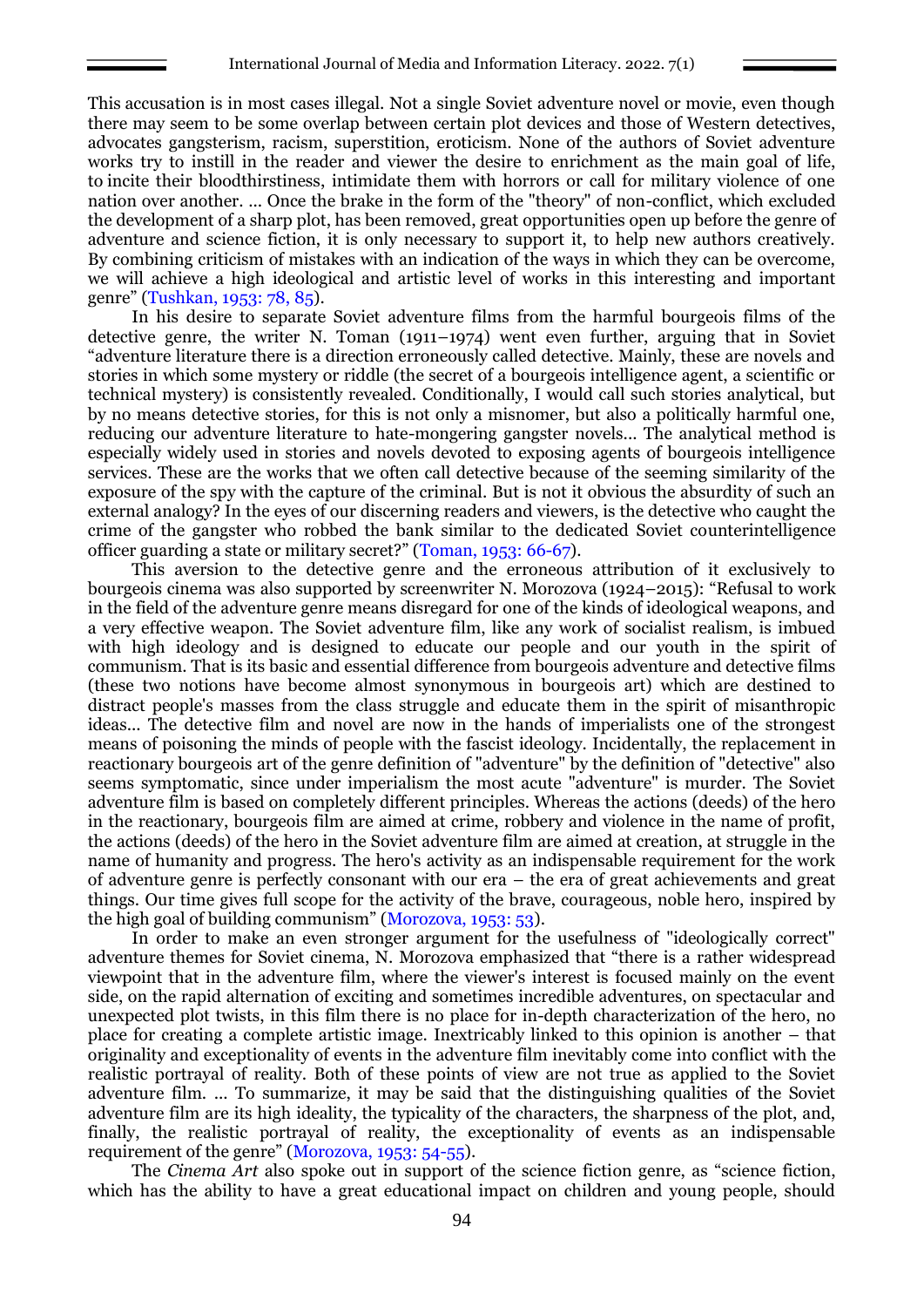instill in our youth feelings of patriotism, devotion to their nation, instill curiosity, measure in the power of science, love of labor, honesty, discipline, courage, comradeship splices. Therefore, the author, writing a fantastic scenario, must pay special serious attention to the image of man – a bold, daring innovator, tireless worker and a fiery fighter for the ideas of communism. But the character of man, his rich spiritual world cannot be illuminated with sufficient depth outside the big, sharp conflict of life. In the fabric of each story science fiction work should be intertwined a variety of conflicts – small and large, everyday life and worldview. No matter how the cosmonauts were united by the unity of purpose, they will not lose the difference of their characters, their individual views, assessments of objects and phenomena. There are as many people in a "starship" as there are characters, a clash of which may generate conflicts. The deeper man gets into the bowels of nature, the more it resists and tries to keep its "secrets". Consequently, in the "cosmic" scenario it is possible and necessary to reflect man in action, in the struggle with nature  $$ a struggle active, courageous, culminating in the victory of man" (Makartsev, 1953: 100).

The genre of film comedy was also supported by the journal. The writer and theater historian V. Frolov (1918–1994) recalled that "Comrade Stalin's words enable one to conclude: Soviet comedy must be funny, artistically valuable, have a fascinating form, plot, comic provisions, juicy language, full of humour; at the same time the form must flow organically from the content, from the comic conflict, serving to reveal ideas and vivid characters" (Frolov, 1952). Other authors (Vinokurov, 1952: 62-69; Podskalsky, 1954: 38-51) also defended the comedy in its social realistic and Communist party interpretation.

But in the article by V. Shklovsky (1893–1984), "On the genres of 'important' and 'unimportant'" there were no quotes from Stalin and Malenkov, not even from Marx, Engels, and Lenin. V. Shklovsky believed that "the issues of cinematic genres must be resolved in view of the uniqueness of cinema as an art with special means of conveying and analyzing phenomena of reality. Creating new genres we must not be afraid of the "conditional", "area" genre, the so-called comic. Comic is a short comedy, a situation comedy, with an actor who very often moves from one tape to another, acting in a familiar environment to the viewer, but in this environment reveals its unexpected features, satirically illuminating reality. We must not be afraid of conventional satirical comedy. We must also develop lyrical comedy. ... Staying true to reality and precisely in order to convey it, Soviet cinematography must, on the basis of its inherent possibilities, develop all the variety of genres" (Shklovsky, 1953: 30).

A. Macheret (1896–1979), a filmmaker and film critic, believed that "the problem of genres is one of the least developed areas of Soviet film studies. And not only cinematography – to analyze this problem has not made sufficient efforts on a broad front of the theory of art. And still, one should not underestimate what has already been done. Soviet art criticism has decisively demolished the old idealistic view of genres. The view of genres as fixed, non-historical, immutable, once and for all established categories of form, sharply separated from one another, not allowing interpenetration and having exhausted all possible genre diversity, has been shattered. If nowadays there is no doubt about the legality of the combination of elements of different genres in one work and about the author's right to break their borders, if the old genre varieties are dying out and the new genre varieties are born, then we owe it not only to the creative practice of our art development, but also to the theoretical mediation by the Soviet art critics. However, works concerned with the consideration of genre problems suffer from a serious drawback: as a rule, their main attention is concentrated not so much on the positive side of the question, as on the negative: the struggle against the dogmatism of idealistic aesthetics, which erected insuperable barriers of formal classification between the various genres" (Macheret, 1954: 66).

The cinema critic N. Lebedev (1897–1978) returned to his favorite subject when he published an article "On Theoretical Work on Film Art" (Lebedev, 1952: 112-117), again urging the authorities to create a complex of "research institutions with the following structure: 1) a sector of general film studies with offices: general film theory; film history of the USSR; film history of the countries of people's democracy; film history of capitalist countries; 2) a sector of feature film studies with offices and laboratories: art film theory; screenwriting; directing; acting; set design; film music and sound design; animation; 3) newsreel and documentary sector with rooms and laboratories: documentary film theory; newsreel cameraman skills; documentary film directing; 4) popular science, educational and research film sector with classrooms and laboratories: theory and methodology of popular science film; methodology and technique of educational films for universities and secondary schools; film direction of scientific and educational film; camerawork of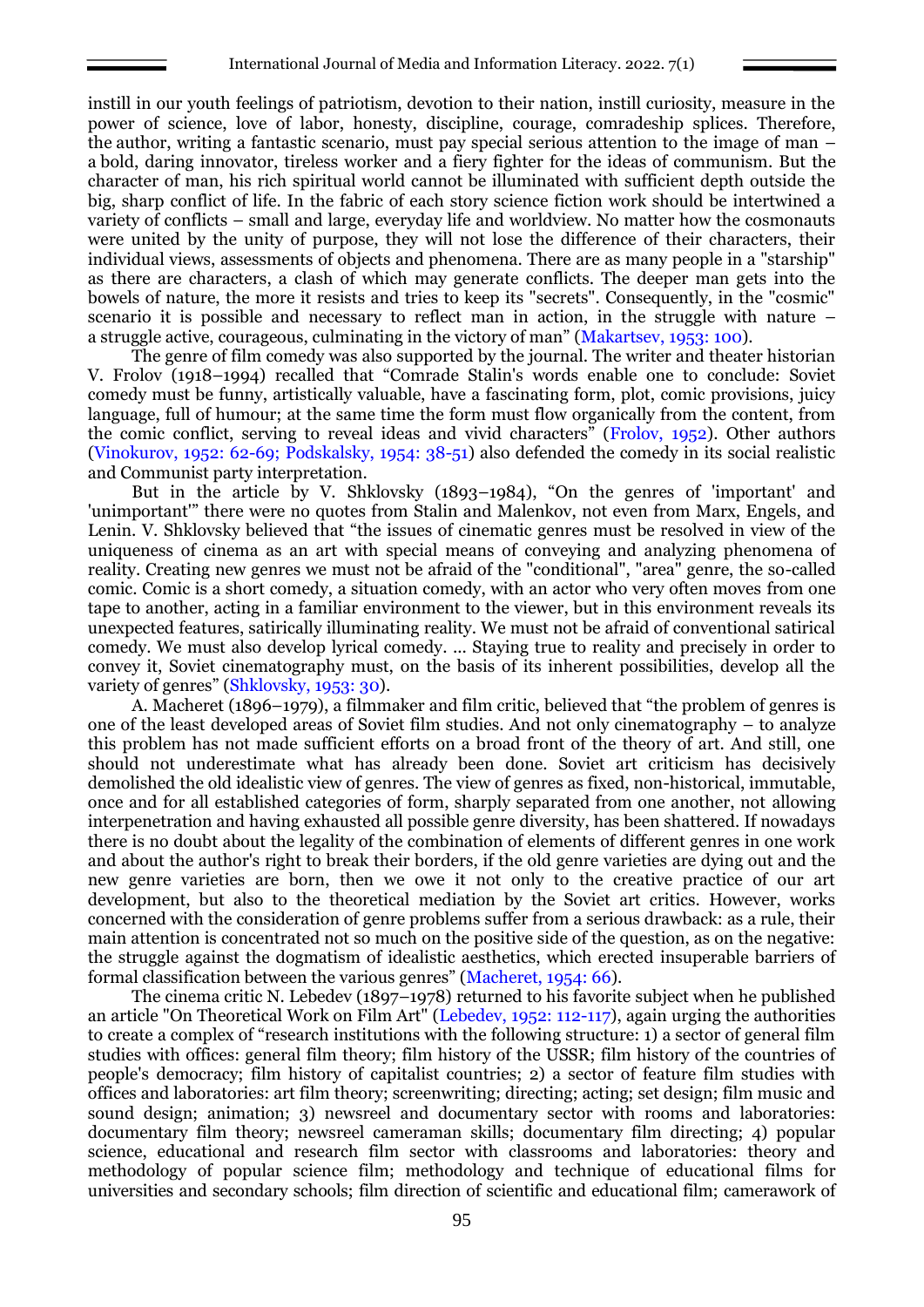scientific and educational film; special types of filming; 5) sector of economy and organization of cinematography with the offices: economics and organization of film production; distribution; film network; economics of foreign cinematography; 6) All-Union Film Museum with the departments of artistic cinematography, newsreel and documentary film, popular science, educational and research cinematography, economics and organization of cinematography, film technology, cinematography of people's democracy and cinematography of capitalist countries; 7) a state film library with film depositories, screening halls, a reference-film department, etc." (Lebedev, 1952: 115-116).

In 1953, the *Cinema Art* reacted rather sharply to the article by K. Piotrovsky "What is the 'theory of cinema'", published on the pages of *Soviet Art* (Piotrovsky, 1953). The editorial of *Cinema Art* asserted that "in his doubts and hasty judgments K. Piotrovsky left no stone unturned in film studies, completely crossed out all the efforts of researchers in the field of film art. He has made it his mission to scold and to scold at all costs. He does not understand any other kind of criticism. Piotrovsky's critical "concept" must be seen as nothing other than an attempt to weaken the struggle for craftsmanship in art and for attention to the specifics of individual arts and cinema in particular, as an attempt to revive the long condemned morals of Russian Association of Proletarian Writers' criticism" (On..., 1953: 111).

At the same time, the *Cinema Art* continued to struggle against bourgeois film studies, pointing out, for example, that "there are no serious works on film theory, drama, acting or directing in the United States. In advertising and charlatan booklets on "How to Become a Movie Star" or "How to Write and Sell a Script," which flood the book market, genuinely creative problems are either not addressed at all, or are posed and resolved in terms of Hollywood-adopted clichés and standards. The art of cinema is viewed exclusively as "business", the specificity of cinema is reduced to "high royalties", questions of genre are interpreted as questions of "serial production of similar films", the criterion for artistic quality is declared to be "box-office success" ... Along with pamphlets such as these, there are also many books whose authors, in presenting the aesthetic principles of contemporary Transatlantic culture, openly propagandize reactionary imperialist ideology" (Avarin, 1952: 123).

And it would be, in our opinion, erroneous to claim that after Stalin's death in March 1953 the *Cinema Art* immediately became "thawed".

On the one hand, soon after Stalin's death cinematographer I. Manevich (1907-1976), in fact, spoke out against the dominance of films, dramas, the creation of which the USSR Ministry of Cinematography carried away in the early 1950s: "Not every performance should be turned into a film-play. You need a strict selection. A performance film cannot replace an original feature film. Cinema cannot depend on the theater. It seems to us that we must give up completely the shooting of theatrical dramatizations of novels and novellas. By recreating only outstanding productions, cinema must otherwise turn directly to screenings of literary works" (Manevich, 1953: 98).

But on the other hand, even in 1954 the "ideologically correct" theoretical articles in the pages of the *Cinema Art* continued to rely on quotations from Stalin's works (see, for example: Groshev, 1954: 27-32). And the leading article published in the December 1954 issue of this journal devoted to the 75th anniversary of I. Stalin, stated directly: "Under the banner of Marx-Engels-Lenin-Stalin, under the banner of the Communist Party, under the leadership of its Central Committee, the Soviet people, the builder of communism, are moving toward a new rise of economy and culture, toward new victories in their peaceful creative labor and in response to all provocations and machinations of international reaction are consolidating the indestructible power of the socialist state – a reliable bulwark of peace throughout the world" (Stalin..., 1954: 4).

Overall, in 1954–1955, during the transition of power in the USSR from G. Malenkov (and the supporting part of the Kremlin elite) to N. Khrushchev (and his supporters), the impression could be gained that the *Cinema Art* was gradually becoming more of a film history and art journal than an ideological one.

Thus, the film critic G. Kremlev (1905–1975) wrote that it was not only about "a completely insufficient number of films devoted to the hero of our day, but also about the fact that even the best of these films, reproducing the truth, did not grasp its fullness. The narrowness and limitedness of their reflection of life sometimes manifested itself in a distortion of truth – they look pale and far from perfect when you compare them to our immensely rich reality and to the increased demands of people who are not satisfied with the private achievements of cinema art, more than modest in comparison with their past successes. ... This is what confused some authors! In their desire to present scientific and objective data about the hero they lapsed into such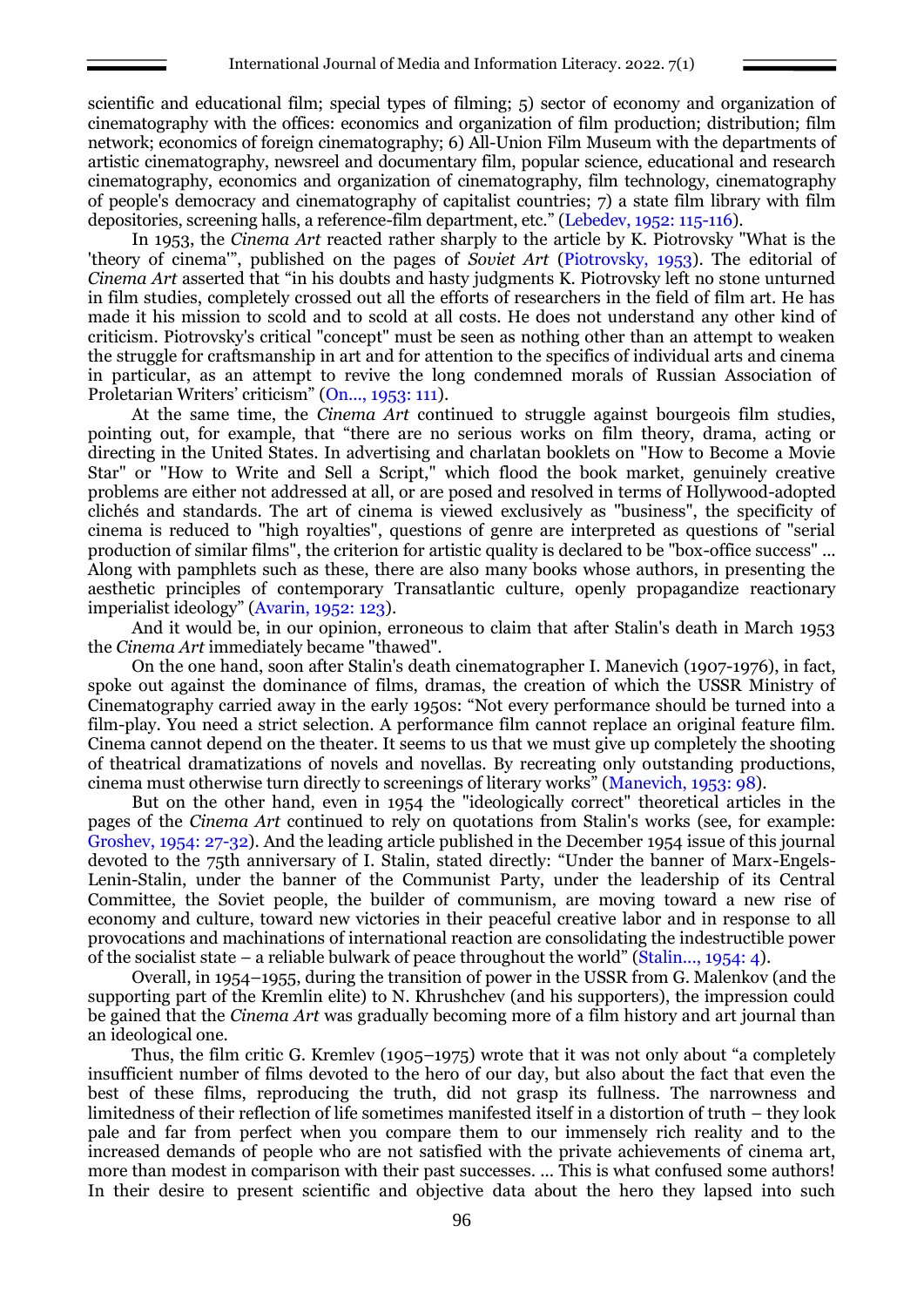objectivism that they almost completely withdrew and reduced their role to the faithful reproduction of facts and events, weaving in and out of their hands instead of disposing of them by the right of the artist. The pedantically understood historical truth sometimes dominated over the truth of art, creative fantasy was hardly in flux, rationality froze emotions, factography and chronicle substituted for drama" (Kremlev, 1954: 63, 66).

The writer, screenwriter and film historian V. Shklovsky (1893–1984) insisted that "just as it is wrong to translate from one language into another, trying to find a correspondence to each word, it is just as wrong to literally translate phenomena of one kind of art into another. ... It is just as wrong to blindly copy a story understood only as a collection of incidents, not as an elucidation of reality through plot juxtapositions. ... The work of film staging should be conducted in such a way that the cinematographic work brings the literary work closer to the reader, rather than replacing it. At the same time this work enriches cinema with literary experience. The literary experience cannot be directly replicated in the cinema, but can become an occasion for a new analysis of reality" (Shklovsky, 1955: 22, 27).

However, in August 1955, literally on the eve of the thaw, the *Cinema Art* unexpectedly returned to the fight against formalism and cosmopolitanism, and sharply opposed the classic of Soviet cinematography – the film director Lev Kuleshov (1899–1970).

This time L. Kuleshov was accused of a "formalistic" speech at a scientific conference of the Instute of Cinematography professors: "Throughout this entire speech in which Professor Kuleshov justified his past formalistic mistakes, the common thread runs through the idea that one can be a formalist, an idealist, and at the same time create realistic works of cinema. Prof. Kuleshov argued that the directors S. Eisenstein and V. Pudovkin, creating realistic and highly communist idealogical films such as *Battleship Potemkin, Mother* and others, were formalists. Indeed, S. Eisenstein, V. Pudovkin and some other directors at the time were formalistic errors. But even *Battleship Potemkin* and *Mother* are remarkable works of Soviet cinema, not because their authors were formalists, but precisely because in these works they creatively overcame formalism.

The whole history of Soviet cinema shows that only those directors created films which were perfect in their ideological and artistic sense of art and which stood on the Marxist-Leninist position in their understanding of art and waged an uncompromising struggle against formalism, cosmopolitanism and other manifestations of bourgeois ideology. The extemporaneous fabrications on the address of S. Eisenstein and V. Pudovkin only needed Professor Kuleshov to justify his own mistakes. It was strange to hear at a scientific conference that Kuleshov, a communist professor, was "unbearably tired" of criticisms of "montage theory", "problems of the sitter", mistakes of "intellectual cinema" and so on. ... If research work had been properly carried out in the Department of Film Directing, if research reports and lecture transcripts had been systematically discussed, if mutual visits to lectures had been organised, then the confused theoretical position of Professor Kuleshov would have long been noticed. The department could have helped its colleague to overcome these mistakes. But... he was beyond criticism of his companions in the department. But Prof. Kuleshov is one of the oldest workers in the cinematography and one of the oldest in the Institute. His voice is listened to by young teachers and students" (Vostrikov, 1955: 65-66).

Ironically, V. Zhdan (1913–1993), editor-in-chief of the *Cinema Art*, was severely reprimanded for publishing on its pages an article about the Chinese poet and literary critic Hu Feng who dared to oppose Mao Zedong.

So in the end, even the reanimation of harsh criticism of formalism did not help V. Zhdan to keep his position: in 1956 he was dismissed from the post of editor of the *Cinema Art* (which, however, did not become an obstacle to his further professional career in the following decades).

#### **5. Conclusion**

Our analysis of film studies concepts (in the context of sociocultural and political situation, etc.) of the second decade of the journal *Cinema Art* (1945–1955) showed that theoretical works on cinematic subjects during this period can be divided into the following types:

- theoretical articles written in support of the Resolutions of the Central Committee of the Communist Party dedicated to culture (including – cinematography) and defending the principles of socialist realism, Communist Party in cinematography (1946–1955) (Y. Borev, A. Burov, A. Groshev, D. Eremin, A. Karaganov, D. Pisarevsky, V. Razumny, N. Semenov, V. Skaterschikov, V. Sutyrin and others);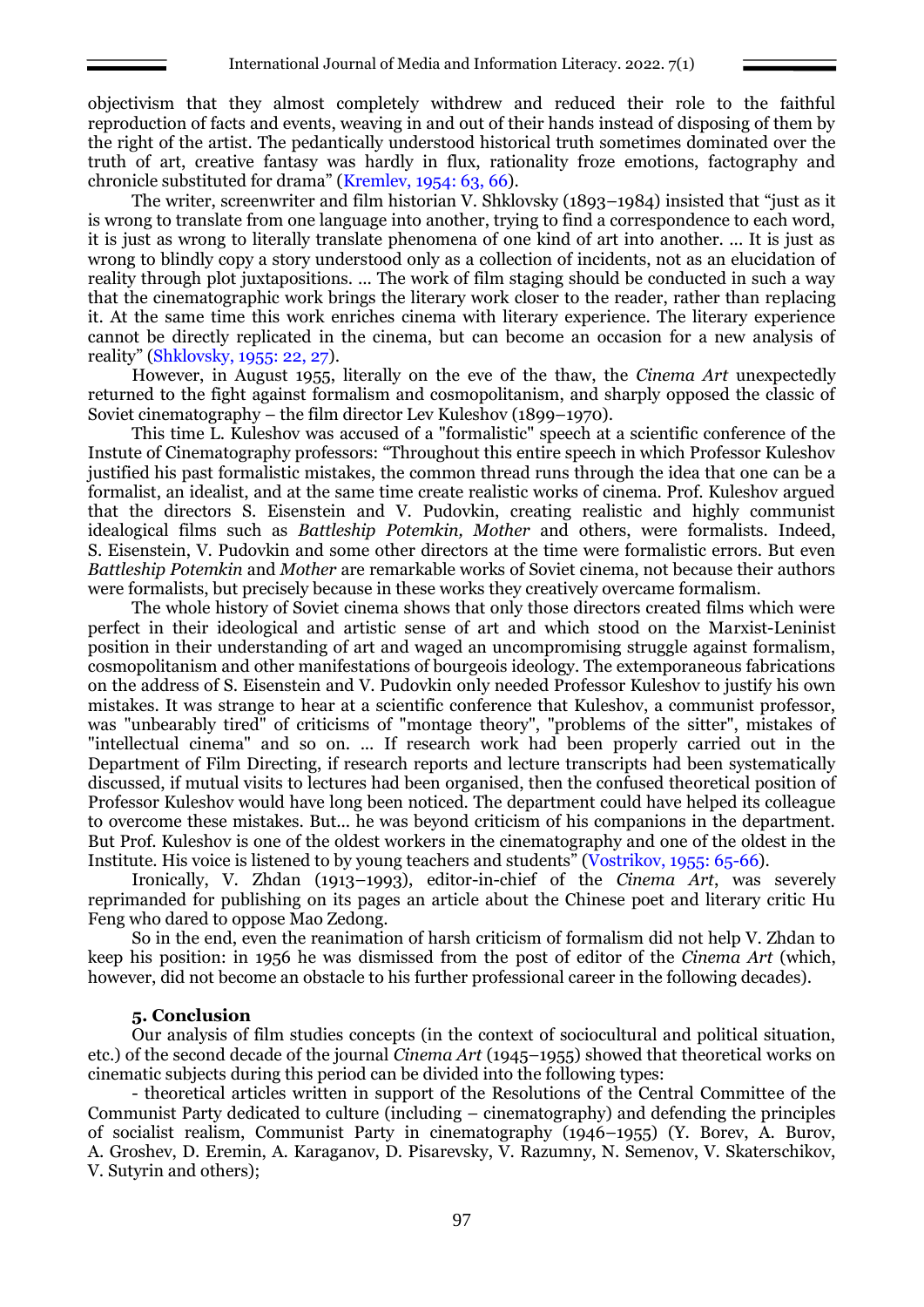- theoretical articles opposing "cosmopolitanism," formalism, and bourgeois influence, contrasting them with communist ideology and class approaches (1949–1955) (A. Abramov, Y. Arbat, S. Ginzburg, I. Greenberg, I. Dolinsky, D. Eremin, S. Freilich, V. Shcherbina, Y. Vostrikov, I. Weisfeld, and others);

- theoretical articles critical of bourgeois film theories and Western influence on Soviet cinema (1945–1955) (G. Avarin, I. Weisfeld, etc.);

- theoretical articles devoted mainly to professional problems: the development of color in film, genres, entertainment, film dramaturgy, etc. (1945–1955) (A. Dovzhenko, S. Eisenstein, A. Golovnya, L. Kosmatov, V. Lazarev, A. Macheret, M. Romm, V. Shklovsky, V. Zhdan, etc.);

- theoretical articles balancing between ideological and professional approaches to the creation of cinematic works of art (1945–1955) (L. Belova, V. Frolov, S. Gerasimov, N. Morozova, L. Pogozheva, V. Pudovkin, V. Turkin, G. Tushkan, I. Weisfeld, etc.);

- theoretical articles calling on the authorities to ensure organizational transformations that would promote the intensive development of film studies as a science (N. Lebedev).

#### **6. Acknowledgments**

This research was funded by the grant of the Russian Science Foundation (RSF, project No. 22-28-00317) at Rostov State University of Economics. Project theme: "Evolution of theoretical film studies concepts in the *Cinema Art* journal (1931–2021)". Head of the project is Professor A.V. Fedorov.

## **References**

Abramov, 1949 – *Abramov, A.* (1949). Rabolepstvuyushchie kosmopolity [Raboleptic cosmopolitans]. *Iskusstvo Kino*. 1: 17-19. [in Russian]

Advertising…, 1946 – Reklama vmesto kritiki [Advertising instead of Criticism] (1946). *Pravda*. 13.09.1946. [in Russian]

Alakshin, 2014 – *Alakshin, A.A.* (2014). Osobennosti redakcionnoj politiki v zhurnalah o kino: sravnitel'nyj analiz (na primere zhurnalov '*Seans'* i '*Iskusstvo kino'* [Features of editorial policy in cinema journals: a comparative analysis (on the example of journals *Seance* and *Cinema Art*)]. *Znak: problemnoe pole mediaobrazovaniya*. 2(14): 33-35. [in Russian]

Alexandrov, 1948 – *Alexandrov, G*. (1948). Kosmopolitizm – ideologiya imperialisticheskoj burzhuazii [Cosmopolitanism – ideology of imperialist bourgeoisie]. *Voprosy philosophii.* 3: 174-192. [in Russian]

Aleynikov, 1947 – *Aleynikov, M*. (1947). Puti sovetskogo kino i MHAT [Ways of Soviet cinema and the Moscow Art Theatre]. Moscow. [in Russian]

Andrew, 1976 – *Andrew, J.D.* (1976). The Major Film Theories: An Introduction. New York: Oxford University Press.

Andrew, 1984 – *Andrew, J.D.* (1984). Concepts in Film Theory. New York: Oxford University Press.

Appeal…, 1947 – Obrashchenie ko vsem rabotnikam hudozhestvennoj kinematografii [Appeal to all workers of the art film industry] (1947). *Iskusstvo Kino*. 1: 4. [in Russian]

Arbat, 1950 – *Arbat, Y.* (1950). V plenu lozhnoj skhemy [In captivity of a false scheme]. *Iskusstvo Kino*. 2: 28-31. [in Russian]

Aristarco, 1951 – *Aristarco, G*. (1951). Storia delle teoriche del film [History of the film's theorists]. Torino: Einaudi. [in Italian]

Aronson, 2003 – *Aronson, O.V*. (2003). Metakino [MetaCinema]. Moscow. [in Russian]

Aronson, 2007 – *Aronson, O.V.* (2007). Kommunikativnyj obraz. Kino. Literatura. Filosofiya [Communicative Image. Cinema. Literature. Philosophy]. Moscow. [in Russian]

Astakhov, 1940 – *Astakhov, I.* (1940). Esteticheskij predmet i chuvstvo [Aesthetic subject and sense]. *Iskusstvo Kino.* 10: 9-14. [in Russian]

Avarin, 1952 – *Avarin, G*. (1952). Estetika Gollivuda [Aesthetics of Hollywood]. *Iskusstvo Kino*. 5: 123-126. [in Russian]

Bakhtin, 1996 – *Bakhtin, M.M.* (1996). Sobranie sochinenij [Collected Works]. Moscow. [in Russian]

Balashov, 1950 – *Balashov, V*. (1950). Fetishizaciya zhanrov v kinokritike [The Fetishization of genres in cinema criticism]. *Iskusstvo Kino*. 2: 22-27. [in Russian]

Balázs, 1945 – *Balázs, B.* (1945). Iskusstvo kino [The Art of Cinema]. Moscow. [in Russian]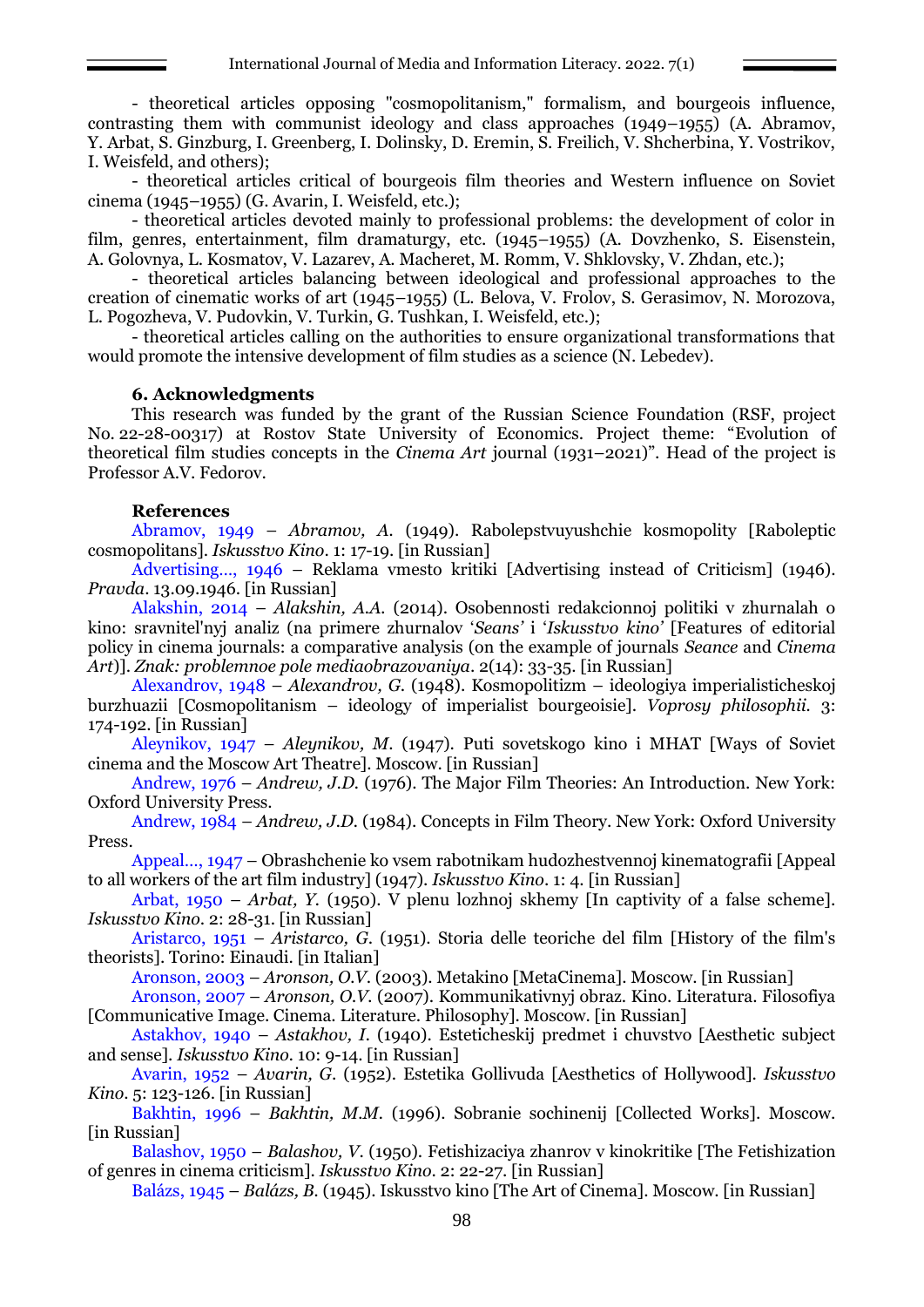Baramzin, 1948 – *Baramzin, A*. (1948). Nevol'naya zashchita formalizma [An Involuntary defense of formalism]. *Iskusstvo Kino*. 5: 28-29. [in Russian]

Basis…, 1952 – Osnova kinodramaturgii — zhiznennaya pravda [Basis of cinematography – life truth] (1952). *Iskusstvo Kino*. 5: 3-10. [in Russian]

Baskin, 1955 – *Baskin, M*. (1955). Za izuchenie specifiki kinoiskusstva [For the study of the specificity of cinema art]. *Iskusstvo Kino*. 2: 66-77. [in Russian]

Bazin, 1971 – *Bazin, A.* (1971). What is Cinema? Berkeley: University of California Press.

Begak, 1947 – *Begak, B.* (1947). Pravda detskogo obraza [The Truth of the children's image]. *Iskusstvo Kino*. 2: 22-25. [in Russian]

Begak, Gromov, 1949 – *Begak, B., Gromov, Y*. (1949). Bol'shoe iskusstvo dlya samyh malen'kih [Big Art for the youngest]. Moscow. [in Russian]

Belova, 1952 – *Belova, L*. (1952). "Nam Gogoli i Shchedriny nuzhny!" ["We need Gogols and Shchedrins!"]. *Iskusstvo Kino*. 10: 58-68. [in Russian]

Bergan, 2006 – Bergan, R. (2006). Film. New York: DK Pub.

Bessonov, 2012 – *Bessonov, B.N.* (2012). Istoriya i filosofiya nauki [History and philosophy of science]. Moscow. [in Russian]

Bibler, 1990 – *Bibler, V.S.* (1990). Ot naukoucheniya - k logike kul'tury: dva filosofskih vvedeniya v dvadcat' pervyj vek [From science-teaching to the logic of culture: two philosophical Introductions to the twenty-first century]. Moscow. [in Russian].

Bolshakov, 1949 – *Bolshakov, I*. (1949). Razgromit' burzhuaznyj kosmopolitizm v kinoiskusstve [To smash bourgeois cosmopolitanism in cinema art]. *Pravda.* 3.03.1949. [in Russian]

Bolshakov, 1952 – *Bolshakov, I.* (1952). K novomu pod"emu sovetskogo kinoiskusstva [To the new rise of Soviet Cinema Art]. *Iskusstvo Kino*. 4: 3-9. [in Russian]

Bolshakov, 1953 – *Bolshakov, I*. (1953). Zadachi novogo goda [Tasks of the New Year]. *Iskusstvo Kino*. 1: 3-10. [in Russian]

Borev, Razumny, 1953 – *Borev, Y., Razumny, V*. (1953). K voprosu o tipicheskom v iskusstve [To a question about typical in art]. *Iskusstvo Kino*. 1: 52-70. [in Russian]

Branigan, Buckland, 2015 – *Branigan, E., Buckland, W.* (eds.) (2015). The Routledge Encyclopedia of Film Theory. Routledge.

Buldakov, 2014 – *Buldakov, S.K.* (2014). Istoriya i filosofiya nauki [History and philosophy of science]. Moscow. [in Russian]

Burov, 1947 – *Burov, S*. (1947). Bela Balash – teoretik i kritik kino [Béla Balázs – theorist and critic of cinema]. *Iskusstvo Kino*. 1: 26-28. [in Russian]

Burov, 1952 – *Burov, A*. (1952). Ponyatie hudozhestvennogo metoda [The concept of artistic method]. *Iskusstvo Kino*. 9: 72-86. [in Russian]

Burov, 1953 – *Burov, A*. (1953). Tipicheskoe i individual'noe [Typical and individual]. *Iskusstvo Kino*. 7: 69-80. [in Russian]

Casetti, 1999 – *Casetti, F.* (1999). Theories of Cinema, 1945–1990, Austin: University of Texas Press.

Churchill, 1946 – *Churchill, W*. (1946). Fulton speech (USA). In: Modern History Sourcebook: Winston S. Churchill: "Iron Curtain Speech". March 5, 1946. [Electronic resource]. URL: https://webcache.googleusercontent.com/search? q=cache:654ZgY244NwJ:https://source books.fordham.edu/mod/churchill-iron.asp+&cd=16&hl=ru&ct=clnk&gl=ru&client=avast-a-1

Cosmopolitans…, 1949 – Kosmopolity v kinokritike i ih pokroviteli [Cosmopolitans in film criticism and their patrons] (1949). *Literaturnaya gazeta*. 14. 16.02.1949: 2. [in Russian]

Demin, 1966 – *Demin,V.P.* (1966). Fil'm bez intrigi [Film without intrigue]. Мoscow. [in Russian]

Dmitrieva, 2020 – *Dmitrieva, A.R.* (2020). Kinozhurnalistika i kinokritika SSSR v period perestrojki na primere zhurnala 'Iskusstvo kino' [Film journalism and film criticism of the USSR during the years of Perestroika on the example of the magazine Cinema Art]. *Vek informacii*. 13(4). [in Russian]

Dolinsky, 1945 – *Dolinsky, I.* (1945). "Chapaev": dramaturgiya [Chapaev: dramaturgy]. Moscow. [in Russian]

Dolinsky, 1948 – *Dolinsky, I*. (1948). O knige M. Alejnikova "Puti sovetskogo kino i MHAT" [About the book by M. Aleynikov *Ways of the Soviet cinema and the Moscow Art Theatre*]. *Iskusstvo Kino*. 5: 24-27. [in Russian]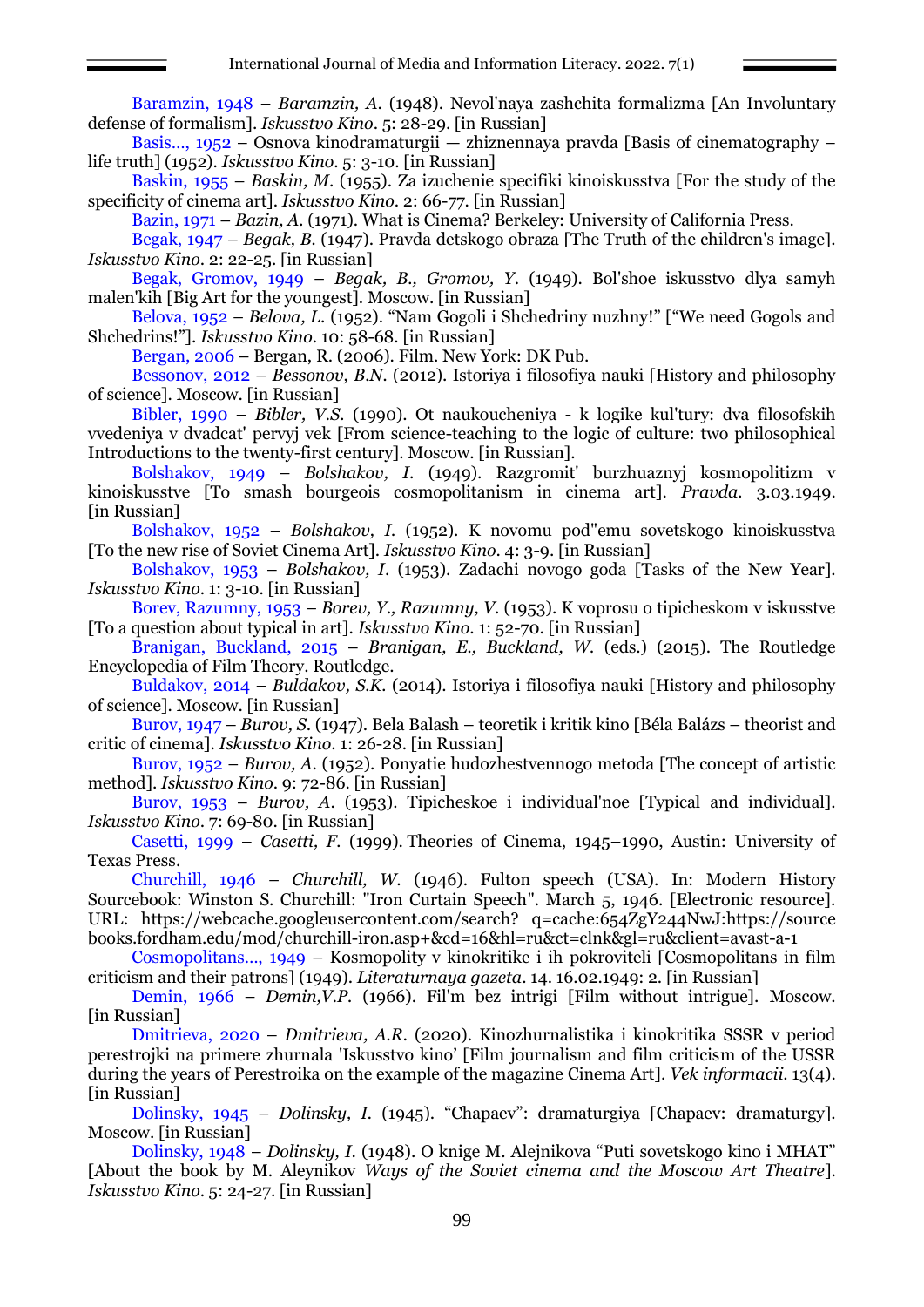Dovzhenko, 1945 – *Dovzhenko, A*. (1945). Cvet prishel [Color came]. *Iskusstvo Kino*. 2-3: 6- 7. [in Russian]

Eco, 1975 – *Eco, U.* (1975). Trattato di semiotica generale. Milano: Bompiani.

Eco, 1976 – *Eco, U.* (1976). A Theory of Semiotics. Bloomington: Indiana University Press.

Eisenstein, 1945 – *Eisenstein, S.* (1945). Krupnym planom [Close-ups]. *Iskusstvo Kino*. 1: 6- 8. [in Russian]

Eisenstein, 1948 – *Eisenstein, S*. (1948). O stereokino [About stereo film]. *Iskusstvo Kino.* 2: 5-7. [in Russian]

Eisenstein, 1964 – *Eisenstein, S.M*. (1964). Izbrannye proizvedeniya [Selected works]. Moscow. [in Russian]

Eremin, 1947 – *Eremin, D*. (1947). O nekotoryh zadachah kinodramaturgii [About some tasks of film dramaturgy]. *Iskusstvo Kino – Cinema Art*. 2: 3-6. [in Russian]

Eremin, 1948 – *Eremin, D*. (1948). Bolezni nashego rosta [The illnesses of our growth]. *Iskusstvo Kino*. 1: 7-10. [in Russian]

Eremin, 1948 – *Eremin, D*. (1948). O konflikte v kinokomedii [On the conflict in film comedy]. *Iskusstvo Kino*. 5: 9-12. [in Russian]

Eremin, 1949 – *Eremin, D*. (1949). O narodnosti sovetskogo kinoiskusstva [About the popularity of Soviet Cinema Art]. *Iskusstvo Kino*. 5: 3-6. [in Russian]

Eremin, 1949 – *Eremin, D*. (1949). Za chistotu sovetskoj kinoteorii [For the purity of Soviet film theory]. *Iskusstvo Kino*. 2: 23-26. [in Russian]

Fedorov, 2017 – *Fedorov, A.* (2017). Cinema Art' as part of a typical model of the Soviet humanitarian journals in the Cold War times. *Propaganda in the World and Local Conflicts.* 4(1): 52-61.

Fedorov, 2017 – *Fedorov, A.* (2017). Sovetskij kinematograf v zerkale zhurnala 'Iskusstvo kino' (na primere nomerov yubilejnogo 1967 goda) [Soviet cinematography in the mirror of the journal *Cinema Art* (on the example of the anniversary issues of 1967)]. *Media Education.* 3: 143-159. [in Russian]

Fedorov, Levitskaya, 2022 – *Fedorov, A., Levitskaya* (2022). Theoretical concepts of film studies in the *Cinema Art* journal in the first decade (1931–1941) of its existence. *Media Education.* 18(2): 169-220.

Fedorov-Davydov, 1945 – *Fedorov-Davydov, A*. (1945). Problemy cvetnogo kino [Problems of color movies]. *Iskusstvo Kino*. 2-3: 9-11. [in Russian]

Fomin, 2001 – Fomin, V. (2001). 40-e. Pod vidom kinokritikov na stranicah "IK" orudovala banda otravitelej... [The 1940s. Under the guise of film critics a band of poisoners was operating on the pages of *Cinema Art*...] *Iskusstvo kino*. 1: 19-22.

For…, 1947 – Za vysokuyu idejnost' sovetskogo kinoiskusstva [For the high ideological value of Soviet cinematography]. *Iskusstvo Kino*. 1: 5-6. [in Russian]

For…, 1949 – Za sovetskoe patrioticheskoe iskusstvo – protiv kosmopolitov! [For the Soviet patriotic art – against the cosmopolitans!] (1949). *Iskusstvo Kino*. 1: 1-3. [in Russian]

Freilich, 1951 – *Freilich, S.* (1951). K probleme yazyka v kinodramaturgii [To the problem of language in cinematography]. *Iskusstvo Kino*. 5: 11-14. [in Russian]

Freilich, 1952 – *Freilich, S*. (1952). Pravda zhizni [The Truth of life]. *Iskusstvo*. 9: 55-63. [in Russian]

Freilich, 2009 – *Freilich, S.I.* (2009). Teoriya kino. Ot Ejzenshtejna do Tarkovskogo [Movie Theory. From Eisenstein to Tarkovsky]. Мoscow. [in Russian]

Frolov, 1952 – *Frolov, V*. (1952). Ob osobennostyah komedijnogo zhanra [On the peculiarities of the comedy genre]. *Iskusstvo Kino*.10: 45-57. [in Russian]

From…, 1949 – S pozicij storonnego nablyudatelya. Po stranicam zhurnala "Iskusstvo kino" [From the viewpoint of an outside observer. On the pages of the *Cinema Art* magazine]. *Sovetskoe iskusstvo*. 12.02.1949: 3. [in Russian]

Gerasimov, 1945 – *Gerasimov, S.* (1945). Razmyshleniya pered postanovkoj [Thinking before staging]. *Iskusstvo Kino.* 2-3: 16-18. [in Russian]

Gibson et al., 2000 – *Gibson, P.C., Dyer, R., Kaplan, E.A., Willemen, P*. (eds.) (2000). Film Studies: Critical Approaches. Oxford: Oxford University Press.

Ginzburg, 1948 – *Ginzburg, S*. (1948). Problemy istorii kino [Problems of cinema history]. *Iskusstvo Kino*. 6: 22-24. [in Russian]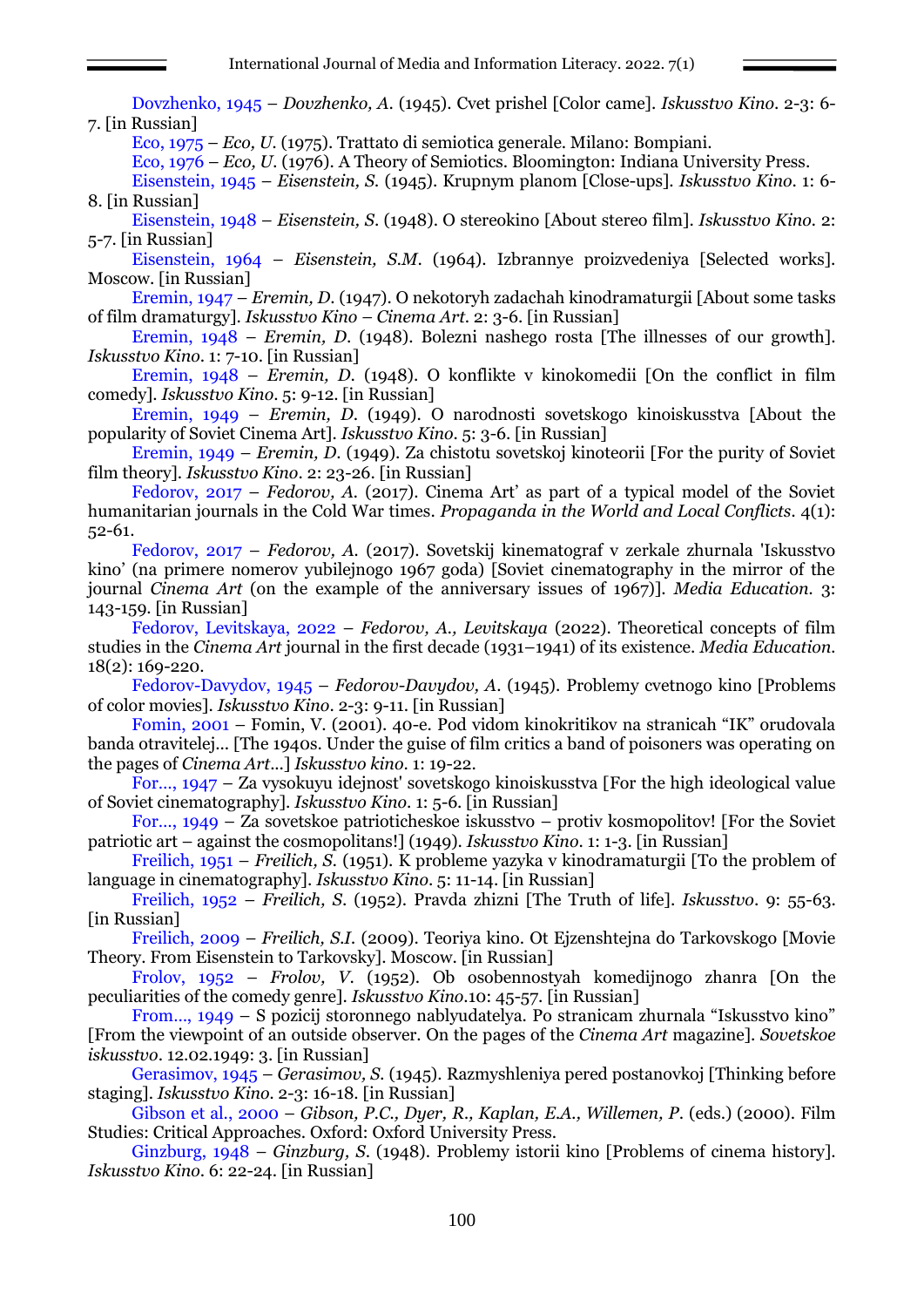Gledhill, Williams, 2000 – *Gledhill, C., Williams, L.* (eds.) (2000). Reinventing Film Studies. Oxford: Arnold & Oxford University Press.

Golovnya, 1948 – *Golovnya, A*. (1948). Akter i operator v fil'me [An actor and a cameraman in film]. *Iskusstvo Kino*. 3: 29-31. [in Russian]

Golovnya, 1952 – *Golovnya, A*. (1952). Iskusstvo kinozhivopisi [The Art of cinema- painting]. *Iskusstvo Kino*. 9. [in Russian]

Golovskoy, 1984 – *Golovskoy, V.* (1984). Cinema Art: portrait of a journal. *Studies in comparative communism*. 17(3): 219-226.

Grachev, 1950 – *Grachev, V*. (1950). Voprosy semejnoj morali v kinoiskusstve [Issues of family morality in cinema art]. *Iskusstvo Kino*. 3: 11-15. [in Russian]

Grakov, 1949 – *Grakov, G*. (1949). Pafos bor'by za kommunizm [Pathos of the Struggle for Communism]. *Iskusstvo Kino.* 1: 7-10. [in Russian]

Greenberg, 1949 – *Greenberg, I*. (1949). Propovedniki mertvyh skhem [Preachers of dead schemes]. *Iskusstvo Kino – Cinema Art*. 2: 26-29. [in Russian]

Grigoryev, 1952 – *Grigoryev, G*. (1952). O konflikte v syuzhete [On the conflict in the plot]. *Iskusstvo Kino*. 7: 33-40. [in Russian]

Groshev et al., 1969 – *Groshev, A., Ginzburg, S., Dolinsky, I*. Kratkaya istoriya sovetskogo kino [A brief history of Soviet cinema]. Moscow. [in Russian]

Groshev, 1953 – *Groshev, A*. (1953). Problema tipicheskogo i voprosy hudozhestvennogo masterstva [The Problem of typical and issues of artistic mastery]. *Iskusstvo Kino*. 3: 95-105. [in Russian]

Groshev, 1954 – *Groshev, A*. (1954). Lichnoe i obshchestvennoe [Personal and public]. *Iskusstvo Kino*. 9: 27-32. [in Russian]

Hess, 1997 – *Hess, D.J.* (1997). Science Studies. New York: New York University Press.

Hill, 1960 – *Hill, S.P.* (1960). Sovetskaya kinokritika [Soviet Film Criticism]. *Film Quarterly.* 14(1): 31-40. [in Russian]

Hill, Gibson, 1998 – *Hill, J, Gibson, P.C.* (eds.) (1998). The Oxford Guide to Film Studies. Oxford: Oxford University Press.

Humm, 1997 – *Humm, M*. (1997). Feminism and Film. Edinburgh: Edinburgh University Press.

Increase…, 1952 – Uvelichit' vypusk kinofil'mov! [Increase the output of films!] (1952). *Iskusstvo Kino*. 9: 3-13. [in Russian]

Karaganov, 1953 – *Karaganov, A*. (1953). Slovo i obraz [Word and image]. *Iskusstvo Kino*. 3: 29-45. [in Russian]

Kenez, 1992 – *Kenez, P.* (1992). Cinema and Soviet Society, 1917-1953. Cambridge, N.Y.: Cambridge University Press.

Khrenov, 2006 – *Khrenov, N.A.* (2006). Kino: reabilitaciya arhetipicheskoj real'nosti. [Cinema: rehabilitation of archetypal reality]. Moscow. [in Russian]

Khrenov, 2006 – *Khrenov, N.A.* (2006). Zrelishcha v epohu vosstaniya mass [Spectacles in the age of revolt of the masses]. Мoscow. [in Russian]

Khrenov, 2011 – *Khrenov, N.A.* (2011). Civilizacionnaya identichnost' v perekhodnuyu epohu: kul'turologicheskij, sociologicheskij i iskusstvovedcheskij aspekty [Civic Identity in a transitional epoch: culturological, sociological and art history aspects]. Мoscow. [in Russian]

Kosmatov, 1952 – *Kosmatov, L*. (1952). Cvet v iskusstve operatora [Color in the art of the cameraman]. *Iskusstvo Kino*. 2: 102-107. [in Russian]

Kosmatov, 1953 – *Kosmatov, L*. (1953). Problema tipicheskogo i iskusstvo operatora [The Problem of typical and the art of the cameraman]. *Iskusstvo Kino*. 6: 106-113. [in Russian]

Kovalov, 2009 – *Kovalov, O.* (2009). Istoriya zhurnala "Iskusstvo kino" [History of the *Cinema Art* journal]. Seance. 13.08.2009. [Electronic resource]. URL: https://seance.ru/ articles/ zhivoy-zhurnal/

Kremlev, 1954 – *Kremlev, G*. (1949). Bez dogm v teorii, bez shtampov v tvorchestve [Without dogmas in theory, without stamps in creativity]. *Iskusstvo Kino*. 12: 63-87. [in Russian]

Kryuchechnikov, 1952 – *Kryuchechnikov, N*. (1952). O konflikte v scenarii [About the conflict in the script]. *Iskusstvo Kino*. 6: 88-96. [in Russian]

Kuleshov, 1987 – *Kuleshov, L.V.* (1987). Sobranie sochinenij [Collected works]. Vol. 1. Moscow. [in Russian]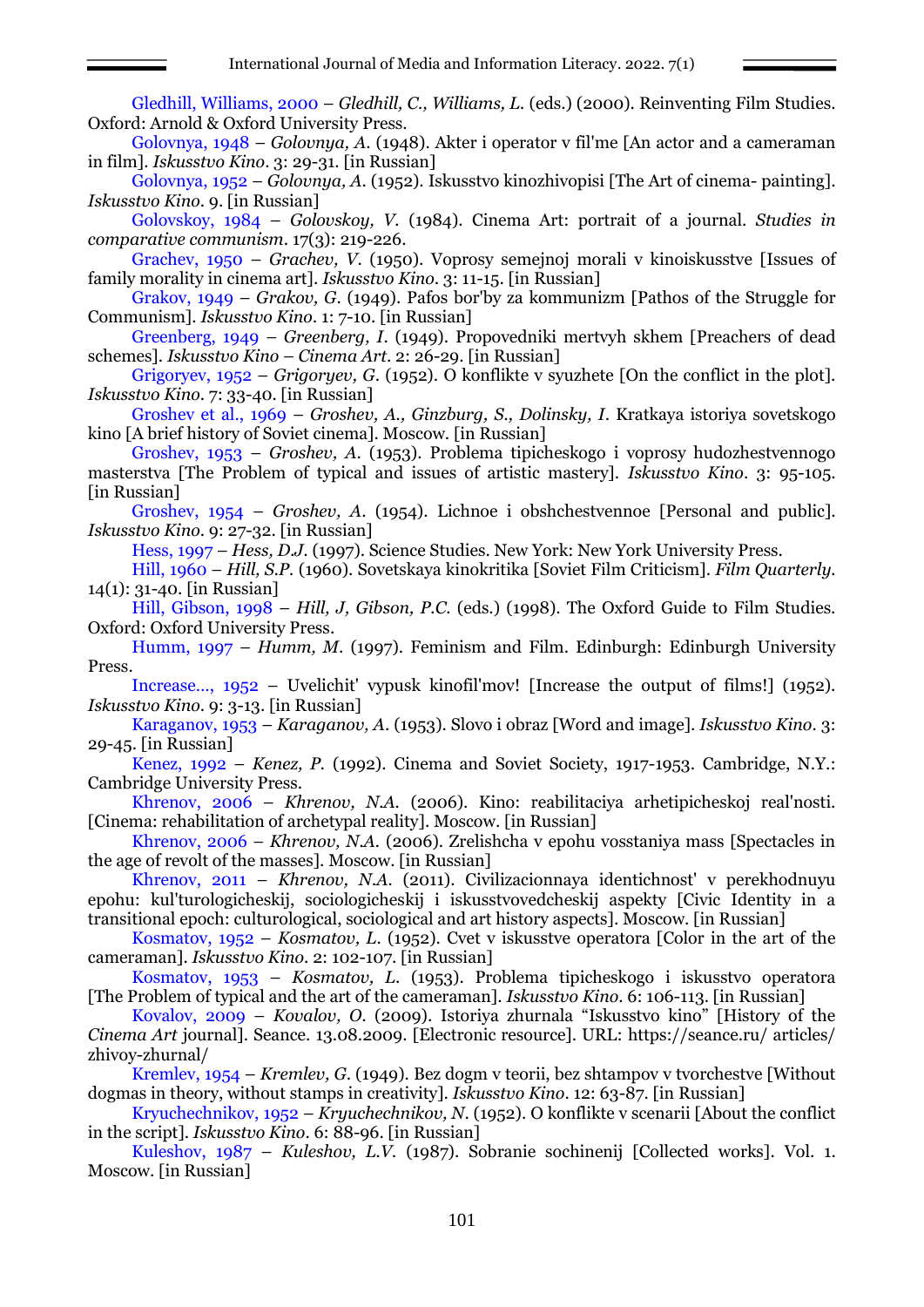Lawton, 2004 – *Lawton, A.* (2004). Imaging Russia 2000. Films and Facts. Washington, DC: New Academia Publishing.

Lazarev, 1945 – *Lazarev, V*. (1945). Nastoyashchee i budushchee cvetnogo kino [The Present and future of color cinema]. *Iskusstvo Kino*. 2-3: 4-5. [in Russian]

Lebedev, 1946 – *Lebedev, N*. (1946). O nauchno-teoreticheskoj rabote v kino [About scientific-theoretical work in cinema]. *Iskusstvo Kino*. 4: 3-6. [in Russian]

Lebedev, 1947 – *Lebedev, N*. (1947). Ocherk istorii kino SSSR. [An Essay of the film history of the USSR]. Moscow. [in Russian]

Lebedev, 1952 – *Lebedev, N*. (1952). O teoreticheskoj rabote po voprosam kinoiskusstva [About theoretical work on cinema art]. *Iskusstvo Kino*. 7: 112-117. [in Russian]

Lebedev, 1974 – *Lebedev, N.A.* (1974). Vnimanie: kinematograf! O kino i kinovedenii. [Attention: Film! About the cinema and film criticism]. Moscow. [in Russian]

Lipkov, 1990 – *Lipkov, A.I.* (1990). Problemy hudozhestvennogo vozdejstviya: princip attrakciona [The Problems of artistic influence: the attraction principle]. [in Russian].

Lotman, 1973 – *Lotman, Y.M.* (1973). Semiotika kino i problemy kinoestetiki [Semiotics of cinema and the problems of film aesthetic. Tallin. [in Russian]

Lotman, 1992 – *Lotman, Y.M.* (1992). Stat'i po semiotike i topologii kul'tury [Articles on semiotics and topology of culture]. Vol.1. In: *Izbrannye stat'i [Selected articles].* Tallin. [in Russian]

Lotman, Tsivjan, 1994 – *Lotman, Y.M., Tsivjan, J.G.* (1994). Dialog s ekranom [Dialog with the Screen]. Tallin. [in Russian]

Macheret, 1954 – *Macheret, A*. (1954). Voprosy zhanra [Questions of Genre]. *Iskusstvo Kino*. 11: 65-79. [in Russian]

Makartsev, 1953 – *Makartsev, B*. (1953). Neispol'zovannyj zhanr [An Untapped genre]. *Iskusstvo Kino*. 12: 96-100. [in Russian]

Manevich, 1948 – *Manevich, I*. (1948). Avtorskij zamysel i rezhisserskij proizvol [An Author's intent and a director's arbitrariness]. *Iskusstvo Kino – Cinema Art*. 2: 26-28. [in Russian]

Manevich, 1952 – *Manevich, I*. (1952). O zhiznennom fone i hudozhestvennoj detali v scenarii i fil'me [On life background and artistic detail in script and film]. *Iskusstvo Kino*. 2: 83-91. [in Russian]

Manevich, 1953 – *Manevich, I*. (1953). Spektakl' na ekrane [Spectacle on the screen]. *Iskusstvo Kino*. 7: 90-98. [in Russian]

Manevich, Pogozheva, 1948 – *Manevich, I., Pogozheva, L*. (1948). O kinoteorii i kinokritike [On film theory and film criticism]. *Iskusstvo Kino*. 6: 16-18. [in Russian]

Maseev, 1953 – *Maseev I*. (1953). Tipicheskoe i konflikt v dramaturgii [Typical and conflict in dramaturgy]. *Iskusstvo Kino*. 3: 12-28. [in Russian]

Mast, Cohen, 1985 – *Mast, G., Cohen, M.* (eds.) (1985). Film Theory and Criticism: Introductory Readings. Oxford: Oxford University Press.

Metz, 1974 – *Metz, C.* (1974). Language and cinema. The Hague: Mouton.

More…, 1952 – Bol'she fil'mov horoshih i raznyh! [More good and different films!] (1952). *Iskusstvo Kino*. 2: 3-9. [in Russian]

More…, 1952 – Bol'she horoshih fil'mov! [More Good Films!] (1952). *Literaturnaya gazeta – Literary newspaper*.107 (2980): 1. 4.09.1952. [in Russian]

Morozova, 1953 – *Morozova, N*. (1953). Priklyuchencheskij fil'm [Adventure film]. *Iskusstvo Kino*. 12: 52-63. [in Russian]

On…, 1949 – Ob odnoj antipatrioticheskoj gruppe teatral'nyh kritikov [On one anti-patriotic group of theater critics] (1949). *Pravda*. 29.01.1949. [in Russian]

Piotrovsky, 1953 – *Piotrovsky, K*. (1953). Chto zhe takoe "teoriya kino" [What is the "theory of cinema"]. *Sovetskoe iskusstvo*. 12.06.1953. [in Russian]

Pisarevsky, 1952 – *Pisarevsky, D*. (1952). Stalinskij princip socialisticheskogo realizma vysshee dostizhenie nauki ob iskusstve [Stalin's principle of socialist realism – the highest achievement of science of art]. *Iskusstvo Kino*. 10: 29-44. [in Russian]

Plan…, 1949 – Plan meropriyatiya po usileniyu antiamerikanskoj propagandy na blizhajshee vremya [Plan of measures to strengthen anti-American propaganda for the near future]. The document of the Central Committee of Communist Party. 01.03.1949. [in Russian]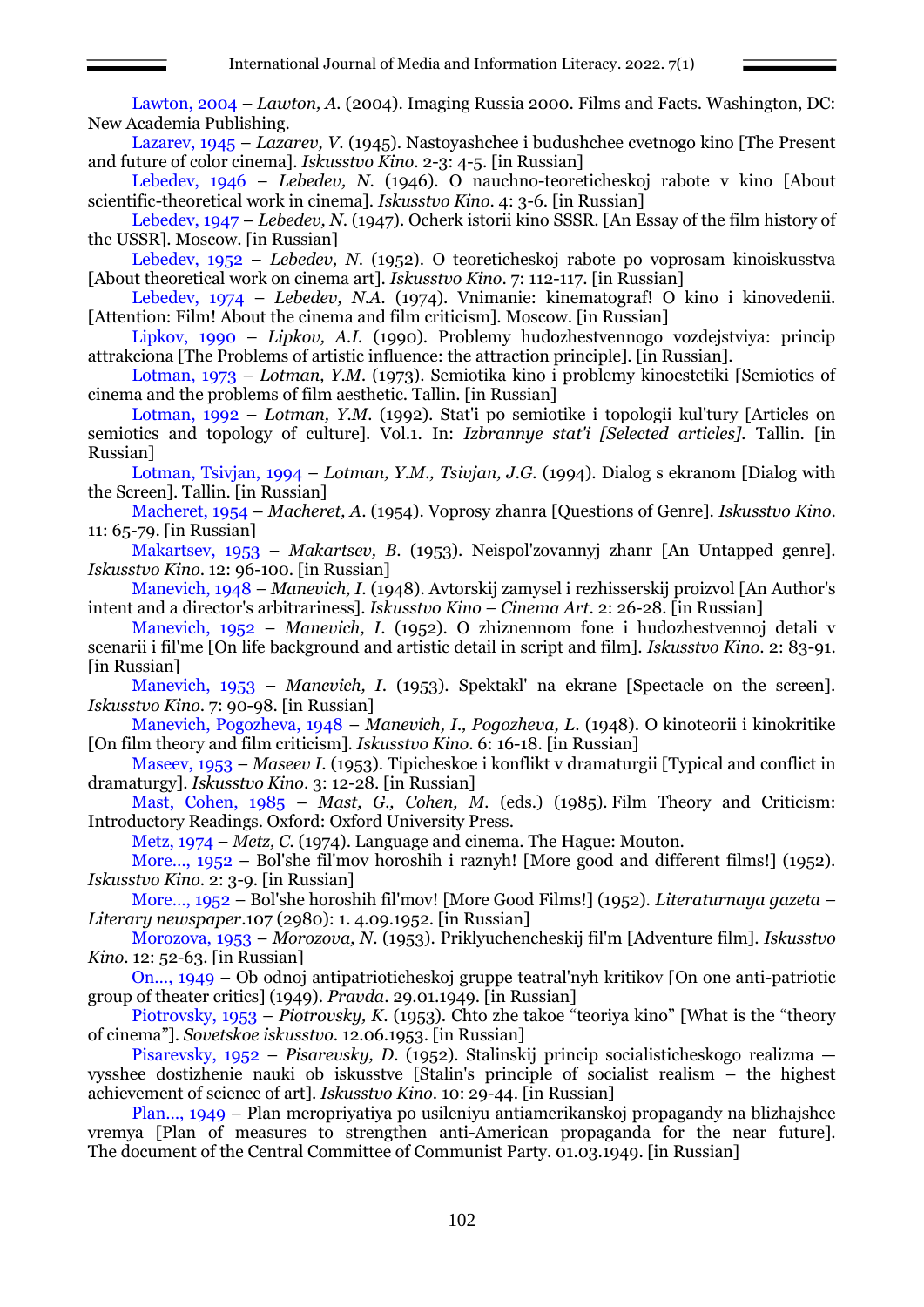Podskalski, 1954 – *Podskalski, Z*. (1954). O komedijnyh vyrazitel'nyh sredstvah i komicheskom preuvelichenii [About comic expressive means and comic exaggeration]. *Iskusstvo Kino*. 8: 38-51. [in Russian]

Pogozheva, 1947 – *Pogozheva, L.* (1947). Dialog v scenarii i fil'me [Dialogue in script and film]. *Iskusstvo Kino*. 2: 19-21. [in Russian]

Pogozheva, 1947 – *Pogozheva, L*. (1947). Professiya i remeslo [Profession and craft]. *Iskusstvo Kino*. 5: 28-29. [in Russian]

Pogozheva, 1951 – *Pogozheva, L*. (1951). Yazyk v scenariyah i fil'mah na istoricheskie temy [Language in scripts and movies on historical themes]. *Iskusstvo Kino*. 6: 8-12. [in Russian]

Pudovkin, 1951 – *Pudovkin, V*. (1951). Sistema Stanislavskogo v kino [Stanislavsky's System in Cinema]. *Iskusstvo Kino*. 4: 22-26. 5: 20-25. [in Russian]

Razlogov, 1984 – *Razlogov, K.E.* (1984). Stroenie fil'ma. Nekotorye problemy analiza proizvedenij ekrana [ Structure of the film. Some problems of analyzing the screen works. Moscow. [in Russian]

Regarding…, 1953 – Po povodu stat'i K. Piotrovskogo "Chto zhe takoe "teoriya kino"?" [Regarding the article by K. Piotrovsky "What is 'theory of cinema"?] (1953). *Iskusstvo Kino*. 9: 109-111. [in Russian]

Resolution…, 1946a – Postanovlenie Orgbyuro CK VKP(b) O zhurnalah "Zvezda" i "Leningrad" [Resolution of the Orgbureau of the Central Committee of the All-Union Communist Party of Bolsheviks "On *The Star* and *Leningrad* magazines]. 14.08.1946. *Pravda*. 21.08.1946. [in Russian]

Resolution…, 1946b – Postanovlenie Orgbyuro CK VKP(b) "O repertuare dramaticheskih teatrov i merah po ego uluchsheniyu" [Resolution of the Orgbureau of the Central Committee of the All-Union Communist Party of Bolsheviks "On the repertoire of drama theaters and on measures to improve it"]. 26.08.1946. *Bolshevik*. 16. [in Russian]

Resolution…, 1946c – Postanovlenie Orgbyuro CK VKP(b) O kinofil'me "Bol'shaya zhizn'". [Resolution of the Orgbureau of the Central Committee of the All-Union Communist Party of Bolsheviks "On the film *Great Life*"]. 4.09.1946. *Kul'tura i zhizn'*. 10.09.1946. [in Russian]

Resolution…, 1946d – Postanovlenie Politbyuro CK VKP(b) "O vypiske i ispol'zovanii inostrannoj literatury" [Resolution of the Politburo of the Central Committee of the All-Union Communist Party of Bolsheviks "On release and use of foreign literature"]. 14.09.1946. [in Russian]

Resolution…, 1948 – Postanovlenie Politbyuro CK VKP(b) Ob opere "Velikaya druzhba" V.Muradeli [Resolution of the Politburo of the Central Committee of the All-Union Communist Party of Bolsheviks "On the opera *Great Druzhba* by Vladimir Muradeli"]. *Pravda*. 10.02.1948. [in Russian]

Resolution…, 1949 – Postanovlenie Politbyuro CK VKP(b) "O vypuske na ekran zagranichnyh kinofil'mov iz trofejnogo fonda" [Resolution of the Politburo of the Central Committee of the All-Union Communist Party of Bolsheviks "On the release of foreign films from the trophy fund"]. 9.06.1949. [in Russian]

Romm, 1948 – *Romm, M*. O mizanscene [About the mise-en-scene] (1948). *Iskusstvo Kino*. 3: 25-28. [in Russian]

Semenov, 1952 – *Semenov, N*. (1952). Za vysokij idejno-hudozhestvennyj uroven' kinoscenariev [For a high ideological and artistic level of film scripts]. *Iskusstvo Kino*. 6: 3-7. [in Russian]

Sharply…, 1954 – Rezko uvelichit' vypusk novyh fil'mov! [Sharply increase production of new films!] (1954). *Iskusstvo Kino*. 8: 3-6. [in Russian]

Shaw, Youngblood, 2010 – *Shaw, T., Youngblood, D.J.* (2010). Cinematic Cold War: The American and Soviet Struggle for Heart and Minds. Lawrence: University Press of Kansas.

Shcherbina, 1949 – *Shcherbina, V*. (1949). O gruppe estetstvuyushchih kosmopolitov v kino [About a group of aesthetic cosmopolitans in cinema]. *Iskusstvo Kino*. 1: 14-16. [in Russian]

Shishkin, 2017 – *Shishkin, N.E.* (2017). Reabilitaciya burzhuaznogo kinematografa na stranicah zhurnala "*Iskusstvo kino*" (1986–1991gg.) [Rehabilitation of bourgeois cinematography on the pages of the magazine *Cinema Art* (1986-1991)]. *Sovremennaya nauka: aktual'nye problemy teorii i praktiki. Seriya: Poznanie*. 11-12: 18-23. [in Russian]

Shishkin, 2018 – *Shishkin, N.E.* (2018). Zhurnal "Iskusstvo kino" (1986–1991 gg.): reideologizaciya skvoz' prizmu zarubezhnogo kinematografa [Journal Cinema Art (1986–1991):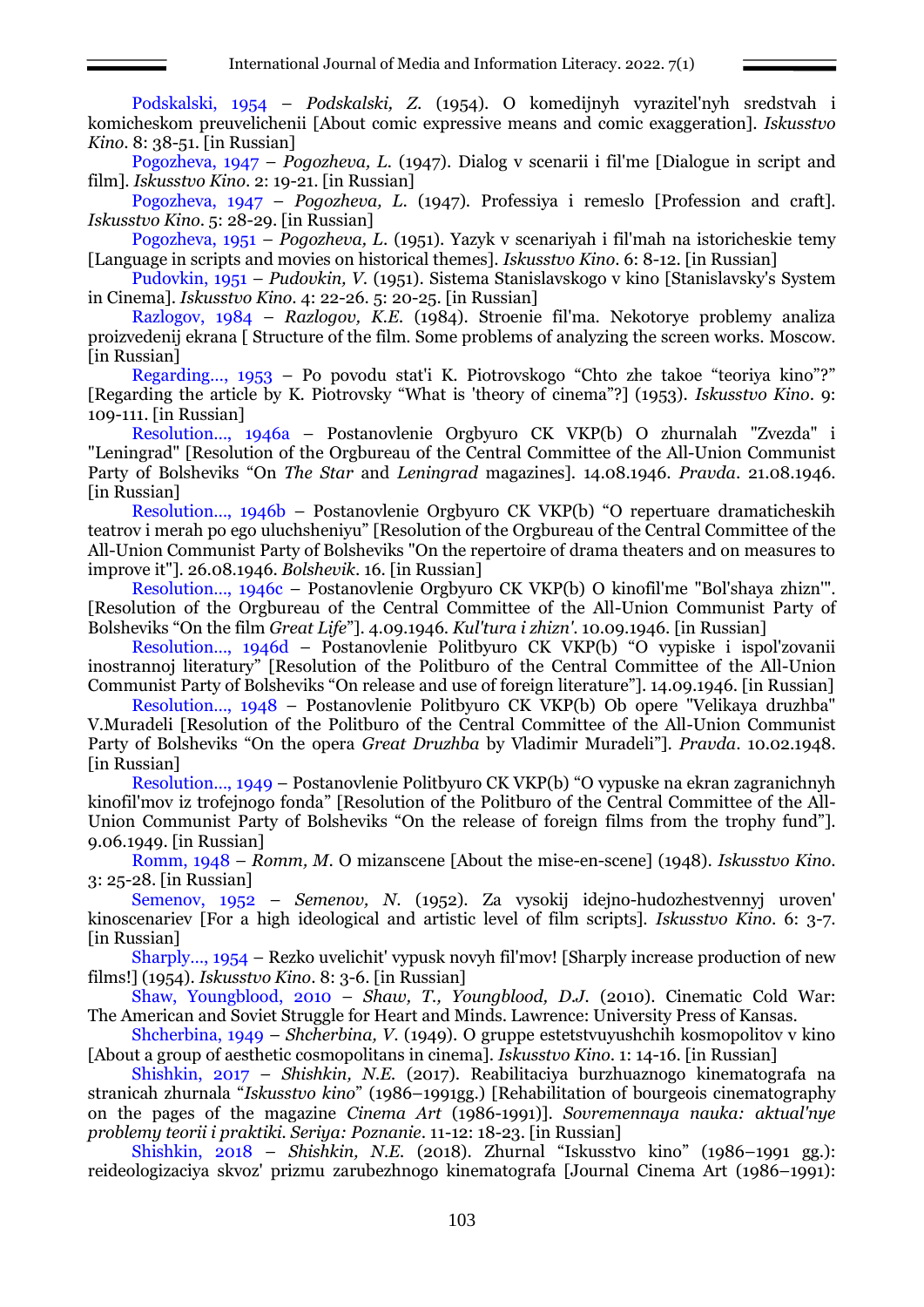reideologization through the prism of foreign Cinematography]. *Sovremennaya nauka: aktual'nye problemy teorii i praktiki. Seriya: Poznanie*. 3: 44-49. [in Russian]

Shklovsky, 1945 – *Shklovsky, V*. (1945). Kino, drama, proza [Cinema, drama, prose]. *Iskusstvo Kino*. 2-3: 33-35. [in Russian]

Shklovsky, 1948 – *Shklovsky, N*. (1948). "V nekotorom gosudarstve…" ["In a Certain State..."]. *Iskusstvo Kino*. 1: 27-31. [in Russian]

Shklovsky, 1953 – *Shklovsky, V*. (1953). O zhanrah "vazhnyh" i "ne vazhnyh" [On the genres of "important" and "not important"]. *Iskusstvo Kino*. 9: 25-30. [in Russian]

Shklovsky, 1955 – *Shklovsky, V*. (1955). O hudozhestvennosti [On Artisticity]. *Iskusstvo Kino*. 10: 20-27. [in Russian]

Shlapentokh, 1993 – *Shlapentokh, D. and V.* (1993). Soviet Cinematography 1918-1991: Ideological Conflict and Social Reality. N.Y.: Aldine de Gruyter.

Skatershchikov, 1951 – *Skatershchikov, V*. (1951). K voprosu o hudozhestvennom masterstve [To a question about artistry]. *Iskusstvo Kino*. 6: 30-33. [in Russian]

Skatershchikov, 1952 – *Skatershchikov, V*. (1952). Idejnost' i hudozhestvennost' [Ideas and artisticity]. *Iskusstvo Kino*. 2: 108-115. [in Russian]

Sokolov, 2010 – *Sokolov, V.* (2010). Kinovedenie kak nauka [Cinematography as a science]. Мoscow. [in Russian]

Soloviev, 1951 – *Soloviev, A*. (1951). Yazyk i harakter [Language and character]. *Iskusstvo Kino*. 6: 4-7. [in Russian]

Soloviev, 1952 – *Soloviev, A*. (1952). Protiv skhematizma i shtampa v biograficheskih scenariyah [Against schematism and stamp in biographical scripts]. *Iskusstvo Kino*. 5: 82-88. [in Russian]

Stalin, 1950 – *Stalin, I.* (1950). Marksizm i voprosy yazykoznaniya. Otnositel'no marksizma v yazykoznanii [Marxism and linguistic questions. Regarding Marxism in linguistics]. *Pravda*. 20.06.1950). [in Russian]

Stalin...,  $1954 - I.V.$  Stalin – the great continuer of Lenin's deed [I.V. Stalin – velikij] prodolzhatel' dela Lenina] (1954). *Iskusstvo Kino*. 12: 3-4. [in Russian]

Stam, 2000 – *Stam, R.* (2000). Film Theory: an Introduction. Malden, MA: Blackwell.

Strada, Troper, 1997 – *Strada, M.J., Troper, H.R.* (1997). Friend or Foe?: Russian in American Film and Foreign Policy. Lanham, Md., London: The Scarecrow Press.

Sutyrin, 1947 – *Sutyrin, V*. (1947). Kinodramaturg i kinoproizvodstvo [Screenwriter and filmmaking]. *Iskusstvo Kino*. 3: 6-8. [in Russian]

Sutyrin, 1947 – *Sutyrin, V*. (1947). Za bol'shuyu scenarnuyu literaturu [For big script literature]. *Iskusstvo Kino*. 6: 4-7. [in Russian]

Sutyrin, 1948 – *Sutyrin, V*. (1948). Kinematograf – iskusstvo dramaticheskoe! [Cinematography is a dramatic art]. *Iskusstvo Kino.* 3: 11-15. [in Russian]

Tarkovsky, 1967 – *Tarkovsky, A.A*. (1967). Zapechatlennoe vremya [Eyewitnessed Time]. *Kino Iskusstvo*. 4: 69-79. [in Russian]

To…, 1947 – Predsedatelyu Soveta Ministrov SSSR tovarishchu I.V. Stalinu [To the Chairman of the Council of Ministers of the USSR to comrade Stalin] (1947). *Iskusstvo Kino*. 1: 3. [in Russian]

To…, 1952 – Preodolet' otstavanie dramaturgii [To overcome the backwardness of dramaturgy] (1952). *Pravda*. 7.04.1952. [in Russian]

Toman, 1953 – *Toman, N*. (1953). About the plots of adventure works [O syuzhetah priklyuchencheskih proizvedenij]. *Iskusstvo Kino*. 5: 65-72. [in Russian]

Towards…, 1952 – K novomu pod"emu sovetskogo kinoiskusstva [Towards the new rise of Soviet cinema art] (1952). *Pravda*. 28.08.1952. [in Russian]

Turkin, 1953 – *Turkin, V*. (1953). Dramaticheskij konflikt i harakter [Dramatic conflict and character]. *Iskusstvo Kino*. 2: 18-27. [in Russian]

Tushkan, 1953 – *Tushkan, G*. (1953). Neispol'zovannye vozmozhnosti zhanra priklyuchenii i nauchnoj fantastiki [Untapped possibilities of the genre of adventure and science fiction]. *Iskusstvo Kino*. 4: 77-85. [in Russian]

Varlamov, 1954 – *Varlamov, L*. (1954). O nekotoryh nabolevshih voprosah dokumental'nogo kino [About some painful questions of documentary films]. *Iskusstvo Kino*. 8: 29-37.

Vasiliev, 2006 – *Vasiliev, D.A.* (2006). Sovremennoe sostoyanie i perspektivy razvitiya zhurnalov o kino (na primere zhurnala 'Iskusstvo kino' [Modern state and prospects for the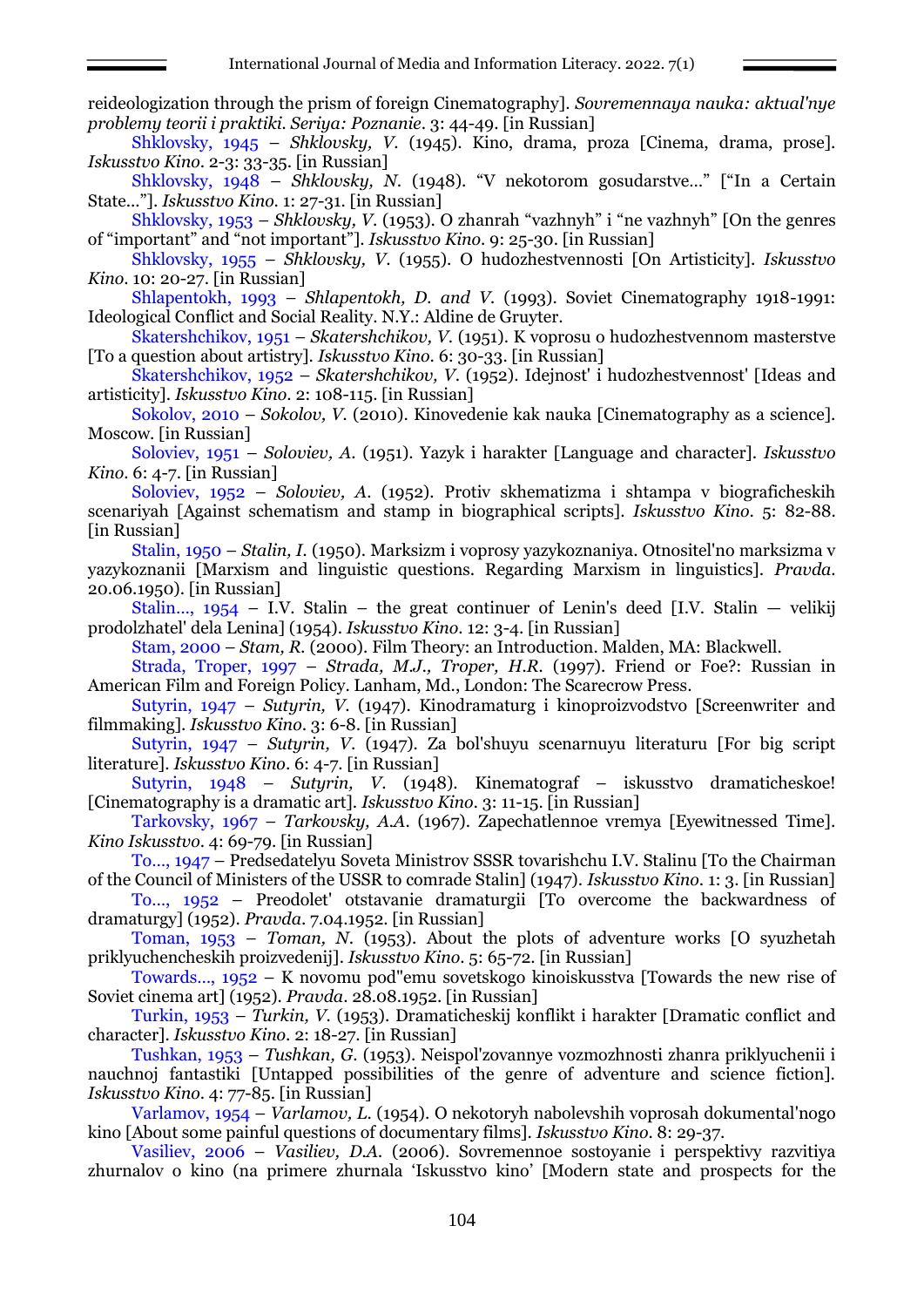development of journals about cinema (by the example of the journal Cinema Art)]. Ph.D. Dis. Moscow. [in Russian]

Villarejo, 2007 – *Villarejo, A.* (2007). Film Studies: the Basics. London: Routledge.

Vinokurov, 1952 – *Vinokurov, Y*. (1952). O nekotoryh voprosah kinokomedii [About some questions in the field of comedy]. *Iskusstvo Kino*. 12: 62-69. [in Russian]

Volkenstein, 1947 – *Volkenstein, V*. (1947). Drama i epos v kino [Drama and epic in cinema]. *Iskusstvo Kino*. 2: 16-18. [in Russian]

Vostrikov, 1955 – *Vostrikov, Y*. (1955). Ob odnom recidive formalizma [On a recurrence of formalism]. *Iskusstvo Kino*. 8: 63-66. [in Russian]

Weisfeld, 1946 – *Weisfeld, I*. (1946). Povest' i roman v kinematografe [The Story and Novel in Cinematography]. *Iskusstvo Kino*. 2-3. [in Russian]

Weisfeld, 1947 – *Weisfeld, I*. (1947). Zametki o revolyucionnom romantizme [Notes on revolutionary romanticism]. *Iskusstvo Kino*. 7: 4-7. [in Russian]

Weisfeld, 1948 – *Weisfeld, I*. (1948). O knige N. Lebedeva "Ocherk istorii kino SSSR" [About the book by N. Lebedev An Essay on the History of Cinema of the USSR]. *Iskusstvo Kino.* 5: 20-24. [in Russian]

Weisfeld, 1949 – *Weisfeld, I*. (1949). Estetika amerikanskih agressorov [The Aesthetics of American Aggressors]. *Iskusstvo Kino*. 2: 30-32. [in Russian]

Weisfeld, 1952 – *Weisfeld, I*. (1952). Scenarij priklyuchencheskogo fil'ma [Adventure film script]. *Iskusstvo Kino*. 8: 71-77. [in Russian]

Weisfeld, 1983 – *Weisfeld, I.V.* (1983). Kino kak vid iskusstva [Cinema as a kind of art]. Мoscow. [in Russian]

Weizman, 1978 – *Weizman, E.M*. (1978). Ocherki filosofii kino [Essays on the philosophy of cinema]. Мoscow. [in Russian]

Woll, 2000 – *Woll, J*. (2000). Real Images. Soviet Cinema and the Thaw. London. New York: I.B. Tauris.

Yurenev, 1997 – *Yurenev, R.N*. (1997). Kratkaya istoriya kinoiskusstva [Short history of cinema art]. Moscow. [in Russian]

Yurenev, 2001 – Yurenev, R. (2001). Zhurnal vozrodilsya i... vyzhil [The Journal revived and... survived]. *Iskusstvo kino*. 2: 25-29.

Zhdan, 1948 – *Zhdan, V*. (1948). Voprosy dramaturgii nauchno-populyarnogo fil'ma [Issues of dramaturgy of popular science film]. *Iskusstvo Kino*. 4: 22-24. [in Russian]

Zhdan, 1949 – *Zhdan, V*. (1949). Obraz i obraznost' v nauchno-populyarnom fil'me [Image and imagery in popular science film]. *Iskusstvo Kino*. 5: 26-31. [in Russian]

Zhdan, 1950 – *Zhdan, V*. (1950). O dejstvii i syuzhete v nauchno-populyarnom fil'me [About the action and the plot in the popular science film]. *Iskusstvo Kino*. 3: 7-10. [in Russian]

Zhdan, 1951 – *Zhdan, V*. (1951). O nekotoryh voprosah dramaturgii nauchno-populyarnogo fil'ma [About some questions of script of the popular science film]. *Iskusstvo Kino*. 4: 9-13. [in Russian]

Zhdan, 1982 – *Zhdan, V.N.* (1982). Estetika fil'ma [The aesthetics of the film]. Мoscow. [in Russian]

Zhuchkov, 1950 – *Zhuchkov, A*. (1950). O partijnosti kinoiskusstva [About the communist party level of cinema art]. *Iskusstvo Kino*. 3: 3-6. [in Russian]

Zorkaya, 2001 – Zorkaya, N. (2001). 70-e. Hitroumnye gody [The 1970s. Artful years]. *Iskusstvo kino*. 1: 31-35.

# **Appendix**

Key dates and events relevant to the historical, political, economic, ideological, sociocultural, and cinematographic context in which the *Cinema Art* journal was published in 1945–1955.

## **1945**

May 2: the capture of Berlin by Soviet troops. May 7: the Act of Germany's surrender is signed. May 9: end of the Great Patriotic War.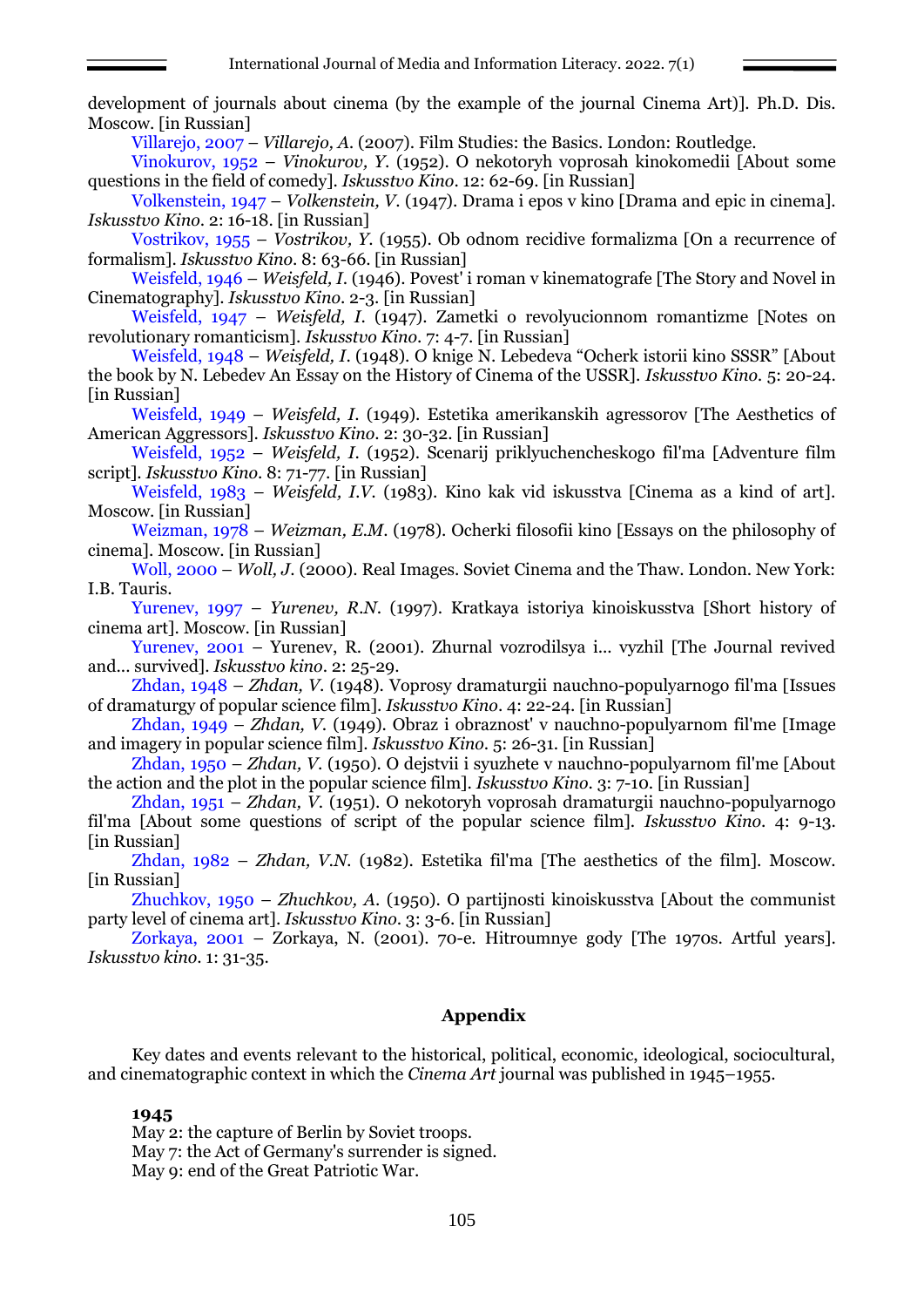June 5: the signing of the Declaration on the assumption of supreme power in Germany by the governments of the USSR, the United States, Britain and France.

June 24: Victory Parade in Moscow on Red Square.

June 26: The charter of the United Nations is signed.

August 6: American atomic bombing of Hiroshima.

August 8: the USSR announces its entry into the war with Japan.

August 9: American atomic bombing of Nagasaki.

August 15: Emperor Hirohito of Japan announces Japan's surrender.

August 20: the USSR establishes the Special Committee on the Use of Atomic Energy under the leadership of L. Beria.

September 18: The U.S. Army Joint Chiefs of Staff adopted Directive 1496/2, Fundamentals of Military Policy Formation, which identified the USSR as the principal adversary.

October 24: The UN Charter came into force.

October: resumption after a four-year hiatus (July 1941 to September 1945) of the publication of the *Cinema Art* journal.

December 14: The U.S. Joint Military Planning Committee issues Directive No. 432/D, concluding that the only effective weapon against the USSR is atomic bombing. It was proposed that in the event of a conflict to drop 196 atomic bombs on 20 cities of the USSR.

December 29: L. Beria was relieved of his position as People's Commissar of Internal Affairs.

#### **1946**

March 5: Fulton speech by Winston Churchill at Westminster College.

March 19: L. Beria is appointed deputy chairman of the Council of Ministers of the USSR.

March 20: Resolution of the Presidium of the Supreme Soviet of the USSR on the creation of the USSR Ministry of Cinematography. I. Bolshakov is appointed Minister of Cinematography of the USSR.

March 26: The beginning of regular broadcasting of the BBC in Russian.

August 14: Resolution of the Central Committee of the Communist Party "On the magazines *The Star* and *Leningrad*".

August 26: Resolution of the Central Committee of the Communist Party "On the repertoire of dramatic theaters and measures to improve it".

September 10: Resolution of the Central Committee of the Communist Party "On the film *Great Life*".

September 14: Resolution of the Resolution of the Central Committee of the Communist Party "On the issue and use of foreign literature".

October 14-15: All-Union meeting of workers of artistic cinematography.

December 16: Decree of the USSR Council of Ministers  $\#$  2711 of December 16, 1946 "On serious shortcomings in film production organization and facts of squandering and embezzlement of public funds at film studios".

## **1947**

February 17: Creation of the Russian edition of the *Voice of America* in the United States, broadcasting to the USSR.

March 12: U.S. President H. Truman's nomination of the task of containing the advance of communism in Europe.

March 28: Resolution of the Central Committee of the Communist Party "On Courts of Honor in USSR Ministries and Central Departments": it was supposed to establish a special body in each department *–* a "court of honor" to consider "anti-patriotic, anti-state and anti-social deeds and actions committed by leading, operative and scientific employees of USSR ministries and central departments, if these deeds and actions are not subject to criminal punishment".

October 20: Hearings begin in the U.S. of the Commission of Inquiry into Un-American Activities on the subject of Communist infiltration in Hollywood.

## **1948**

January: speech by a member of the Politburo of the Central Committee of the Communist Party A. Zhdanov at a meeting of Soviet musicians.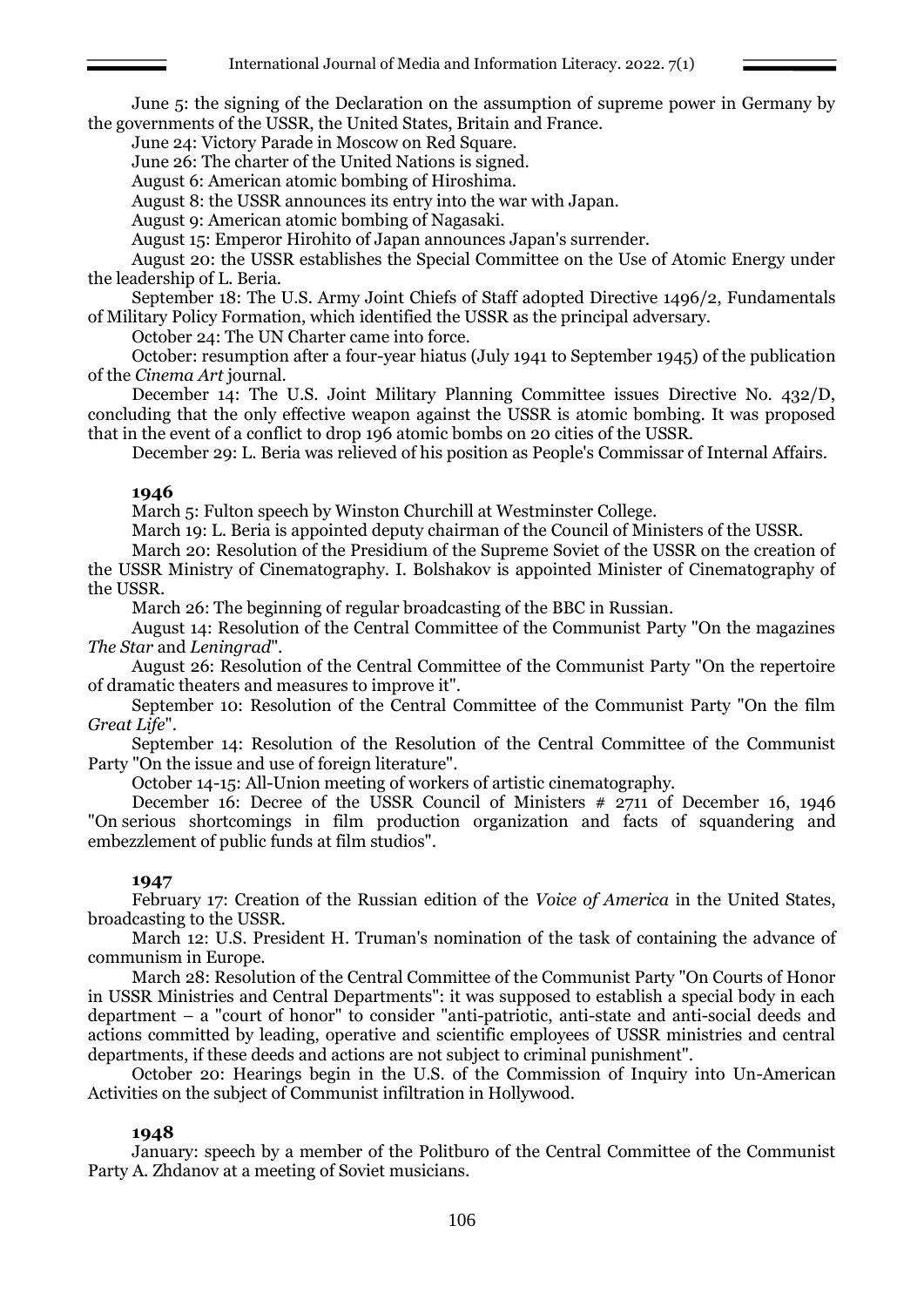February 10: Resolution of the Central Committee of the Communist Party "On the opera *Great Friendship* by V. Muradeli.

June 21: The USSR began a blockade of West Berlin.

June 28: anti-Hugoslavia statement Kominform.

August 31: death of a member of A. Zhdanov (1896–1948).

November 20: secret decision of the bureau of the USSR Council of Ministers about the dissolution of the Jewish Anti-Fascist Committee.

### **1949**

January 29: Publication of the editorial "On one anti-patriotic group of theater critics" in the newspaper *Pravda*.

February 15: Resolution of the Central Committee of the Communist Party "On the anti-party actions of the Central Committee member of the All-Union Communist Party (Bolsheviks), comrade Kuznetsov A.A. and candidates for the Central Committee of the All-Union Communist Party (Bolsheviks), comrades Rodionov M.I. and Popkov P.S.". The beginning of the "Leningrad case".

March 1: The Plan of Action for strengthening anti-American propaganda in the near future was developed in the Central Committee of the All-Union Communist Party.

March 3: Publication in the *Pravda* newspaper of an article by the Minister of Cinematography, I. Bolshakov, "To smash bourgeois cosmopolitanism in cinema art".

March 5: N. Voznesensky was removed from the post of Chairman of the State Planning Committee of the USSR.

April 4: The signing of the NATO North Atlantic Pact.

April 24: The USSR begins jamming the BBC's Russian-language radio broadcasts.

May 11: The end of the USSR's blockade of West Berlin.

June 9: Resolution of the Central Committee of the Communist Party "On the release of foreign films from the trophy fund".

August 29: The USSR conducted the first tests of a nuclear bomb.

September 28: The official break-up of relations between the USSR and Yugoslavia.

December 21: The USSR celebrated the 70th birthday of Stalin.

## **1950**

February: U.S. Senator J. McCarthy announces that he has a list of 205 Communists working for the U.S. government. The peak of the anti-communist era of "McCarthyism".

June 20: publication of Stalin's article "Marxism and Questions of Linguistics. Regarding Marxism in Linguistics" (*Pravda.* 20.06.1950).

June 25: the outbreak of war in Korea.

## **1951**

June 23: USSR proposed at a UN meeting that talks begin on an armistice in the Korean War.

## **1952**

April 7: publication in the *Pravda* newspaper of an editorial entitled "To overcome the backlog of dramaturgy" (*Pravda*. 7.04.1952).

August 28: Publication in the *Pravda* newspaper of an editorial "To a new rise of Soviet film art" (*Pravda.* 28.08.1952).

September 4: Publication in the *Literature Paper* of an editorial titled "More Good Films! (*Literature Paper*, 107 (2980): 1. 4.09.1952).

October 5-14: XIX Congress of the Soviet Communist Party.

#### **1953**

January 13: in the Soviet Union the arrests on the "medical case" began.

March 1: the radio station *Liberation from Bolshevism* (*Liberation*) began broadcasting, which became *Radio Liberty* in May 1959.

March 5: death of I. Stalin (1878–1953).

March 5: a joint meeting of the Plenum of the Central Committee of Communist Party, the USSR Council of Ministers and the Presidium of the USSR Supreme Soviet: L. Beria is appointed first deputy chairman of the USSR Council of Ministers and Minister of Internal Affairs.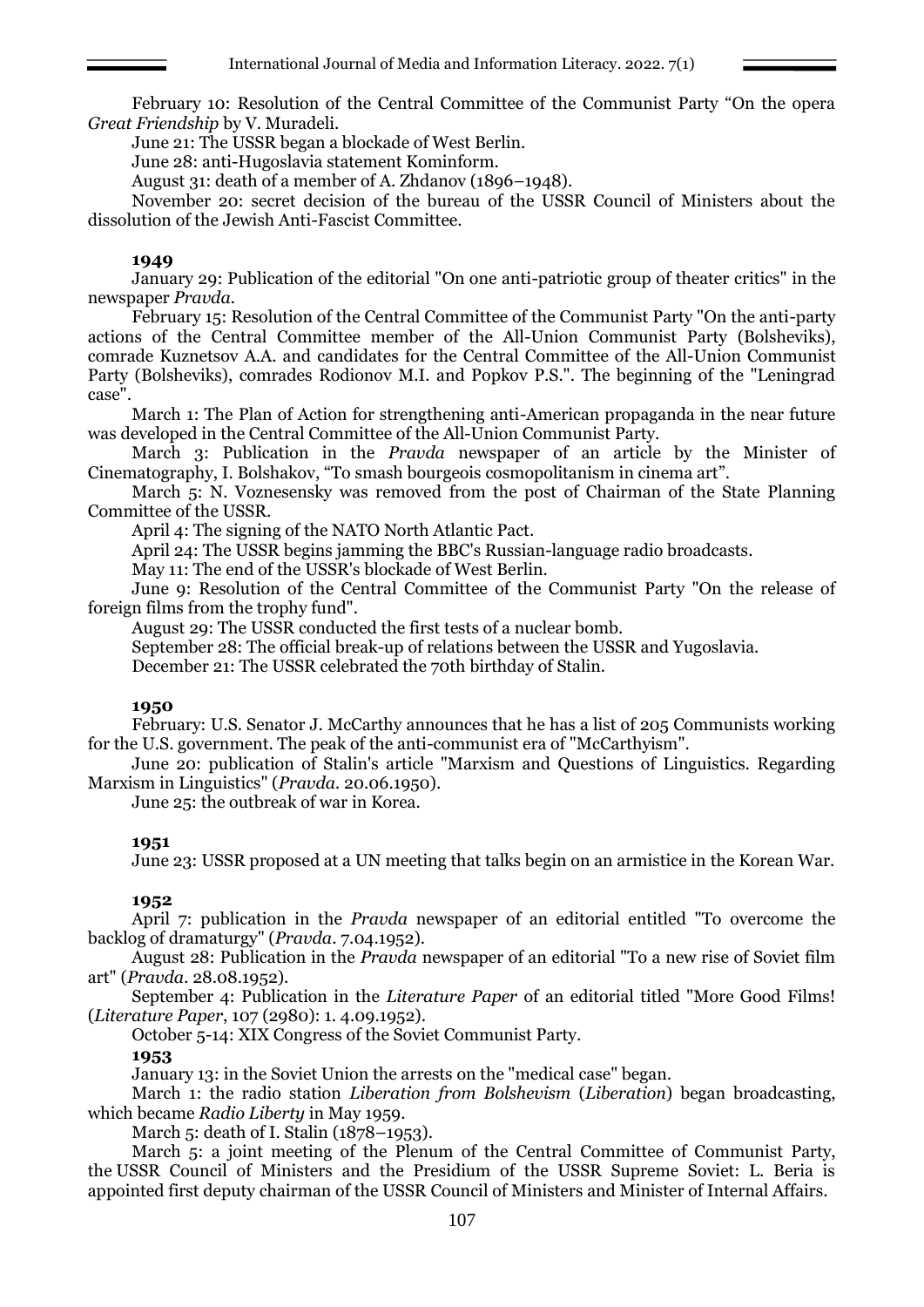March 14: the Plenum of the Central Committee of Communist Party elected the Secretariat of the Central Committee (N. Khrushchev, S. Ignatiev, P. Pospelov, M. Suslov, N. Shatalin).

March 15: the USSR Supreme Soviet approved G. Malenkov as the Chairman of the USSR Council of Ministers.

March 15: Liquidation of the USSR Ministry of Cinematography (in accordance with the law "On reorganization of the USSR ministries"): the management of cinematography was transferred to the USSR Ministry of Culture. P. Ponomarenko (1902–1984), a party functionary, was appointed USSR minister of culture.

March 27: An amnesty was declared in the USSR, during which about a million prisoners (mostly convicted in criminal cases) were released.

April 3: the "doctors' case" is stopped.

May 3: The *Deutsche Welle* radio station starts operating.

June 19: The Rosenbergs, accused of spying for the Soviet Union, are executed in the United States.

June 26: the arrest of L. Beria, Minister of Internal Affairs of the USSR, first deputy head of the USSR government and member of the Presidium of the Central Committee of Communist Party.

July 2-7: the Plenum of the Central Committee of Communist Party on the case of L. Beria. July 23: the end of the war in Korea.

August 5-8: Session of the Supreme Soviet of the USSR, where Chairman of the USSR Council of Ministers G. Malenkov announced a new economic course, providing for the priority development of light and food industry, production of consumer goods, budget cuts in military programs.

August 29: The Soviet Union conducted tests of the hydrogen bomb.

3-7 September: The Plenum of the Central Committee of Communist Party on Agriculture: it was proposed to reduce the agricultural tax by 2.5 times, to increase the size of the household plots of collective farmers, the development of the collective farm market. N. Khrushchev was elected first secretary of the Central Committee of Communist Party.

September 21: The USSR Council of Ministers and the Central Committee of Communist Party issued Resolutions "On Measures for Further Development of Cattle Breeding in the Country and Reduction of the Norms of Compulsory Delivery of Cattle Breeding Products to the State by Collective Farmers, Workers and Employees", "On Measures for Further Improvement of the Operation of Machine-Tractor Stations", "On Measures for Increasing the Production and Storing of Potatoes and Vegetables on Collective and State Farms in 1953–1955".

December 23: The execution of the former Minister of Internal Affairs of the USSR, first deputy prime minister of the USSR, a member of the Presidium of the Central Committee of Communist Party L. Beria (1899–1953).

## **1954**

January 25: Resolution of Central Committee of Communist Party "On serious shortcomings in the work of the party and state apparatus".

February 23 – March 2: The Plenum of the Central Committee of Communist Party. The Central Committee of Communist Party resolution "On a further increase in grain production in the country, and the development of virgin and fallow lands," on March 2.

March 9: Director of the Institute of Philosophy of the Academy of Sciences of the USSR G. Alexandrov (1908–1961) appointed Minister of Culture of the USSR.

March 27: Resolution of the Council of Ministers of the USSR and the Central Committee of Communist Party "On the increase in grain production in 1954–1955 by the development of virgin and fallow lands".

December 15-26: Second All-Union Congress of Soviet Writers.

End of the war in Indochina which had lasted since 1945.

## **1955**

25-31 January: The Plenum of the Central Committee of Communist Party. Resolution "On Comrade G.M. Malenkov," which relieved him of his duties as Chairman of the Council of Ministers of the USSR.